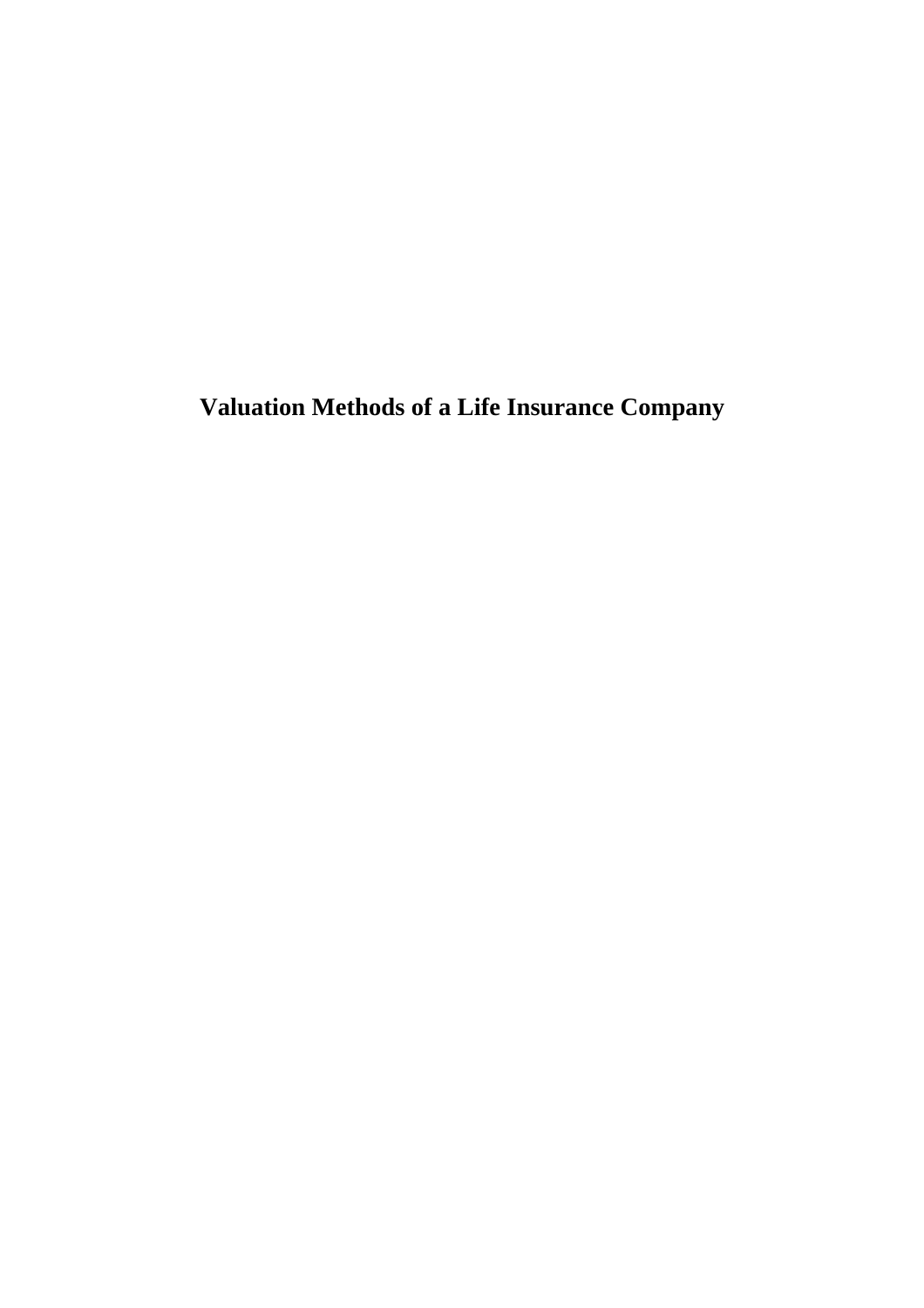| 1 |       |  |
|---|-------|--|
| 2 |       |  |
|   | 2.1   |  |
|   | 2.1.1 |  |
|   | 2.1.2 |  |
|   | 2.1.3 |  |
|   |       |  |
|   | 2.2.1 |  |
|   | 2.2.2 |  |
|   | 2.2.3 |  |
| 3 |       |  |
|   | 3.1   |  |
|   | 3.1.1 |  |
|   | 3.1.2 |  |
|   | 3.1.3 |  |
|   | 3.2   |  |
|   | 3.3   |  |
|   | 3.3.1 |  |
|   | 3.3.2 |  |
|   | 3.4   |  |
|   | 3.4.1 |  |
| 4 |       |  |
|   | 4.1   |  |
|   | 4.2   |  |
|   | 4.2.1 |  |
|   | 4.2.2 |  |
|   | 4.2.3 |  |
|   | 4.3   |  |
| 5 |       |  |
|   | 5.1   |  |
|   | 5.2   |  |
|   | 5.3   |  |
|   | 5.4   |  |
|   | 5.4.1 |  |
|   | 5.4.2 |  |
|   | 5.4.3 |  |
|   | 5.4.4 |  |
|   | 5.5   |  |
|   | 5.6   |  |
| 6 |       |  |
| 7 |       |  |
|   | 7.1   |  |
|   | 7.2   |  |
|   | 7.3   |  |
|   | 7.4   |  |
|   | 7.5   |  |
| 8 |       |  |
|   |       |  |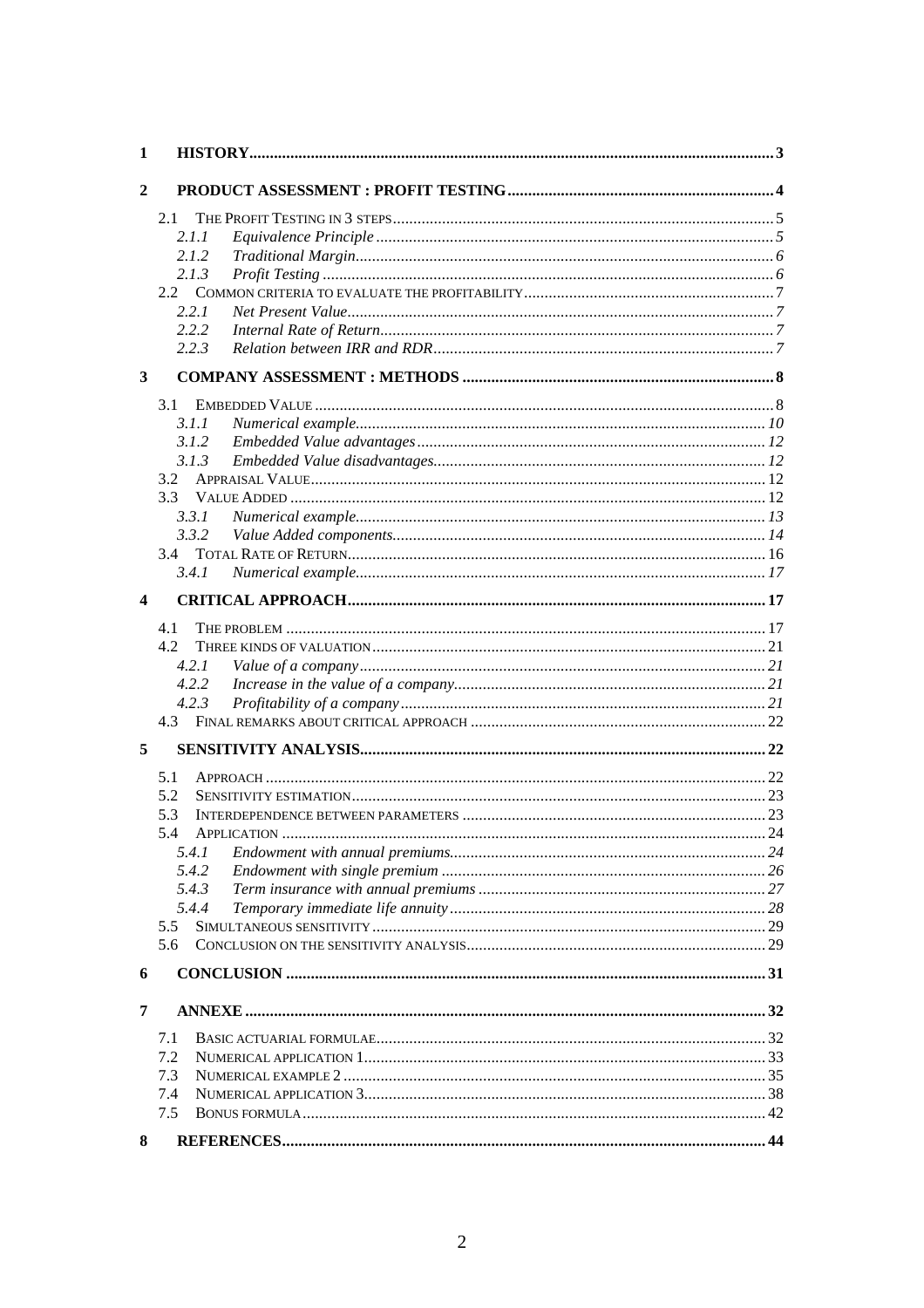# **1 History**

Traditionally life assurance companies have reported financial results to shareholders on the basis of the statutory requirements of the insurance companies' legislation. So the most common measure of a life insurance company's financial year was the statutory earnings from operation. This has been a convenient measure since it also represents the amount of money which can be paid to policyholder or paid in the form of dividends. The major disadvantage to relying upon statutory earnings as a measure of how well a company is doing, is that statutory accounting tends to be designed to protect against insolvency and, therefore, by its very nature, suffers from over conservatism. Statutory earnings do not measure "how well" a company is doing on a going concern basis. For example, capital invested in acquiring business (acquisition expenses and valuation strain) is immediately written off. Successful acquisition of profitable new business results in an immediate "loss" followed by a subsequent enhanced series of profits. Although suitable for solvency testing, the statutory approach, by charging the "capital" cost of new business to revenue and ignoring the future surplus stream attributable to new business, fails to display in any accounting period a meaningful account of the trading activity of that period. For most products, a slowdown in sales will result in an immediate increase in statutory earnings and generally, most would not regard a slowdown in sales as being a sign of a healthy company! So, it is clear that statutory earnings are the wrong method to measure the health of the company.

Largely as a result of the inadequacies of statutory accounting, US insurers were required by the Securities Exchange Commission in the early 1970's to begin to report earnings to shareholders on a Generally Accepted Accounting Principles (GAAP) basis. The major advantage to GAAP accounting is that it does attempt to produce earnings that reflect how well or how badly the insurance company had performed in a form, which is useful to management. With GAAP, generally an increase in sales will not depress GAAP earnings to the same degree, as it would statutory earnings. Unfortunately, because 100% of acquisition costs are not deferred, increased sales will still depress GAAP earnings to some extent. Additionally, margins for conservatism are normally introduced into the assumptions, and GAAP might suffer from the lock-in principle. Once assumptions are set for a particular generation or branch of business, the assumptions cannot be changed unless future losses are likely. Another major disadvantage to GAAP is that GAAP earnings may vary significantly between two identical companies depending on the objectiveness of management in establishing assumptions. Therefore, overall, GAAP is not a good prognosticator for how well a company is doing.

During the periods of fluctuation in interest rates, which occurred in the US during the mid-1970's and early 1980's, some US companies began to look at cash flows as a measure of "how well" their companies were doing. The real advantage to using cash flows as a measurement tool is that it is the only basis that looks at "real" money. But it is really only an immediate solvency test. Cash flow is not a measure of "how well" a company is doing.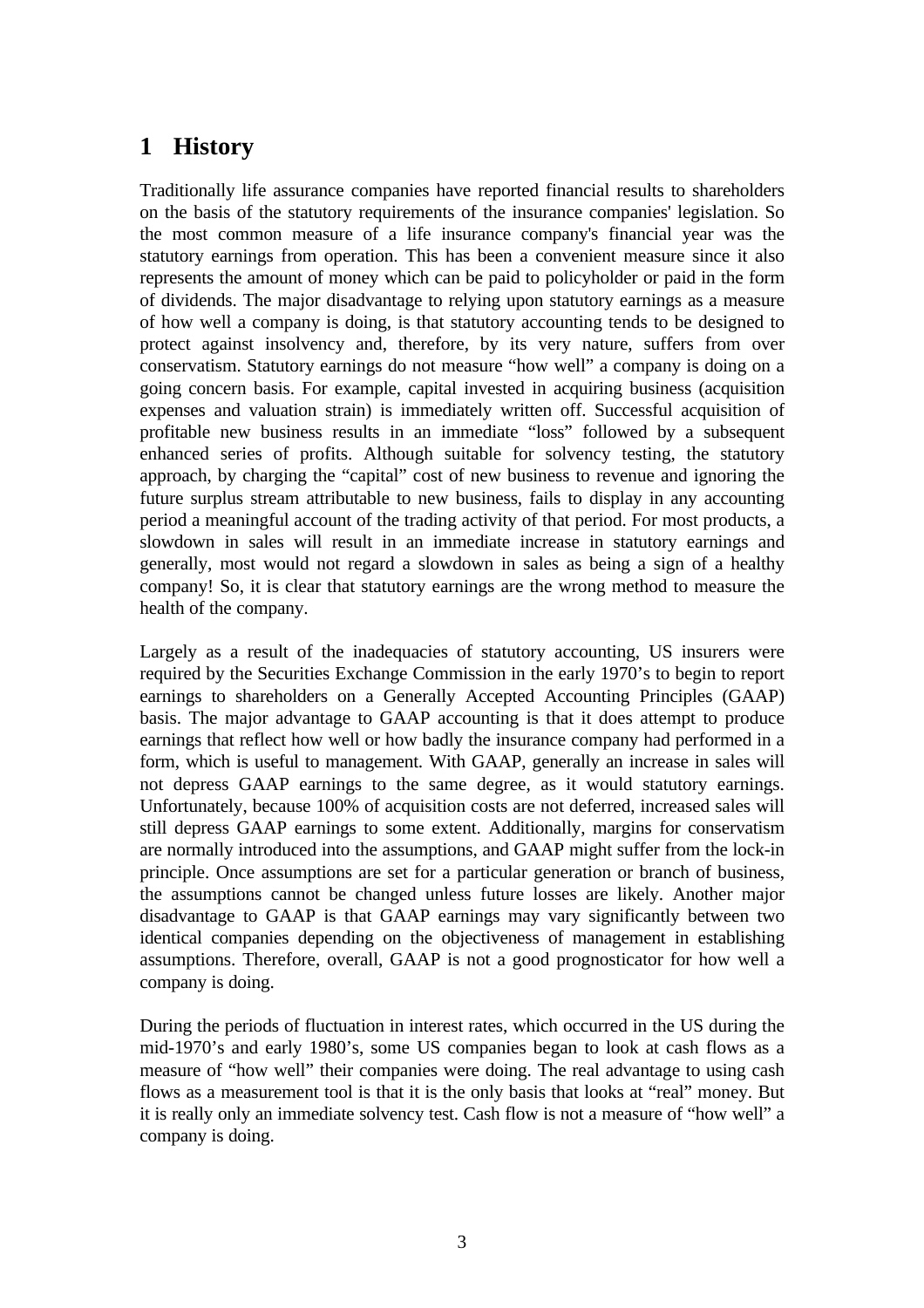In the 80's, there were new products (for example unit linked products), the increase in competition, mergers and restructuring, decrease in profit margins due to increased competition etc. The result has been a greater need to be able to manage and control insurance operations in the face of increasing fluctuations and uncertainty.

It is interesting to note that solvency and profitability cannot be showed by the same method. Solvency is a constraint, which determines the security margins and methods to use. Profitability tries to show how well a company is doing in eliminating the cost effect of the first year and taking the future profits into account.

In short, we can say that four points have contributed to the adoption of valuation methods

•Hard competition between insurers

•Investors' pressure to have comprehensive results

•Products' evolution towards greater flexibility

•Deregulation, financial control of solvency and no more tariff approval such as standard mortality tables

# **2 Product assessment : Profit Testing**

We know that the acquisition of profitable new business results in an immediate loss due to the acquisition expenses and the first payment to technical reserve. Afterwards, we hope that a series of profits will follow. The Profit Testing takes future profits into account and then decreases the effect of the investment of the first year. To calculate or to estimate these future profits, we use expected values. In fact these future profits come from the profit and loss account. Here is an example of an insurance account. We have on the left the charges and on the right the income.

| TTUNI UNU 1033 UCCOUNT   |                             |  |  |
|--------------------------|-----------------------------|--|--|
| Death claims paid        | Release of reserves         |  |  |
| Amounts paid on maturity | Premiums received           |  |  |
| Surrender values paid    | Interest and gains received |  |  |
| Expenses incurred and    |                             |  |  |
| commissions paid         |                             |  |  |
| Bonus paid               |                             |  |  |
| Increase in reserves     |                             |  |  |
| Taxes                    |                             |  |  |
| Profit during the year   |                             |  |  |

Profit and loss account

Typically, we have the following curve for the Profit Testing, which represents the expected profits of the profit and loss account each year.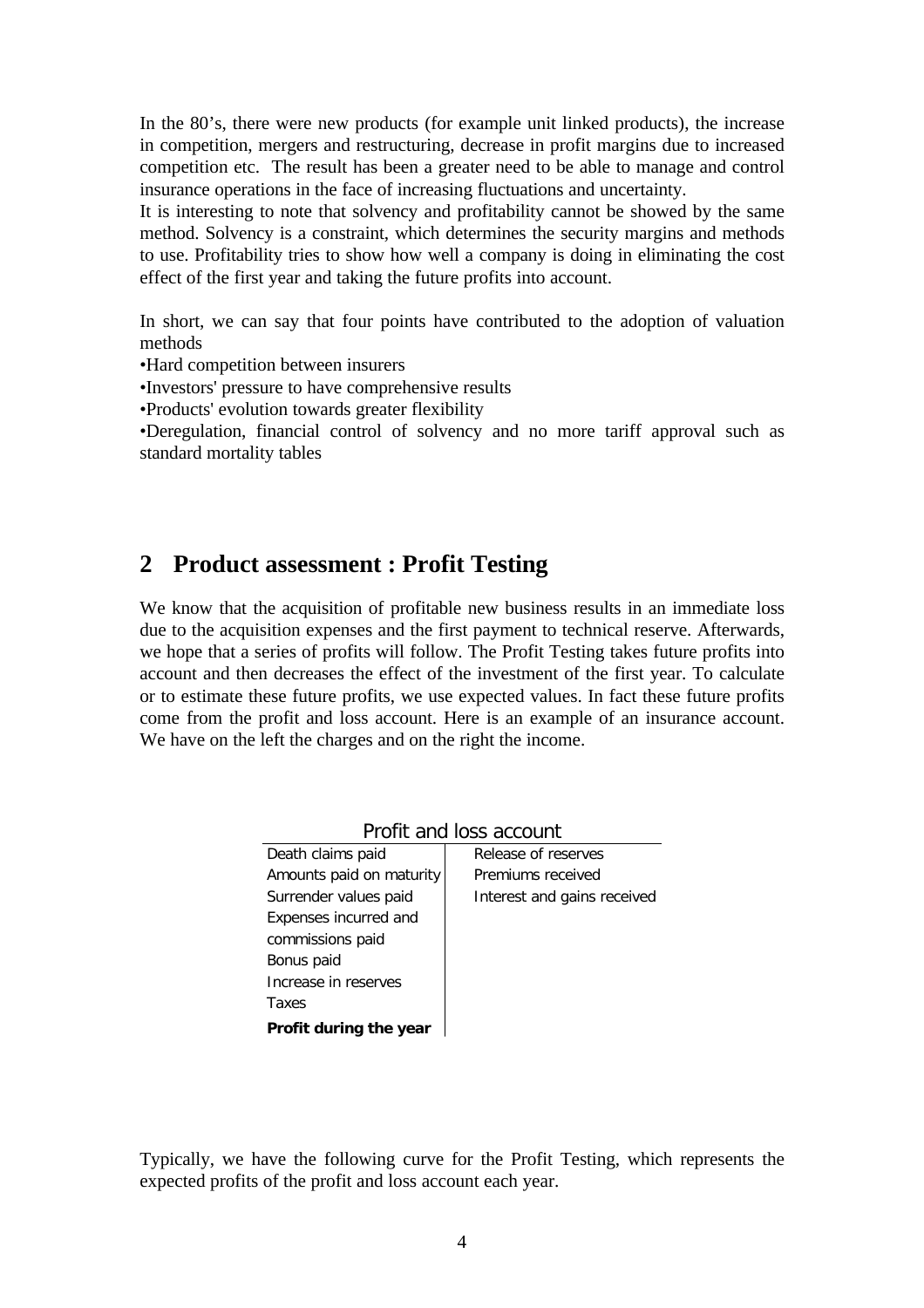

It is very common to have a loss followed by a series of profits.

But where does it come from? Is it the Profit Testing related with the actuarial rules? Yes, it is and we will see this in the next chapter.

### **2.1 The Profit Testing in 3 steps**

We will see the relationship between the Equivalence Principle and the Profit Testing in 3 steps. Starting from the Equivalence Principle, we obtain the Traditional Margin and then after some modifications we obtain the Profit Testing.

### **2.1.1 Equivalence Principle**

Equivalence Principle has the following definition:

Actuarial Present Value (APV) of Premiums equals to APV of Benefits plus APV of Charges.

Using a traditional endowment for a male aged x of duration n years, we have the following application

$$
P'' \cdot \ddot{a}_{x\overline{n}|} = A_{x\overline{n}} + a + g \cdot \ddot{a}_{x\overline{n}|}
$$

Where

 $\ddot{a}_{x\overline{n}}$ *ä* = the net single premium for a n-year temporary life annuity-due which provides for annual payments of 1 unit as long as the beneficiary lives.

 $A_{x\overline{n}}$ = the net single premium for an endowment which provides for a payment of 1 at the end of the year of death if it occurs within the n first years otherwise at the end of the nth year.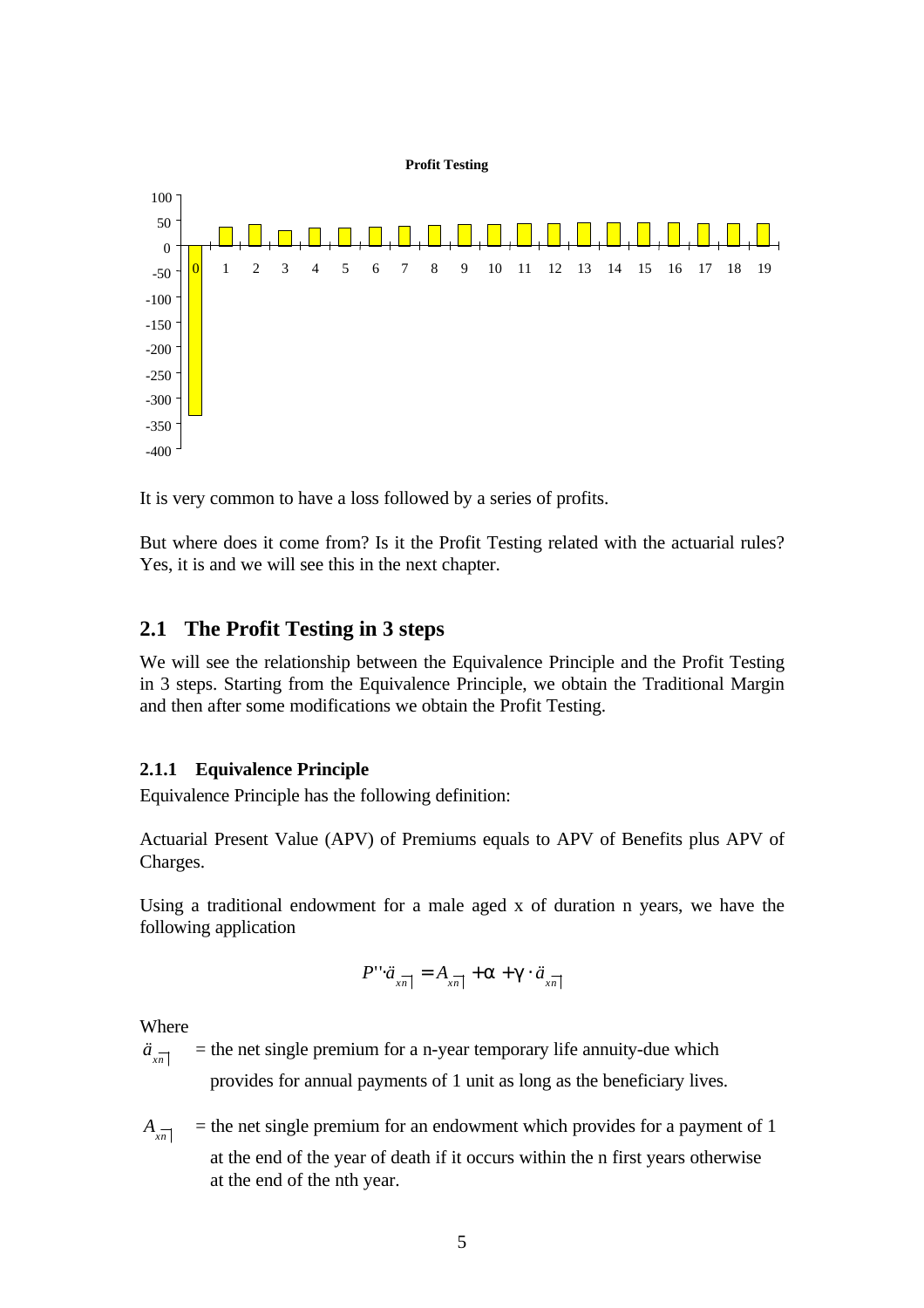*a* = acquisition expenses

 $g =$ administration expenses

Then, we have in our example that the total premium equals to the endowment benefit plus the acquisition expenses (only the first year) plus the total administration expenses. We suppose that the collection expenses are integrated in the administration expenses.

#### **2.1.2 Traditional Margin**

Using the best estimate instead of prudent assumptions, we can rewrite the formula as follows (we symbolise the best estimate basis with the star).

$$
P'' \cdot \ddot{a}_{x\overline{n}}^* - TM = A_{x\overline{n}}^* + \mathbf{a}^* + \mathbf{g}^* \cdot \ddot{a}_{x\overline{n}}^* -
$$
  
+ 
$$
\sum_{k=0}^{n-1} v^{*(k+1)} \cdot L_{x+k} \cdot u_{x+k}^* \cdot k p_x^* + \sum_{k=0}^{n-1} v^{*(k)} \cdot B_k \cdot k p_x^*
$$

Where

| $TM =$ Traditional Margin        | $u_{x+k}^*$ = probability to lapse |
|----------------------------------|------------------------------------|
| $L_{x+k} = \text{Lapse benefit}$ | $B_{\iota} = \text{Bonus}$         |

The two last expressions are the surrender benefit and the bonus.

This is traditionally how the profit is calculated. The Profit is not recognised yearly but at the beginning of the contract for the whole duration.

#### **2.1.3 Profit Testing**

Inserting reserves, rewriting the formula with sums on the time k and regrouping, we obtain

$$
\sum_{k=0}^{n-1} \begin{Bmatrix} P'' & P_x^* - g^* & P_x^* - v^* & q_{x+k}^* & P_x^* \\ -v^* & L_{x+k} & u_{x+k}^* & P_x^* - B_{k} & P_x^* \\ -v^* & H_{x+k} & H_{x-k}^* & H_{x-k}^* & H_{x-k}^* \end{Bmatrix} \cdot v^{*(k)}
$$

$$
-v^{*(n)} \cdot {}_{n}p_{x}^* - a^* = 0
$$

Where

 $G_k$  = Profit  $V = \text{Reserves}$  *I<sub>k</sub>* = interest earned

In the sum, we can see the profit from the accounting  $G_k$ . The insurance profits are discounted with the factor v\*.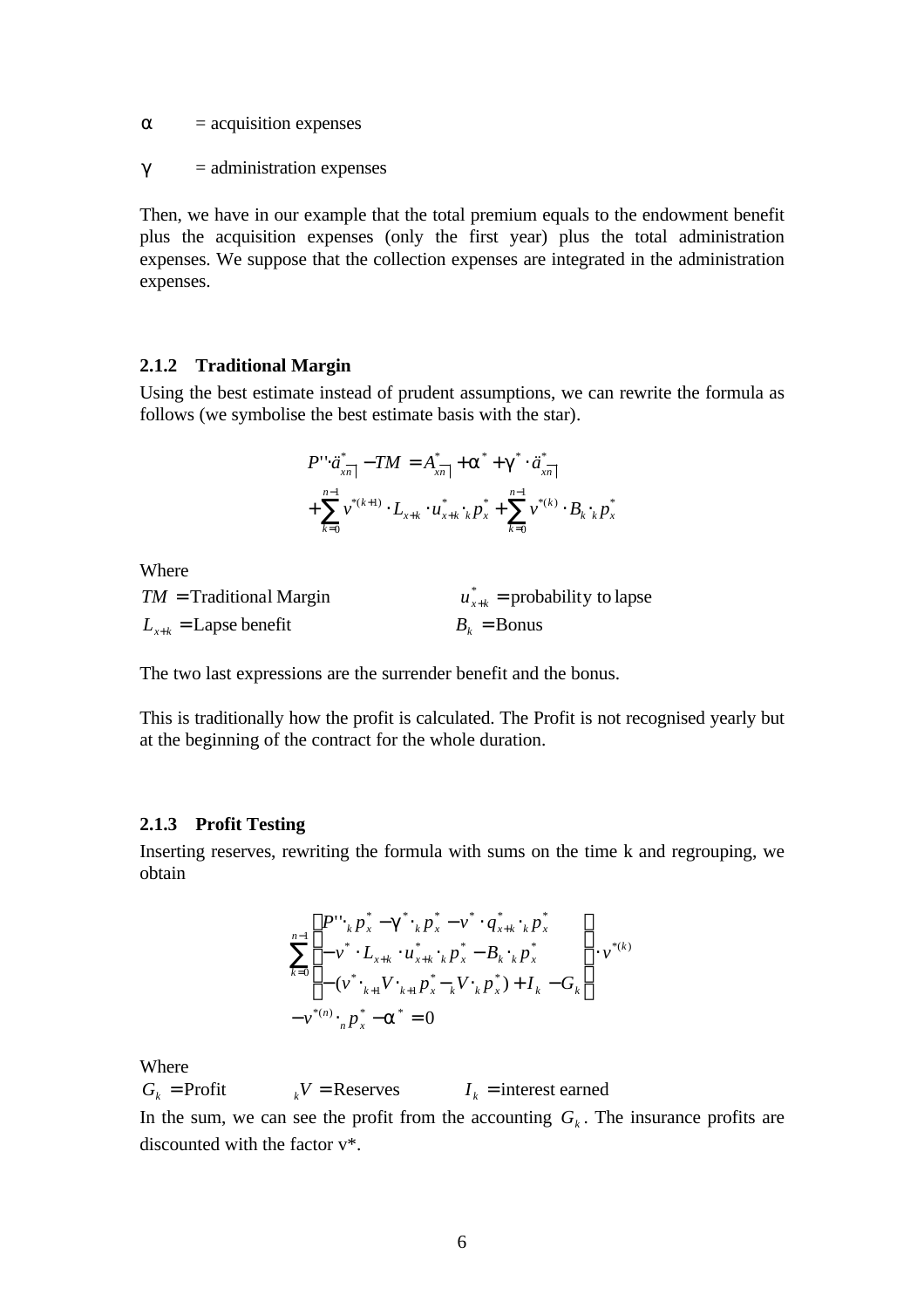The element in brackets at the end of the sum is the difference between the reserve at the end of the year and the other at the beginning of the year.

In fact each term of the sum is a line of the Profit and Loss account. So, the Profit Testing uses the traditional elements of the actuarial science. Of course, any new element can be inserted like, for example, a reinsurance premium.

We can see that the Profit Testing can be used as profitability tool or as a pricing tool.

### **2.2 Common criteria to evaluate the profitability**

#### **2.2.1 Net Present Value**

The Net Present Value with Risk Discount Rate is defined as follows:

$$
\sum_{k=0}^{n-1} G_k \cdot v_{RDR}^k = NPV_{RDR}
$$

If the Net Present Value is positive, the product is profitable. Profitability occurs when the product generates at least *RDR* on the first year strain.

#### **Risk Discount Rate (RDR)**

The Risk Discount Rate is defined as the rate of return linked to business risk of the insurance company.

In reality, this rate is very subjective. It depends on the management, the shareholders and the investors.

#### **2.2.2 Internal Rate of Return**

The Internal Rate of Return is defined as the rate, which gives a Net Present Value of zero.

$$
\sum_{k=0}^{n-1} G_k \cdot v_{\text{IRR}}^k = 0
$$

If the Internal Rate of Return is higher than the Risk Discount Rate, then the product is profitable.

### **2.2.3 Relation between IRR and RDR**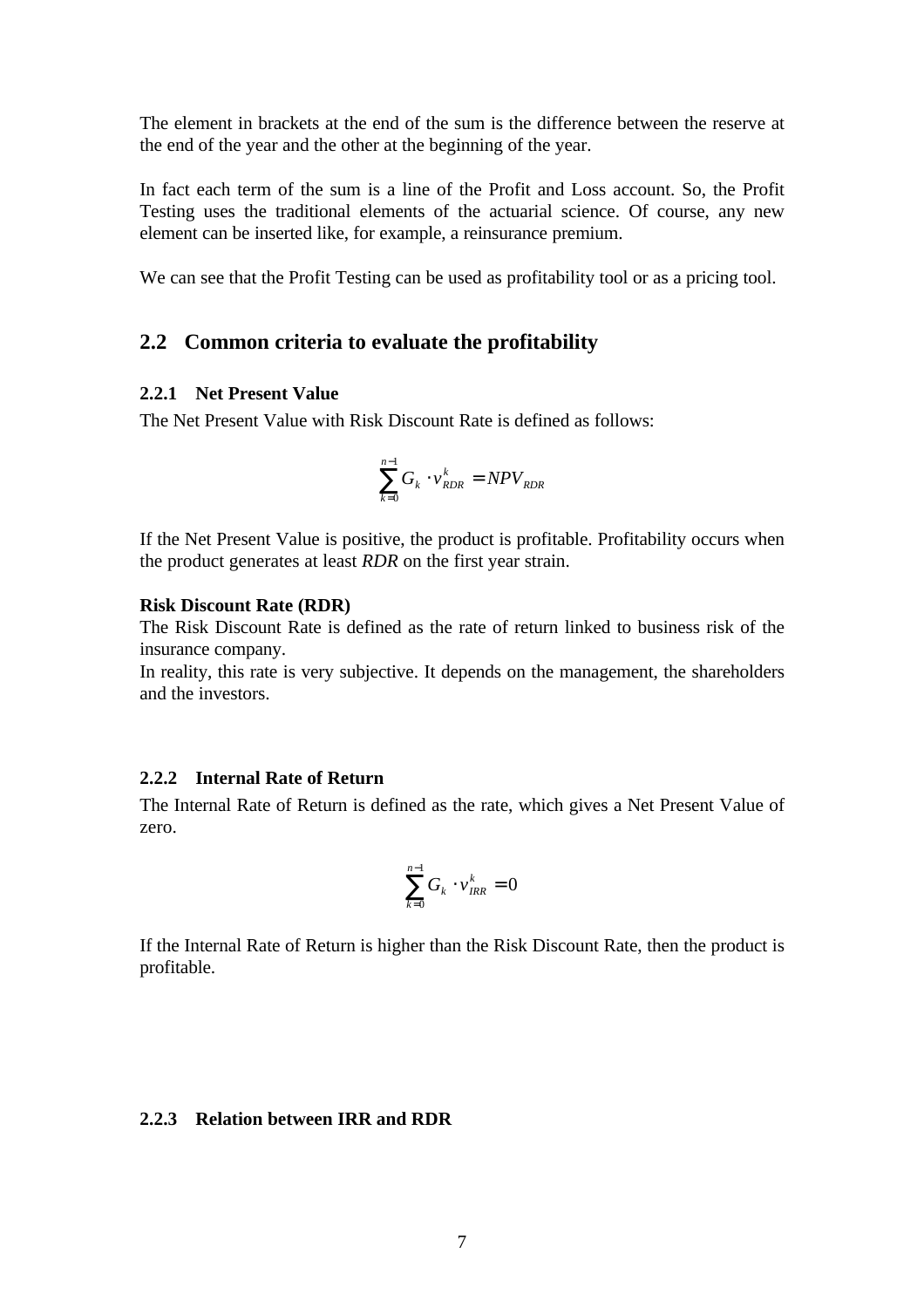

 $NPV_{RDR} \geq 0 \Leftrightarrow i_{RRR} \geq i_{RDR}$ 

# **3 Company assessment : Methods**

We will study five methods, which evaluate an insurance company. In this chapter, all the numerical examples are based on the data given in the annexe "Numerical application 1".

### **3.1 Embedded Value**

Embedded Value represents, at the valuation date, an estimate of the asset value and the stock of the insurance company.

More precisely, the Embedded Value of a life office, at a particular valuation date, is taken to be the sum of the shareholders' net assets and the value of the business inforce at the valuation date. The value of in-force business at the valuation date is the present value of future profits expected to emerge from policies already written.

> Embedded Value = Shareholders' Net Assets + The Stock: the value of the business in-force at the valuation date

Where

Net Assets =  $\underbrace{\text{share capital} + \text{solvency capital} + \text{profit}}$  + hidden reserves surplus

Let us see now this formula more in detail. If we denote

*t* = valuation year  $EV_t = EV$  at the end of the year t  $NA<sub>t</sub>$  Net Assets at the end of the year t  $S_t$  = Stock evaluates at time t  $k =$  year of profit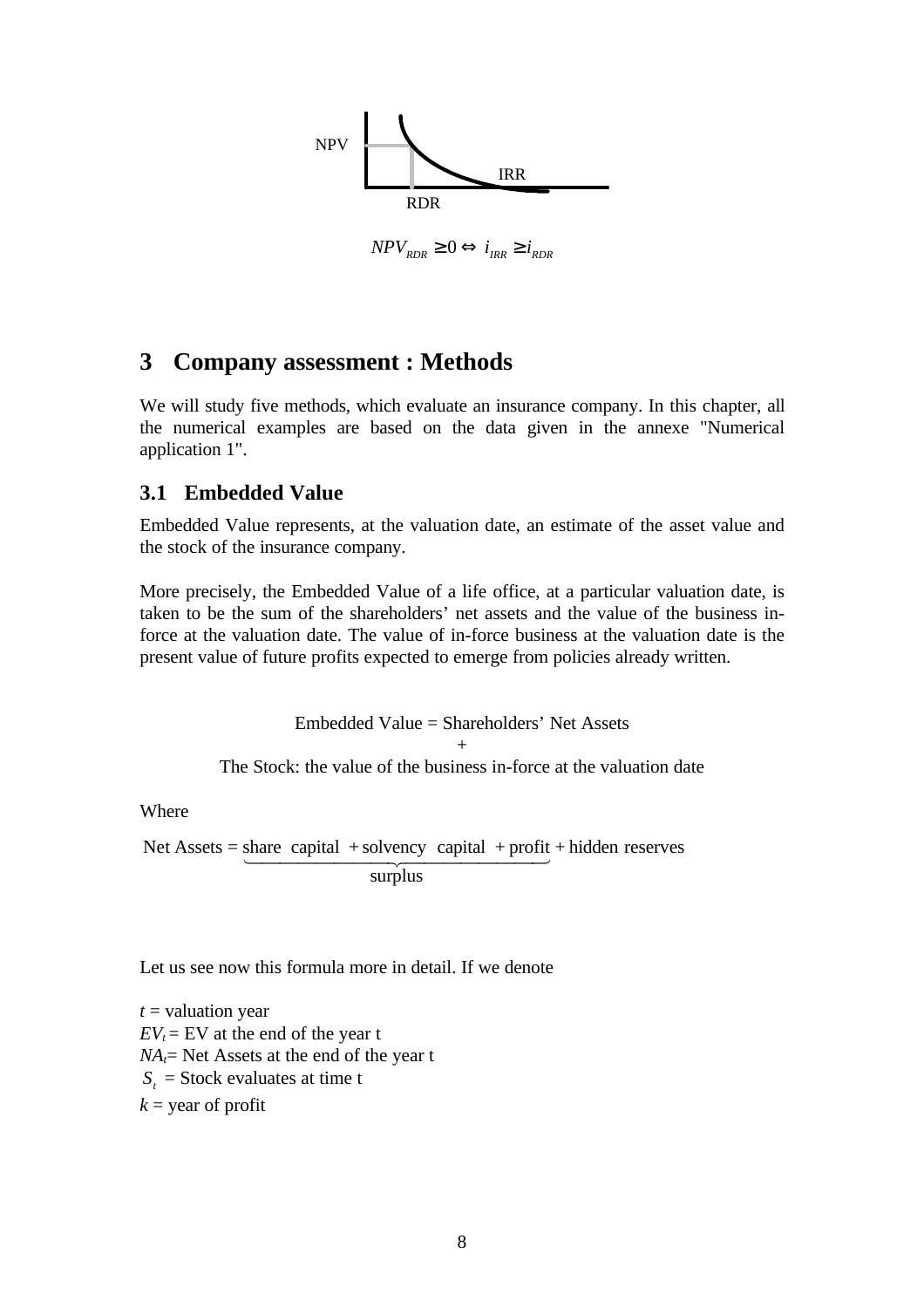$\overline{\mathsf{I}}$  $\vert$ ∤  $\overline{\phantom{a}}$ = *for*  $k = t$ , statutory profit realised for the year  $k$ *t for*  $k > t$ , statutory profit expected for the year  $k$ , evaluated in t  $H_{\scriptscriptstyle k}^{\scriptscriptstyle (t)}$ *k* for  $k = t$ , statutory profit realised for the year force business at the time  $> t$ , statutory profit expected for the year k, evaluated in t, for the whole in  $(t)$  $v^{(z-t)}$ <sub>RDR</sub>= discount factor with the Risk Discount Rate

We have the following formula for Embedded Value

$$
EV_{t} = NA_{t} + \underbrace{\sum_{z \ge t+1} H_{z}^{(t)} \cdot v_{RDR}^{z-t}}_{stock_{t}}
$$

We know that  $H_z^{(t)}$  represents the future profit expected to be generated in respect of presently in force business and to be transferable after allowing for all relevant taxes to the profit and loss account. In the sum we use  $(t+1)$  to take only the future profits into account. But we can write it more explicitly.

*s* = new business year *t* = valuation year  $k =$  statutory profit year

 $\mathbf{I}$ T t  $\vert$ ∤  $\int$  for  $s \leq$ = forr  $s = t = k$ , statutory profit realised the year t for the new business  $s < t$  *et*  $k = t$ , statutory profit realised the year *t* for the businnes written the year *s s*, evaluated in *t*  $s \le t < k$ , statutory profit expected for the year k  $G(s,t,k)$ for  $s < t$  et  $k = t$ , statutory profit realised the year t for the businnes written the year the year s, evaluated in for  $s \le t < k$ , statutory profit expected for the year k, for the business written  $(s, t, k)$ 

Summing the  $G(s,t,k)$  on the whole years s, we obtain the statutory profit of the profit and loss account:

$$
H_k^{(t)} = \sum_{s \le t} G(s, t, k) \qquad \text{for } k \ge t
$$

If we introduce a tax rate that is paid when the statutory profits are positive

$$
iT = \text{tax rate}
$$

and

$$
(H_k^{(t)})^+ = \begin{cases} H_k^{(t)} & \text{if } H_k^{(t)} > 0\\ 0 & \text{otherwise} \end{cases}
$$

We get the following formula for Embedded Value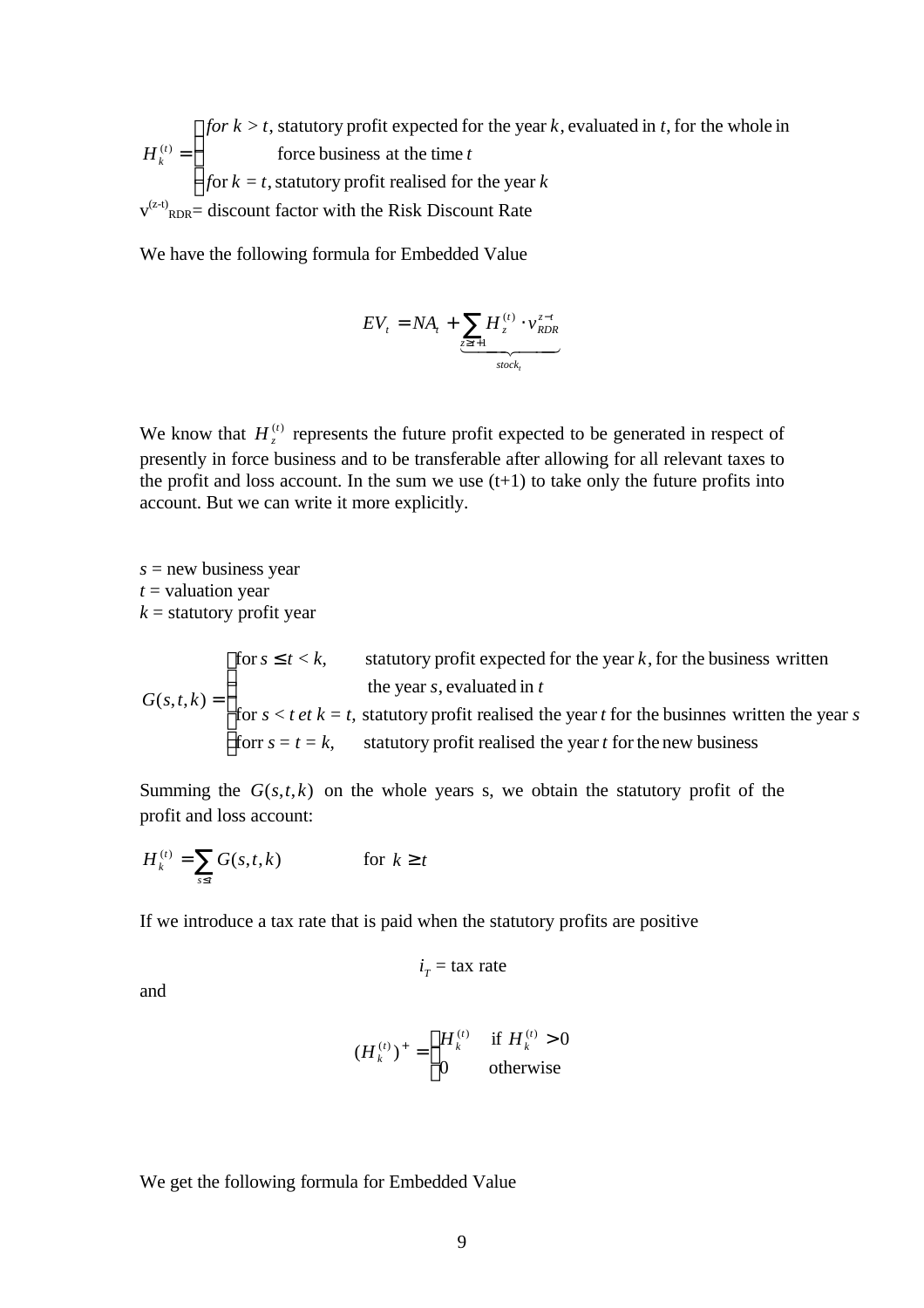$$
EV_{t} = FP_{t} + \sum_{k>t} \left[ H_{k}^{(t)} - (H_{k}^{(t)})^{+} \cdot i_{T} \right] \cdot v_{RDR}^{k-t}
$$

where

$$
H_k^{(t)} - (H_k^{(t)})^+ \cdot i_T
$$

is called distributable profit of the year *k*. This is the statutory profit after taxes.

#### **3.1.1 Numerical example**

Let us take the following example in order to illustrate the Embedded Value.

#### **Endowment insurance**

| $x=30$                           | $a = 4\%$ on Capital            | SM 1978/83        |
|----------------------------------|---------------------------------|-------------------|
| $n=20$                           | $\mathbf{b} = 1.5\%$ on Premium | $i = 4\%$         |
| $C = 100'000$                    | $g = 0.3\%$ on Capital          | $P'' = 3970$      |
|                                  |                                 |                   |
| $a^* = 3.8\%$                    | $b^* = 1\%$                     | $g^* = 0.2\%$     |
| $i^* = 6\%$                      | $i_{RDR}$ = 8%                  | Taxe rate $=10\%$ |
| Interest on net assets $= 1.5\%$ |                                 |                   |

The interest on net assets is the after tax investment return earned by the assets that support shareholders' net assets. It is not unusual for this rate of return to be substantially below the return earned on assets supporting insurance liabilities because of assets allocation techniques used by companies. It is common to assign non-interestbearing assets or lower-yielding assets to support shareholders' net assets and to allow the higher-yielding assets to back policyholder liabilities.

Before showing the charts, we have to notice that we will present a projection of the valuation methods. In reality these methods are calculated each year with the data of that year and used to compare it with figures of previous years. In our example, we are interested in the development of the results through time and then we suppose that we do not change the assumptions, that the assumptions match with the reality and that there is no new business. With these assumptions, the real profit equals the expected profit.

Stock profile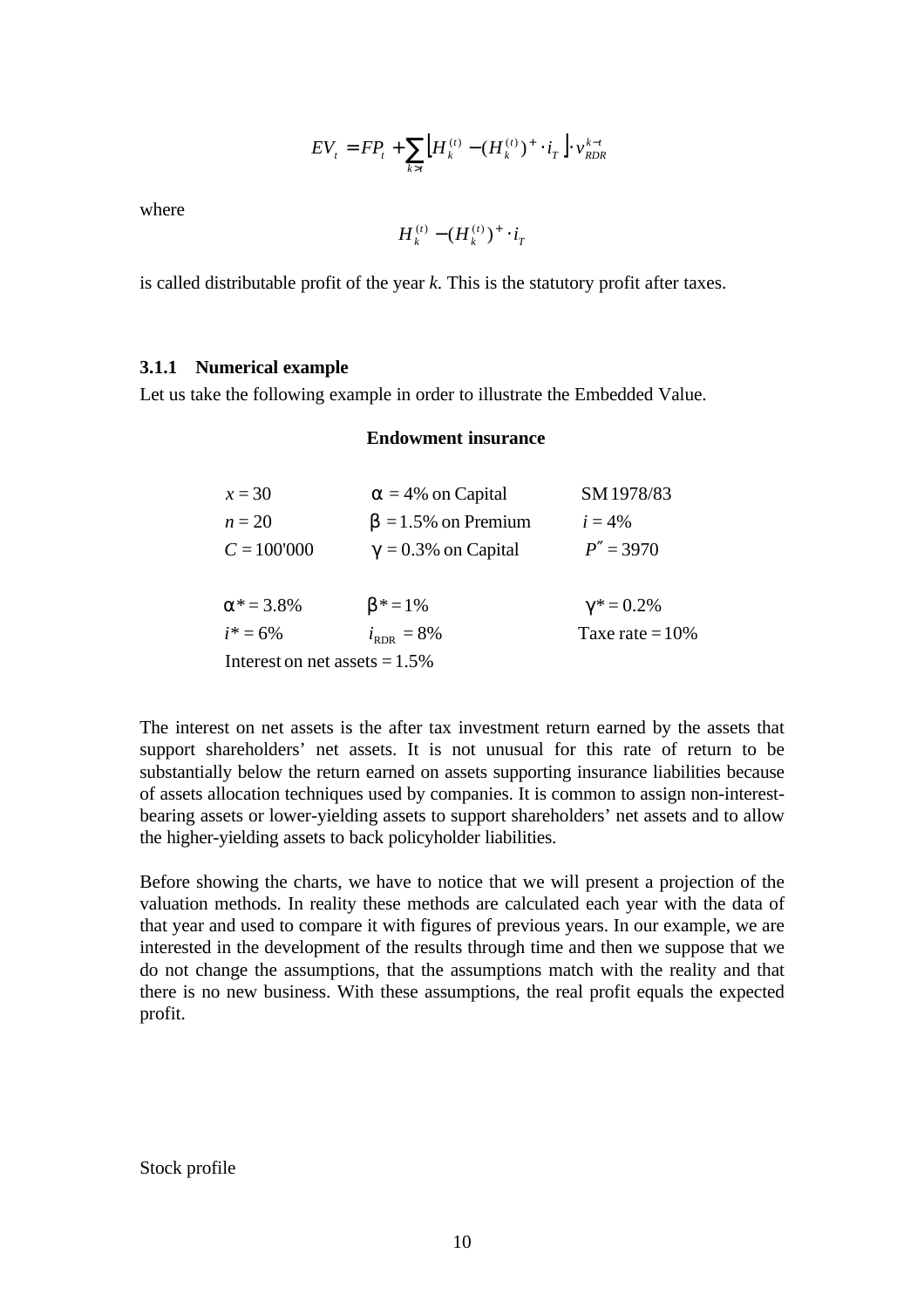

We notice that the profile is decreasing. This is because the annual profits are nearly constant and then each year the stock has one profit less (because there is no new business).



Embedded Value profile

Each year the Embedded Value increases because of the interest earned on net assets and the annual profit.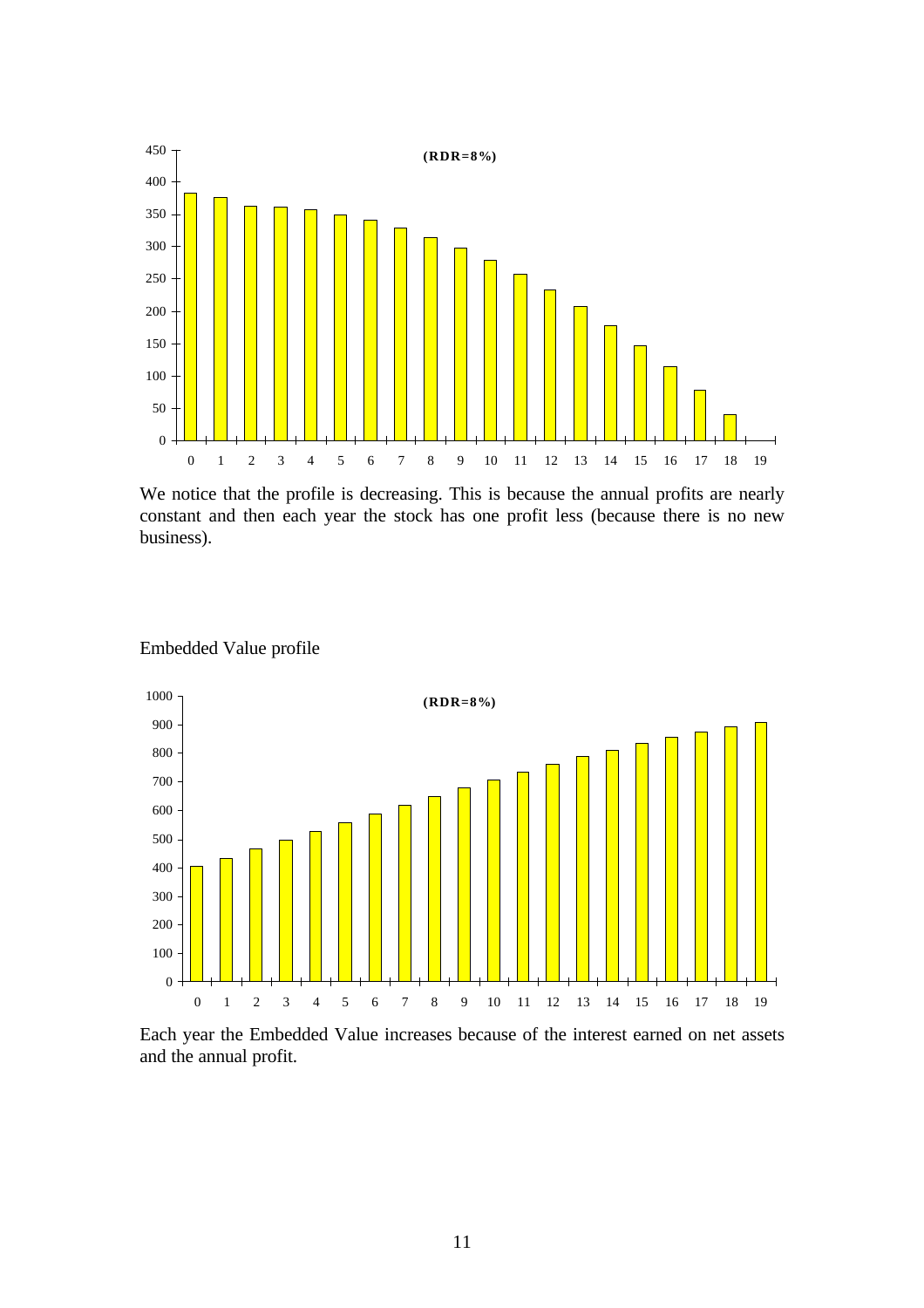#### **3.1.2 Embedded Value advantages**

- Embedded Value takes the future profits of the Profit Testing into account, and then the value is not only influenced by the loss of the first year.
- Embedded Value allows comparing financial results of different kinds of activities.
- Visual representation, which seems to be easy to understand.

#### **3.1.3 Embedded Value disadvantages**

- Without publishing the assumptions, the result of the method has no real sense.
- Risk Discount Rate is not a general concept and furthermore Embedded Value is especially sensitive to Risk Discount Rate. In traditional book keeping, we never use this rate. This rate is only used in Profit Testing and Embedded Value.

Embedded Value's sensitivity to RDR



Embedded Value with RDR of 8% equals 403.6 Embedded Value with RDR of 10% equals 351.7

## **3.2 Appraisal Value**

Appraisal Value is the extension of the Embedded Value to the market value. So to obtain this value we have to consider the goodwill. But the goodwill is a subjective value, which represents the value of the clients, the future new business etc. So this value is very difficult to evaluate.

Appraisal Value =  $Embedded$  Value + Goodwill

### **3.3 Value Added**

Value Added is a dynamic value. It is the increase in the Embedded Value between two time periods.

$$
VA_{t} = EV_{t} - EV_{t-1}
$$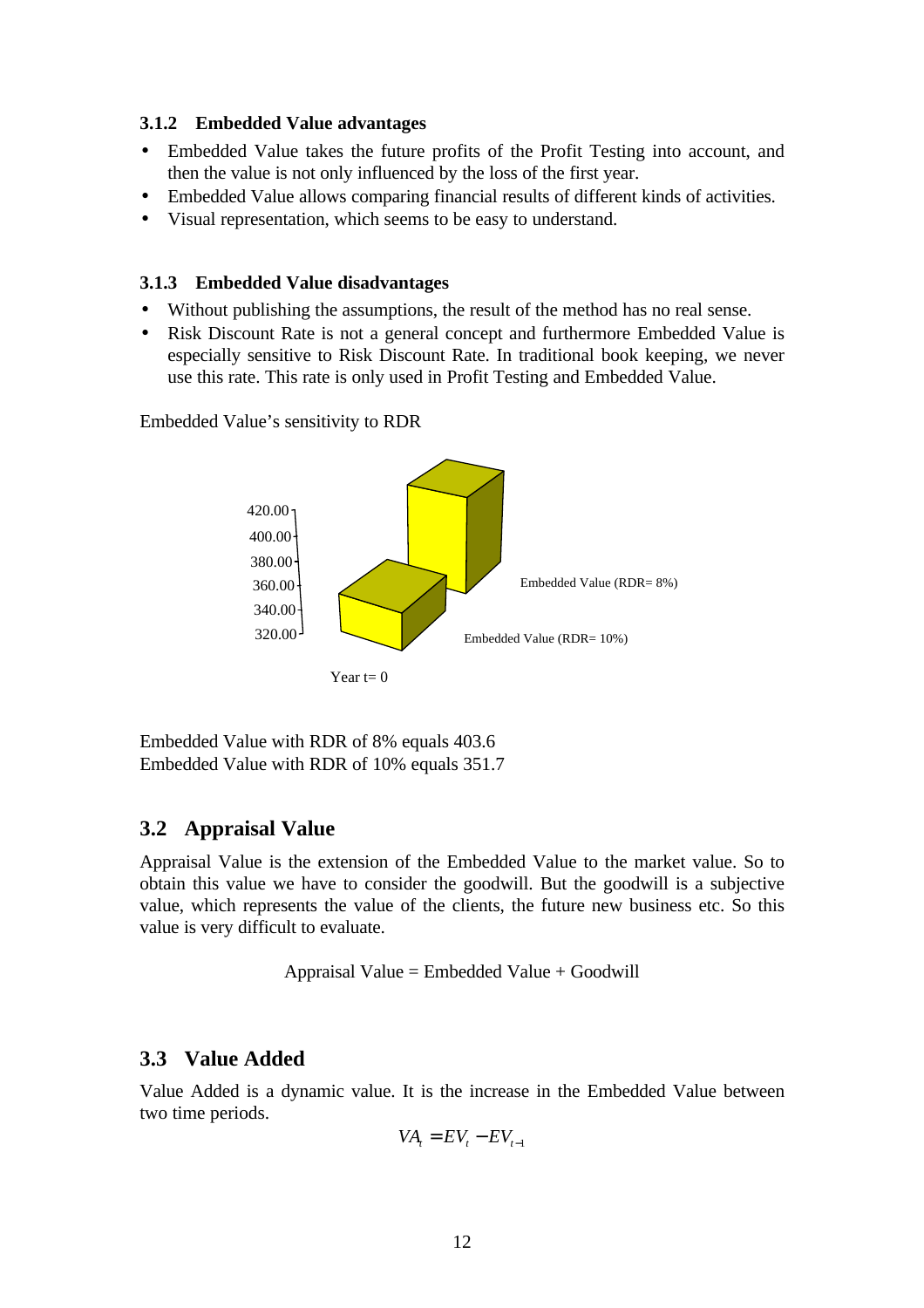We saw that the Embedded Value is the value of the company, the Appraisal Value is the market value of the company and now we see the Value Added which is a dynamic measure considered to show how well the company is doing during a specified period. We will use now only Embedded Value because Appraisal Value is more complicated to value because of the goodwill. But of course this method and the following can also be calculated with Appraisal Value.

To illustrate the Value Added we can take the following example. Suppose that a company has 100 of equity and invest everything in new business, we could have for example:

|                   | Beginning of year | End of year |
|-------------------|-------------------|-------------|
| Net assets        | 100               |             |
| Business in force |                   | 115         |

Value Added =  $115-100 = 15$ 

Profit and loss account could have shown a loss of 100.

Through this example, we notice that the Value Added seems to be more able to show the profitability than the statutory profits.

#### **3.3.1 Numerical example**

Value Added profile



First year, the Value Added is especially high because the company sells a profitable product at this time. Afterwards, there is no new business and the Value Added decreases.

Comparison between Value Added and statutory earnings: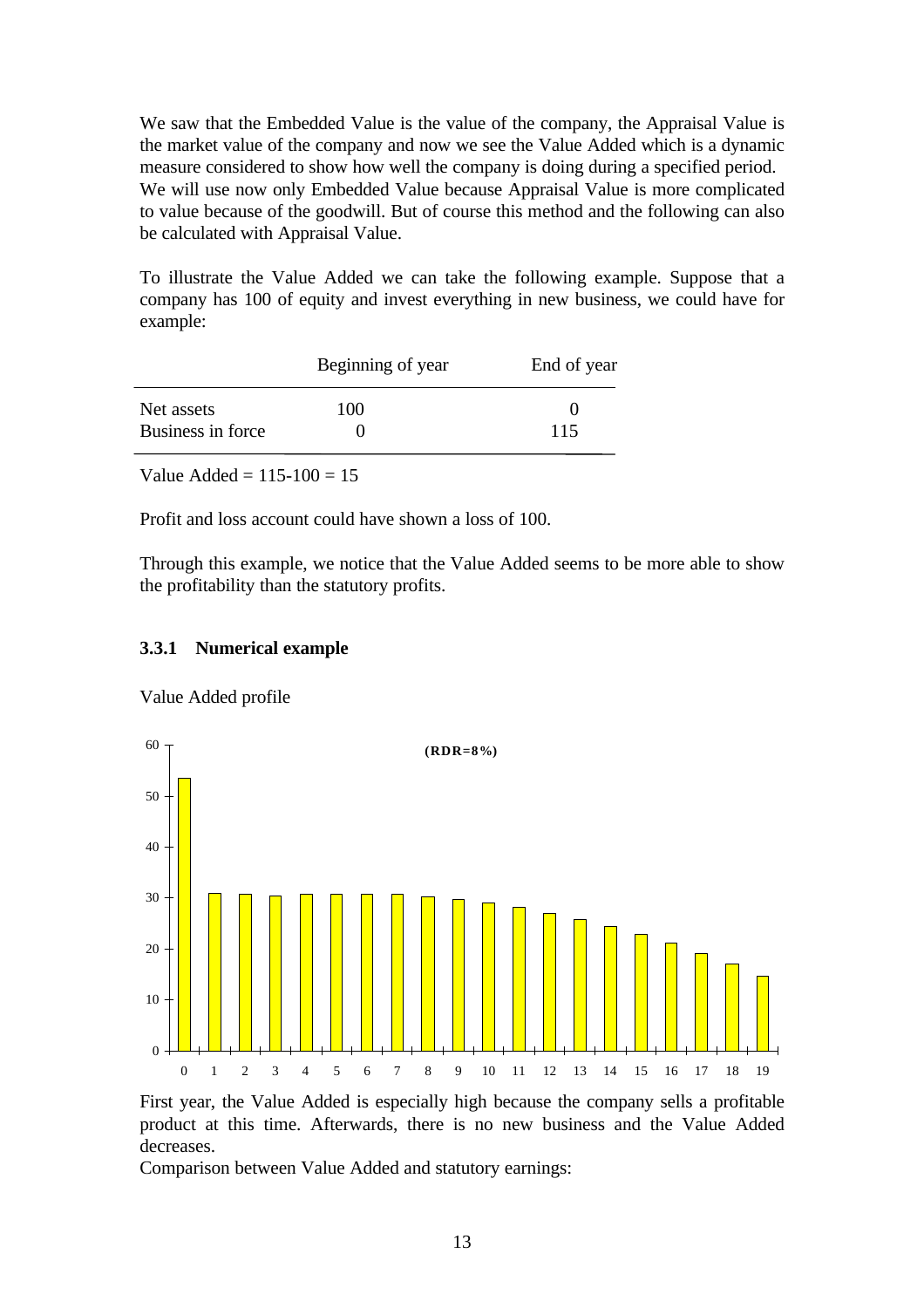

This graph is very interesting because we can see the difference between Value Added and statutory earnings. In this example, the two methods behave completely differently. The statutory earnings show first a loss followed by a series of gains and the Value Added shows first a gain followed by a series of smaller gains. The Value Added seems much more able to show profitability than the statutory earnings.

#### **3.3.2 Value Added components**

Starting with the definition of the Value Added, we will split the formula in five components

$$
VA_{t} = EV_{t} - EV_{t-1}
$$
  

$$
VA_{t} = FP_{t} - FP_{t-1} + S_{t} - S_{t-1}
$$

we note

 $i_{FP}$  = interest on net assets  $i_{RDR}$  = Risk Discount Rate  $i_r$  $=$  tax rate  $i_{D}$ *i* = dividend rate

and we rewrite the stock at time *t*-1 on another way in order to prepare the calculation

$$
VA_{t} = \underbrace{FP_{t-1} + i_{FP} \cdot FP_{t-1} - i_{FP} \cdot (FP_{t-1})^{+} \cdot i_{T} + H_{t}^{(t)} - (H_{t}^{(t)})^{+} \cdot i_{T} - (H_{t}^{(t)})^{+} \cdot (1 - i_{T}) \cdot i_{D}}_{FP_{t}}
$$
  
- 
$$
FP_{t-1} + S_{t} - \underbrace{((1 + i_{RDR}) \cdot S_{t-1} - i_{RDR} \cdot S_{t-1})}_{S_{t-1}}
$$

we use the formula of the stock and we obtain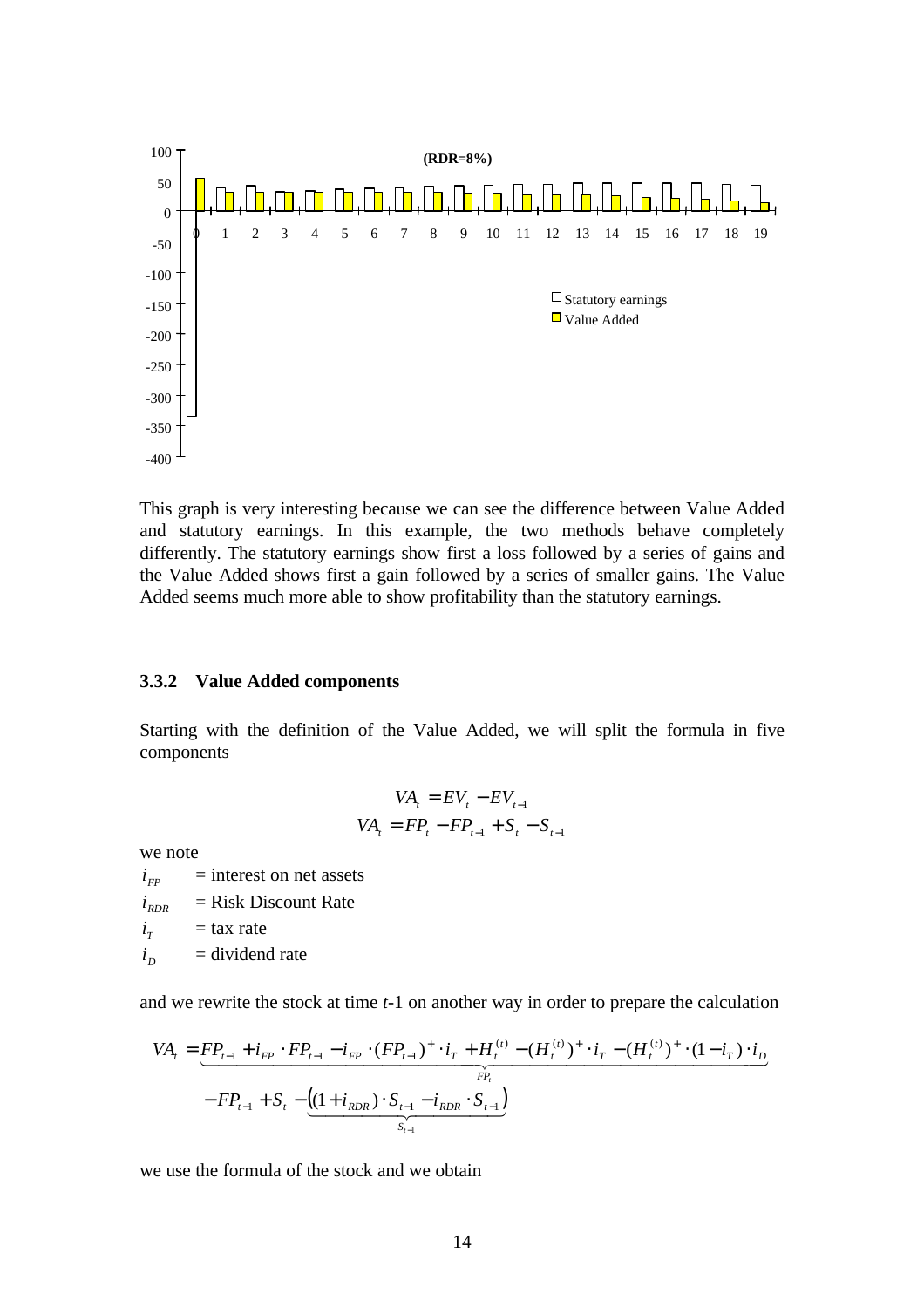$$
VA_{t} = i_{FP} \cdot FP_{t-1} - i_{FP} \cdot (FP_{t-1})^{+} \cdot i_{T} + i_{RDR} \cdot S_{t-1} - (H_{t}^{(t)})^{+} \cdot (1 - i_{T}) \cdot i_{D} + H_{t}^{(t)} - (H_{t}^{(t)})^{+} \cdot i_{T} + \sum_{k>t} \left( H_{k}^{(t)} - (H_{k}^{(t)})^{+} \cdot i_{T} \right) \cdot v_{RDR}^{k-t} - \sum_{k>t-1} \left( H_{k}^{(t-1)} - (H_{k}^{(t-1)})^{+} \cdot i_{T} \right) \cdot v_{RDR}^{k-t}
$$

and regrouping

$$
VA_{t} = i_{FP} \cdot FP_{t-1} - i_{FP} \cdot (FP_{t-1})^{+} \cdot i_{T} + i_{RDR} \cdot S_{t-1} - (H_{t}^{(t)})^{+} \cdot (1 - i_{T}) \cdot i_{D}
$$
  
+ 
$$
\sum_{k \ge t} \left( H_{k}^{(t)} - (H_{k}^{(t)})^{+} \cdot i_{T} - H_{k}^{(t-1)} + (H_{k}^{(t-1)})^{+} \cdot i_{T} \right) \cdot v_{RDR}^{k-t}
$$

We use the formula of statutory profit and we isolate the taxes

$$
VA_{t} = i_{FP} \cdot FP_{t-1} - i_{FP} \cdot (FP_{t-1})^{+} \cdot i_{T} + i_{RDR} \cdot S_{t-1} - (H_{t}^{(t)})^{+} \cdot (1 - i_{T}) \cdot i_{D}
$$
  
+ 
$$
\sum_{k \ge t} \left( \left( H_{k}^{(t-1)} \right)^{+} \cdot i_{T} - \left( H_{k}^{(t)} \right)^{+} \cdot i_{T} \right) \cdot v_{RDR}^{k-t} + \sum_{k \ge t} \left( \sum_{s \le t} G(s, t, k) - \sum_{s \le t-1} G(s, t - 1, k) \right) \cdot v_{RDR}^{k-t}
$$

$$
VA_{t} = i_{FP} \cdot FP_{t-1} - i_{FP} \cdot (FP_{t-1})^{+} \cdot i_{T} + i_{RDR} \cdot S_{t-1} - (H_{t}^{(t)})^{+} \cdot (1 - i_{T}) \cdot i_{D}
$$
  
+ 
$$
\sum_{k \ge t+1} \Biggl( \Bigl( H_{k}^{(t-1)} \Bigr)^{+} \cdot i_{T} - \Bigl( H_{k}^{(t)} \Bigr)^{+} \cdot i_{T} \Bigr) \cdot v_{RDR}^{k-t} + \Bigl( H_{t}^{(t-1)} \Bigr)^{+} \cdot i_{T} - \Bigl( H_{t}^{(t)} \Bigr)^{+} \cdot i_{T}
$$
  
+ 
$$
\sum_{k \ge t} \Biggl( G(t, t, k) + \sum_{s \le t-1} \Bigl( G(s, t, k) - G(s, t-1, k) \Bigr) \Biggr) \cdot v_{RDR}^{k-t}
$$

we arrange the elements

$$
VA_{t} = i_{FP} \cdot FP_{t-1} - i_{FP} \cdot (FP_{t-1})^{+} \cdot i_{T} + i_{RDR} \cdot S_{t-1} - (H_{t}^{(t)})^{+} \cdot (1 - i_{T}) \cdot i_{D}
$$
  
+ 
$$
\sum_{k \ge t+1} \left[ \left( H_{k}^{(t-1)} \right)^{+} - \left( H_{k}^{(t)} \right)^{+} \right) \cdot i_{T} \cdot v_{RDR}^{k-t} + \left( \left( H_{t}^{(t-1)} \right)^{+} - \left( H_{t}^{(t)} \right)^{+} \right) \cdot i_{T}
$$
  
+ 
$$
G(t, t, t) + \sum_{k \ge t+1} G(t, t, k) \cdot v_{RDR}^{k-t} + \sum_{k \ge t} \left( \sum_{s \le t-1} \left( G(s, t, k) - G(s, t-1, k) \right) \right) \cdot v_{RDR}^{k-t}
$$

and we get finally this formula

$$
VA_{t} = i_{FP} \cdot FP_{t-1} - i_{FP} \cdot (FP_{t-1})^{+} \cdot i_{T} + i_{RDR} \cdot S_{t-1}
$$
  
+
$$
G(t, t, t) + \sum_{k \ge t+1} \Big[ G(t, t, k) + \Big( \big(H_{k}^{(t-1)}\big)^{+} - \big(H_{k}^{(t)}\big)^{+} \Big) \cdot i_{T} \Big] \cdot v_{RDR}^{k-t} + \Big( \big(H_{t}^{(t-1)}\big)^{+} - \big(H_{t}^{(t)}\big)^{+} \Big) \cdot i_{T}
$$
  
-
$$
(H_{t}^{(t)})^{+} \cdot (1 - i_{T}) \cdot i_{D} + \sum_{k \ge t} \Big( \sum_{s \le t-1} \big( G(s, t, k) - G(s, t-1, k) \big) \Big) \cdot v_{RDR}^{k-t}
$$

where the five components of the Value Added can be seen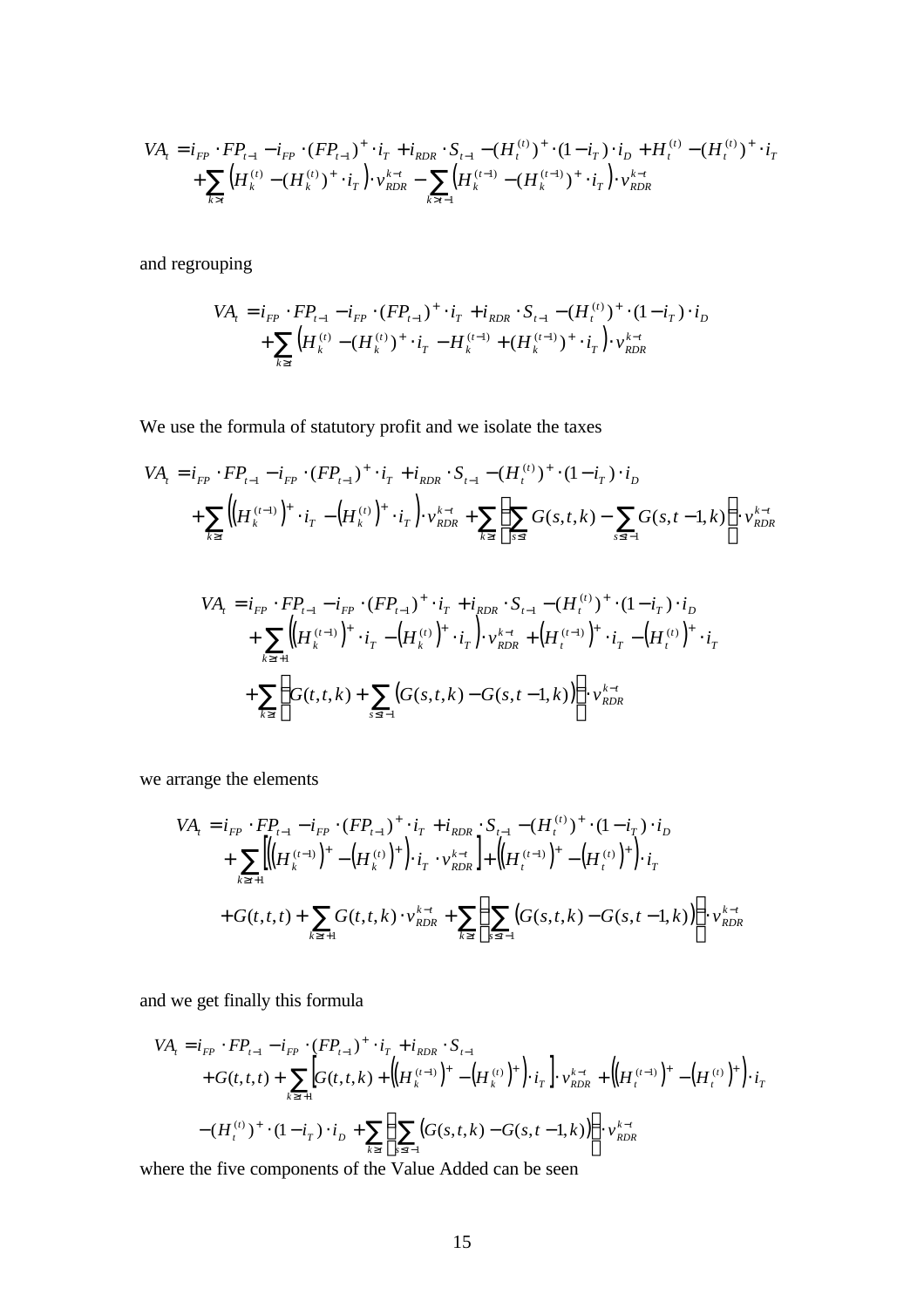$$
VA_{t} = i_{FP} \cdot FP_{t-1} - i_{FP} \cdot (FP_{t-1})^{+} \cdot i_{T} + i_{T} \cdot \frac{i_{RDR} \cdot S_{t-1}}{\text{contribution from in force business}}
$$
  
+ 
$$
G(t, t, t) + \left( \left( H_{k}^{(-1)} \right)^{+} - \left( H_{k}^{(t)} \right)^{+} \right) \cdot i_{T} \cdot \frac{1}{\sum_{RDR} t} \cdot \left( \left( H_{k}^{(-1)} \right)^{+} - \left( H_{k}^{(t)} \right)^{+} \right) \cdot i_{T} \cdot \frac{1}{\sum_{RDR} t} \cdot \frac{1}{\sum_{RDR} t} \cdot \frac{1}{\sum_{RDR} t} \cdot \frac{1}{\sum_{RDR} t} \cdot \frac{1}{\sum_{RDR} t} \cdot \frac{1}{\sum_{RDR} t} \cdot \frac{1}{\sum_{RDR} t} \cdot \frac{1}{\sum_{RDR} t} \cdot \frac{1}{\sum_{RDR} t} \cdot \frac{1}{\sum_{RDR} t} \cdot \frac{1}{\sum_{RDR} t} \cdot \frac{1}{\sum_{RDR} t} \cdot \frac{1}{\sum_{RDR} t} \cdot \frac{1}{\sum_{RDR} t} \cdot \frac{1}{\sum_{RDR} t} \cdot \frac{1}{\sum_{RDR} t} \cdot \frac{1}{\sum_{RDR} t} \cdot \frac{1}{\sum_{RDR} t} \cdot \frac{1}{\sum_{RDR} t} \cdot \frac{1}{\sum_{RDR} t} \cdot \frac{1}{\sum_{RDR} t} \cdot \frac{1}{\sum_{RDR} t} \cdot \frac{1}{\sum_{RDR} t} \cdot \frac{1}{\sum_{RDR} t} \cdot \frac{1}{\sum_{RDR} t} \cdot \frac{1}{\sum_{RDR} t} \cdot \frac{1}{\sum_{RDR} t} \cdot \frac{1}{\sum_{RDR} t} \cdot \frac{1}{\sum_{RDR} t} \cdot \frac{1}{\sum_{RDR} t} \cdot \frac{1}{\sum_{RDR} t} \cdot \frac{1}{\sum_{RDR} t} \cdot \frac{1}{\sum_{RDR} t} \cdot \frac{1}{\sum_{RDR} t} \cdot \frac{1}{\sum_{RDR} t} \cdot \frac{1}{\sum_{RDR} t} \cdot \frac{1}{\sum_{RDR} t} \cdot \
$$

We have found five components of the Value Added, which are the following:

- Interest on net assets
- Contribution from in force business
- Contribution from new business
- Capital adjustments
- Change of assumptions and emergence of actual experience

### **3.4 Total Rate of Return**

Total Rate of Return expresses the increase of Embedded Value as a percentage.

$$
TRR_t = \frac{VA_t + D_t - C_t}{EV_{t-1}}
$$

 $C_t$  = shareholders contributions at the end of time *t* where  $D_t$  = shareholders dividends at the end of time *t* 

It is necessary to do corrections for dividends and shareholder contribution because the Embedded Value is changed by these values.

When dividend is paid, the net assets decrease and the Embedded Value too. The shareholder's view is that, he receives dividend and the Value Added. Then we have to take account of the dividend in the Total Rate of Return.

When shareholders make contributions, the Embedded Value increases but the shareholder's view is that, he receives the Value Added less what he contributes.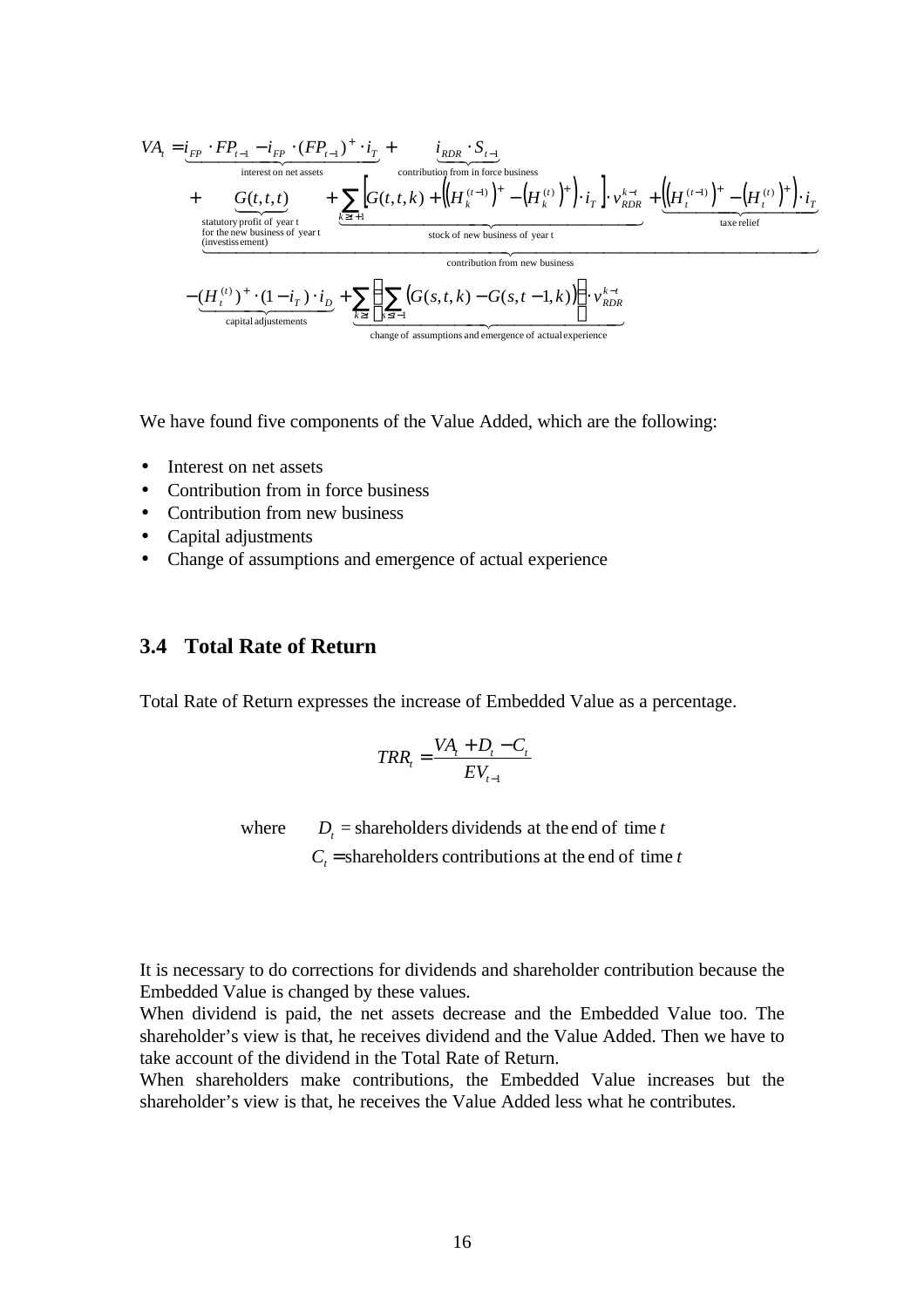### **3.4.1 Numerical example**

### Total Rate of Return profile



This profile seems to be easy to understand and allow fixing a simple objective. For example, one could say next year we have to reach a Total Rate of Return equal to the RDR.

# **4 Critical Approach**

Until now, we have seen the valuation methods. Everything seems to be simple and we are able to show the profitability of a company. But some aspects of these methods could be criticised. In this chapter, all the numerical examples are based on the data given in the annexe "Numerical application 2".

## **4.1 The problem**

The results of the valuation methods depend on the model and the parameters like the return on investment, the best estimate mortality etc. These methods use always the mean of future risks. So the advantage is to obtain a unique value but the disadvantage is to hide the fluctuations. In reality the fluctuations are due to the model, the randomness and the uncertainty.

To choose a model with a view to conceptualising real phenomena is a simple approach which cannot reflect exactly the reality.

The randomness is the unforeseeability of events, which follow a probability function. Even when we perfectly know the probability law, the effective realisation of the events cannot be determined. In our model in particular, the randomness corresponds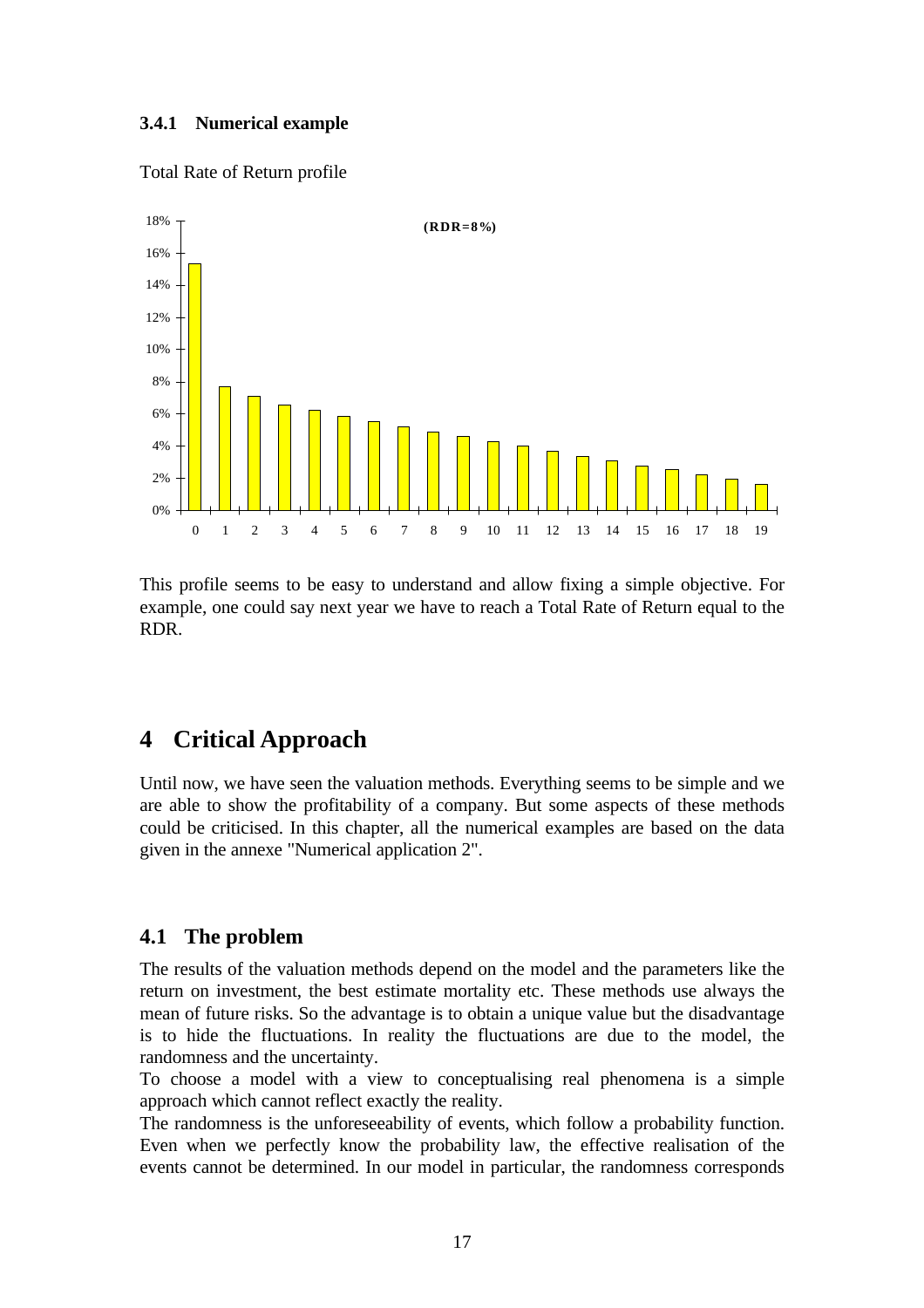to the fluctuations of the return on investment and the fluctuations of the real number of deaths. The estimations we calculate today are only mean value of future realisation. The uncertainty comes from the imperfect knowledge of the parameters and their possible evolution through the time. For example we do not know exactly the real amount of expenses and this amount can follow a future unexpected evolution.

Besides these fluctuations problems, there is an interpretation problem. The Value Added and the Total Rate of Return are often considered as profitability tools even though these methods can give a false signal to the profitability of the company. To discuss this interpretation problem, we take the following numerical example

#### **Endowment insurance**

| $x = 40$                         | $a = 5\%$ on Capital   | SM 1988/93   |  |  |  |
|----------------------------------|------------------------|--------------|--|--|--|
| $n = 25$                         | $g = 0.4\%$ on Capital | $i = 4\%$    |  |  |  |
| Capital $= 100'000$              | $b$ included in $g$    | $P'' = 3321$ |  |  |  |
|                                  |                        |              |  |  |  |
| $a^* = 5800$<br>$g^* = 80$       |                        |              |  |  |  |
| Mutation expenses $=$ 333        | $i^* = 6\%$            |              |  |  |  |
| $i_{RDR} = 8\%$                  | Taxe rate = $10\%$     |              |  |  |  |
| Interest on net assets $= 1.5\%$ |                        |              |  |  |  |

We will use two special cases as follows:

- **A profitable case**: Proportion of profit retained 13%
- **A non profitable case**: Proportion of profit retained 5%

The proportion of profit retained is the percentage of profit that the insurance company wants to keep. This means the part which is not distributed to the insured.

Let us see now the charts in these two cases.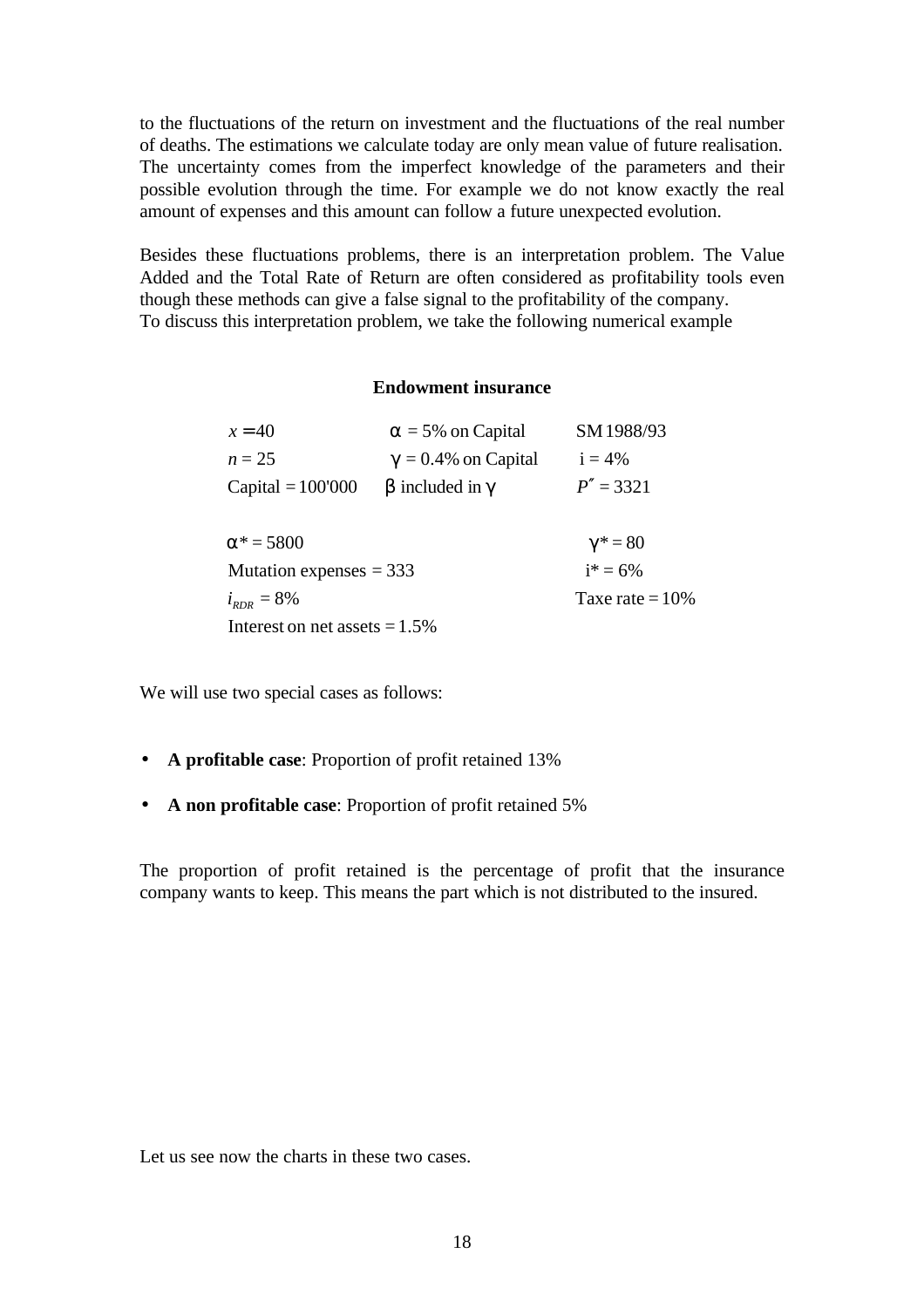#### Value Added



The first year looks sensible there is no interpretation problem. The insurance company sells a profitable contract, which increases the value of the company in the first case. In the second case the contract is non-profitable and the value of the company decreases.

Second year and later. For the first case, we do not notice any problem. The Value Added decreases because the company does not sell any other contract. In the second case, the company does not sell any other contract and the Value Added is positive although it had sold previously a non-profitable contract. The step especially between the first and the second year is not easy to understand for the purpose of profitability.



We have exactly the same interpretation problem with the Total Rate of Return.

In order to understand what happens, let us analyse the figures of the Value Added.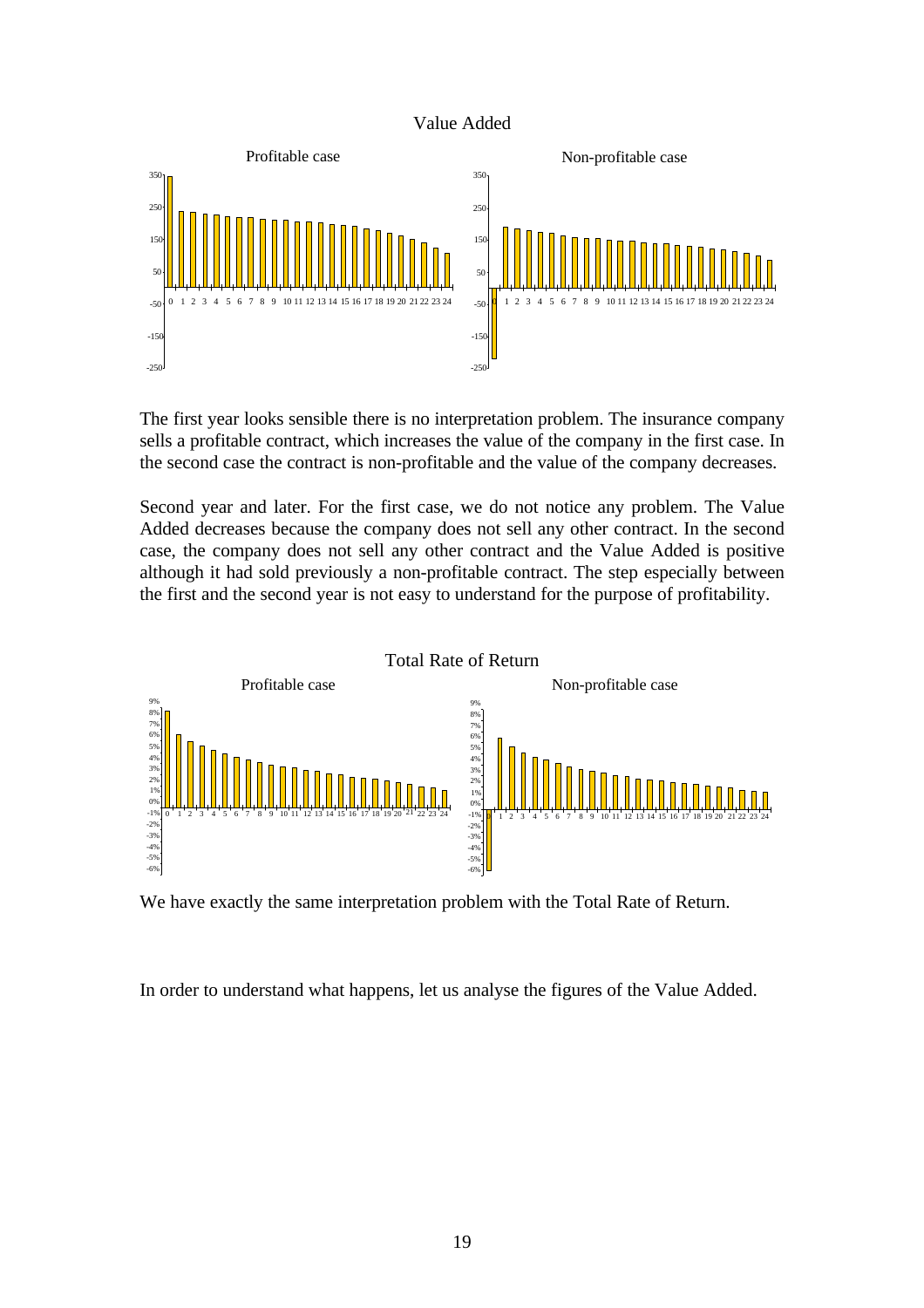Profitable case

| Interest on net<br>assets | Contribution from<br>in force business | new business | Contribution from Capital adjustment<br>(dividend) | Value Added |
|---------------------------|----------------------------------------|--------------|----------------------------------------------------|-------------|
| 54.00                     | ).00                                   | 292.94       | $0.00^+$                                           | 346.94      |
| 12.28                     | 274.99                                 |              | 52.87                                              | 234.40      |

Non-profitable case

| t Interest on net<br>assets | Contribution from<br>in force business | new business | Contribution from Capital adjustment<br>(dividend) | Value Added |
|-----------------------------|----------------------------------------|--------------|----------------------------------------------------|-------------|
| 54.00                       | 0.00                                   | 273.041      | ა.იი                                               | -219.04     |
| 12.28                       | <b>229.71</b>                          |              | 52.87                                              | 189.12      |

For the first year, there is no interpretation problem. The difference comes from the new business, positive for the profitable case and negative for the non-profitable case.

For the second year we have an interpretation problem. Let us analyse each component of the Value Added:

-Interest on net assets is the same because bonus begins only the third year in our example.

-Contribution from new business is the same because we do not sell any new contracts. -Capital adjustment is the same because we do not give any bonus before the third year.

-The difference comes from the contribution from in force business. What is surprising is that in the non-profitable case this contribution is positive and this is like a return (effectively in the calculation). That's why the Value Added is positive in the nonprofitable case.

Finally, the problem of interpretation is due to the contribution from in force business and more especially to the Risk Discount Rate.

0 50 100 150 200 250 300 350 400 450 500 550 600 650 700 10 11 12 13 14 15 16 17 18 19 20 21 22 23 24 0 50 100 150 200 250 300 350 400 450 500 550 600 650 700 0 1 2 3 4 5 6 7 8 9 10 11 12 13 14 15 16 17 18 19 20 21 22 23 24 Profitable case with RDR=8% Profitable case with RDR=9%

Let us see now the influence of Risk Discount Rate on Value Added.

The Risk Discount Rate is a requirement of return in the first year but afterwards this rate becomes a return on the stock. After the first year, the Value Added calculated with a RDR of 9% is higher than with a RDR of 8%. This is really the source of the interpretation problem.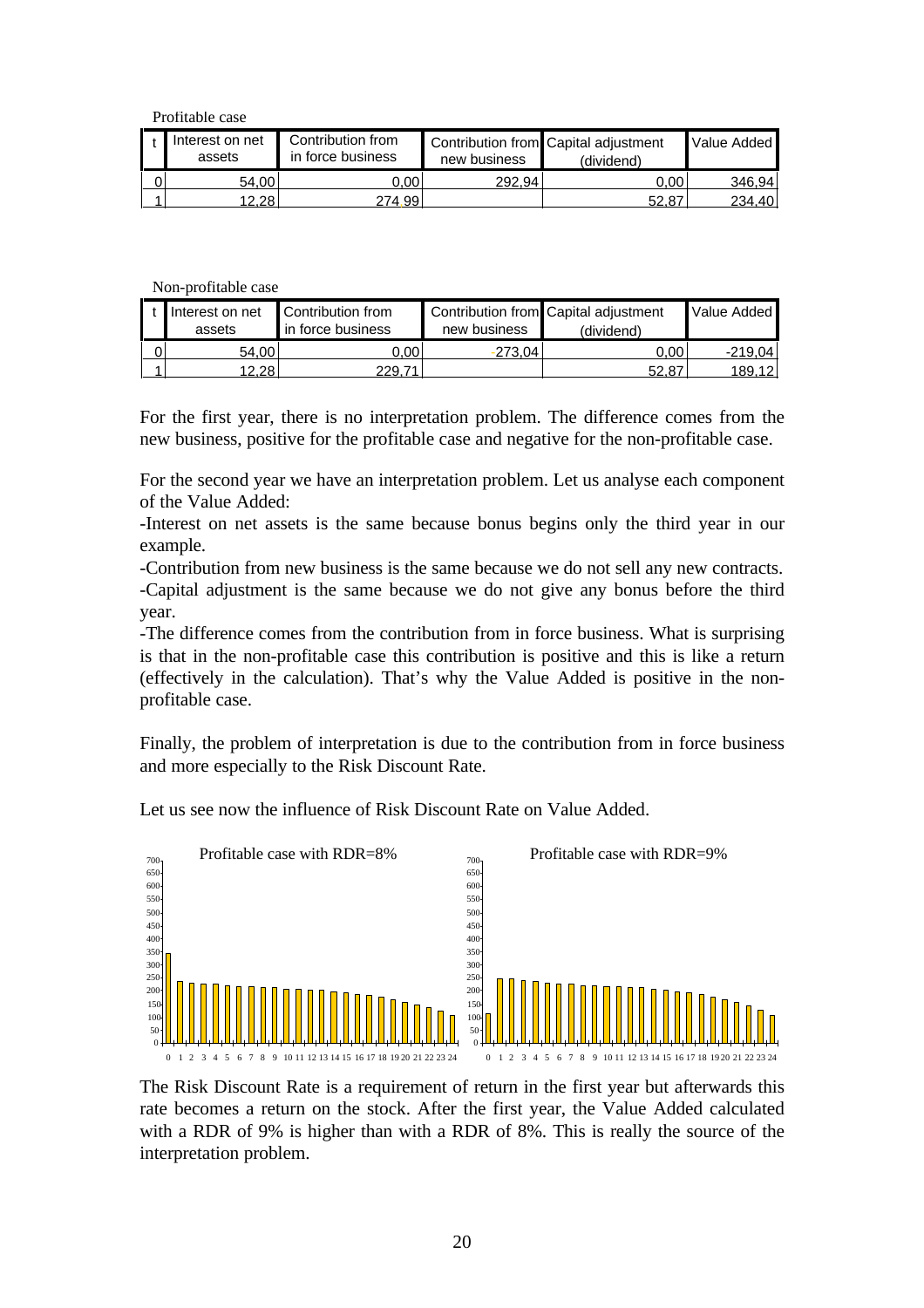# **4.2 Three kinds of valuation**

We have to admit that the Value Added and the Total Rate of Return are not able to show directly the profitability of the company. But the interpretation problem disappears if we use the valuation methods in the correct context.

- Value of an insurance company
- Increase of the value of a company
- Profitability of a company

### **4.2.1 Value of a company**

Of course, the value of a company is directly given by Embedded Value or Appraisal Value.

### **4.2.2 Increase in the value of a company**

For measuring the increase in the value of a company we have to analyse the Value Added and its components (interest on net assets, contribution from in force business, contribution from new business, capital adjustments, change of assumptions and emergence of actual experience) and the Total Rate of Return.

We can analyse each point to see if it is positive or negative. And then we know which component increase, decrease or stagnate the value of the company.

The Value Added gives the real increase. The Total Rate of Return gives the relative increase and the components of the Value Added allow separation of the composition of the increase.

In our previous example, despite the fact that the contracts sold do not meet the criteria of Internal Rate of Return, the return is positive but smaller than the RDR. That is why the company increases its value with this product.

### **4.2.3 Profitability of a company**

The problem of interpretation comes also because we do not have a clear definition of profitability. We will use the following definition of profitability. In our context, the profitability is the measure of the activity of a company in connection with the new business, evaluated through the future profits expected to emerge from the new business, during a specified period of time.

When we are interested in the profitability of an insurance company, it seems to be logical to be especially interested in the new business created during the specified period of time.

In our context, we can analyse the Internal Rate of Return of the new business and its NPV. We can then have the following conclusions: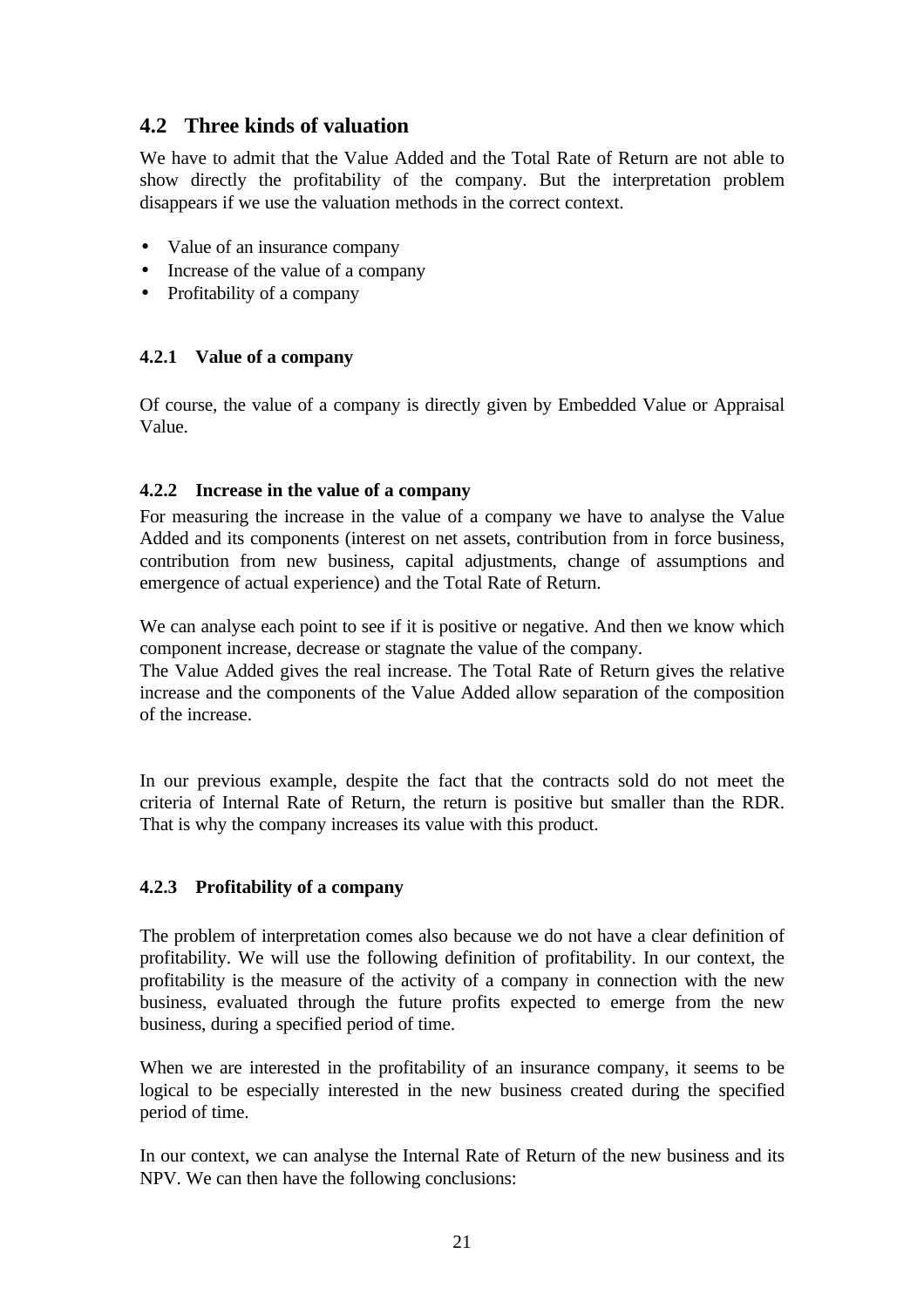| <b>IRR</b>                                                                            | <b>NPV</b> of new business | <b>Conclusion</b>                   |
|---------------------------------------------------------------------------------------|----------------------------|-------------------------------------|
| $>$ RDR                                                                               |                            | Aim of return reached               |
| $\sim$ IRR <rdr< td=""><td>๔∩</td><td>Aim not reached but positive return</td></rdr<> | ๔∩                         | Aim not reached but positive return |
|                                                                                       |                            | LOSS                                |

New business has also an influence on the administrative expenses, on the dividends etc but we concentrate on the taxes.

### **4.3 Final remarks about critical approach**

We have seen that the Value Added and the Total Rate of Return cannot be directly considered as tools for measuring the profitability. We have seen that the valuation methods must be used in the right context. We have to use the components of the Value Added. This is why we have defined what we call value, increase of the value and profitability of an insurance company or a profit centre. In our context, we give a definition of profitability. We have not found any new method, we just explain that the valuation methods do not always directly give the right answer and that we have to use it in the right context.

# **5 Sensitivity Analysis**

As we have already seen, the results of the valuation methods depend on the model and the parameters like the return on investment, the best estimate mortality etc. These methods use always the mean of future risks. So the advantage is to obtain a unique value but the disadvantage is to hide the fluctuations. In reality the fluctuations are due to the model, the randomness and the uncertainty.

The uncertainty comes from the imperfect knowledge of the parameters and their possible evolution through the time. For example we do not know exactly the real amount of expenses and this amount can follow an unexpected future evolution.

## **5.1 Approach**

The sensitivity analysis is used to analyse the influence of the uncertainty in the parameters' values. For this purpose, we create some scenarios with optimistic and pessimistic values of parameters. We suppose that certain ranges of parameter value are possible and we test the reactions of the result of the method with those modifications of parameter value.

Two ways are possible, the successive sensitivity analysis and the simultaneous sensitivity analysis.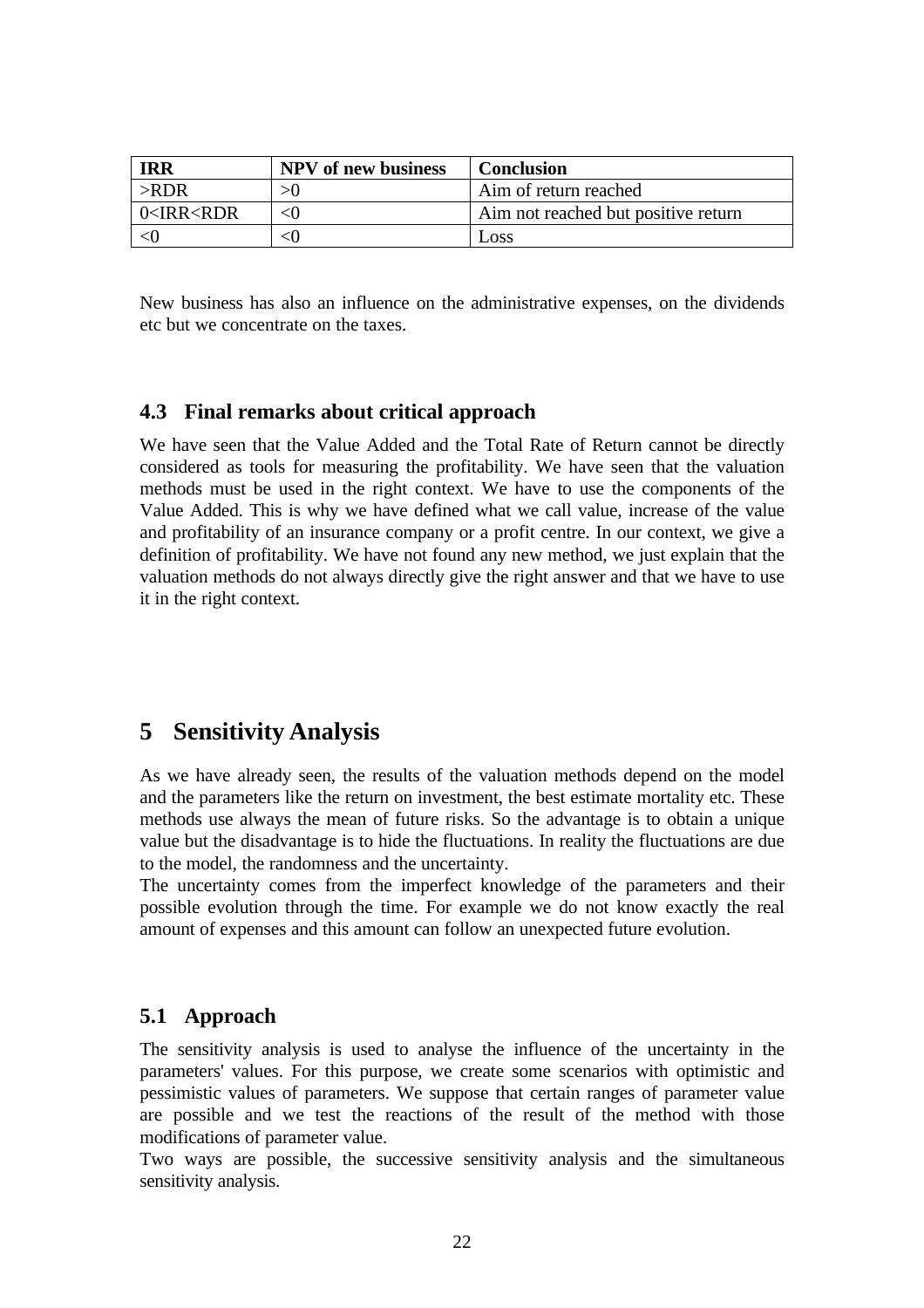In the successive sensitivity analysis, the value of a unique parameter is changed. The value of the other parameters does not change. The aim of this analysis is to extract the more influent parameters on the result of the valuation method.

In the simultaneous sensitivity analysis, the value of the whole parameters is changed. The aim of this analysis is to analyse the worst and the best possible situation in taking respectively the pessimistic value of several parameters and in taking the optimistic value of several parameters.

But we have to notice that some interdependencies are possible between the parameters. So, we have to model it, when it is possible and relevant.

It is true that the level of variation of the parameters value will influence the variation in the result of the valuation method. But to have a homogeneous comparison, we can take a constant percentage of variation for each parameter value. Of course, this percentage is nevertheless arbitrary.

### **5.2 Sensitivity estimation**

We will use current economic notion: the elasticity

Theoretic elasticity 
$$
E_p(R) = \frac{\frac{\partial R}{\partial p}}{\frac{\partial p}{p}}
$$
 Empirical approximation  $\hat{E}_p(R) = \frac{\frac{\Delta R}{\Delta p}}{\frac{\Delta p}{p}}$ 

This is the elasticity of the result  $R(p)$  of the valuation method in keeping with the parameter p. Afterwards we will only use the empirical approximation of the elasticity but to simplify the term, we will only speak about elasticity and no more about empirical approximation of the elasticity.

We say that the parameter p is elastic if the result of this formula is higher than 1 and respectively inelastic if the result of this formula is lower than 1.

This elasticity formula is used in the successive sensitivity analysis, but it is possible to show that we can generalise this formula for successive sensitivity analysis.

### **5.3 Interdependence between parameters**

In our model, we have taken the following interdependencies between parameters.

- We suppose that the expenses depend on the inflation and are interdependent.
- The interest rate depends on inflation.
- The Risk Discount Rate and the interest on net assets depend on the interest rate.
- The bonus depends on the best estimate basis.

The following table shows the parameters, which are changed in the scenarios.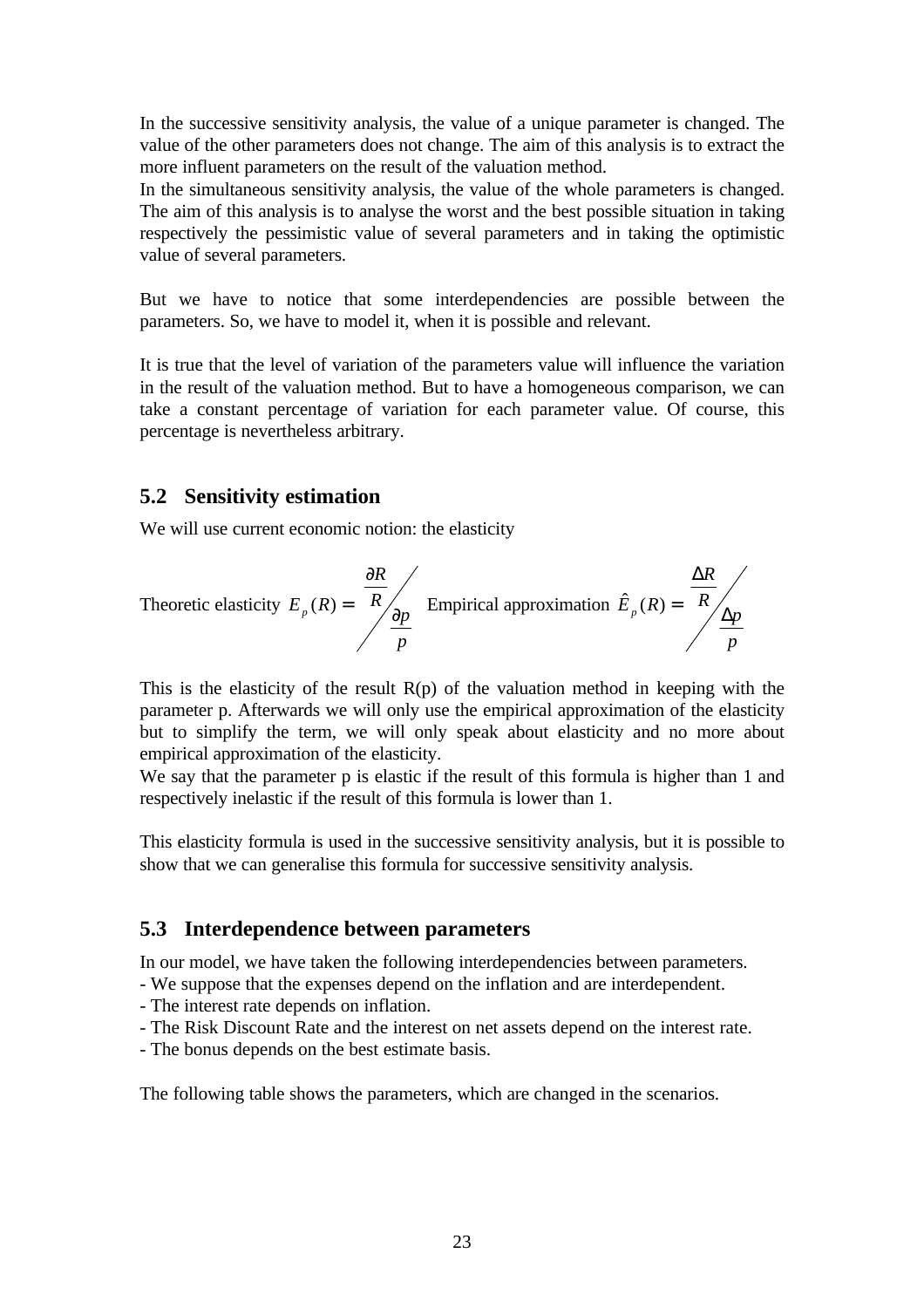| Parameter                              | <b>Symbol</b>  | Interdependance formula                                                                                                                            |
|----------------------------------------|----------------|----------------------------------------------------------------------------------------------------------------------------------------------------|
| <b>Risk Discount Rate</b>              | $l_{RDR}$      | $i_{RDR} = \mathbf{I} \cdot i^*$                                                                                                                   |
| Interest on net assets                 | $l_{FP}$       | $i_{\scriptscriptstyle FP} = \mathbf{r} \cdot i^*$                                                                                                 |
| Proportion of profit retained          | $i_R$          | $J(x,n) = \frac{(1-i_R)}{c} \cdot \left( CP''_{\overline{x_n}} - CP'''_{\overline{x_n}} \right) \cdot \frac{\dddot{a}_{\overline{x_n}}}{H^*(x,n)}$ |
| Acquisition expenses at time $k$       | $FA_{\nu}$     | $FA_{k} = d \cdot (MFA + CA) \cdot (1 + i_{k})^{k}$                                                                                                |
| Administration expenses at time $k$    | $FG_{\iota}$   | $FG_{k} = d \cdot (MFG) \cdot (1+i_{i})^{k}$                                                                                                       |
| Mutation expenses at time $k$          | $FM_k$         | $FM_{k} = d \cdot (MFM) \cdot (1+i_{i})^{k}$                                                                                                       |
| Surrender value at the end of year $k$ | $S_{x+k}$      |                                                                                                                                                    |
| Taxe rate                              | $l_T$          |                                                                                                                                                    |
| Dividend rate                          | $i_{D}$        |                                                                                                                                                    |
| Best estimate mortality                | $*$<br>$q_{x}$ |                                                                                                                                                    |
| Annual inflation rate                  | i <sub>I</sub> |                                                                                                                                                    |
| Surrender rate                         | $u_{r}$        |                                                                                                                                                    |

# **5.4 Application**

**5.4.1 Endowment with annual premiums**

A sensitivity analysis is applied to the Profit Testing, Embedded Value and its increase with four kinds of products, an endowment with annual premiums, an endowment with one single premium, a term insurance with annual premiums and a temporary immediate life annuity. In this chapter, all the numerical examples are based on the data given in the annexe "Numerical application 3". A successive and a simultaneous sensitivity analysis are done with variations of parameter value of  $\pm$  10%.



Firstly, we cannot see any significant variation in this chart. This is the traditional profile of an endowment with annual premiums. The only scenario which is clearly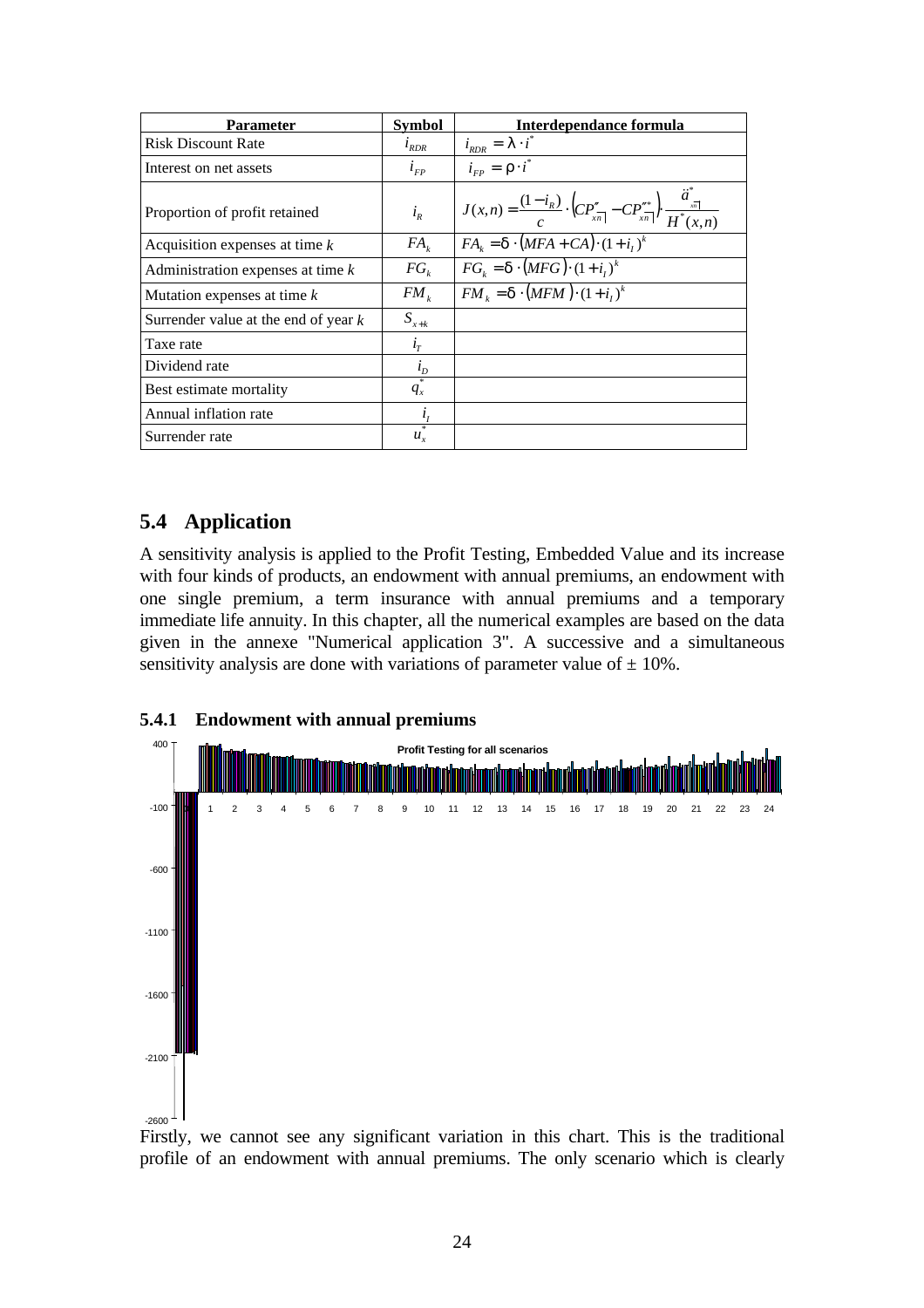different from the others is the expense scenario. The others seem to be close to the reference scenario.

|                                                  | <b>NPV</b> | <b>NPV</b>        | <b>IRR</b> | <b>IRR</b>        |
|--------------------------------------------------|------------|-------------------|------------|-------------------|
|                                                  |            | <b>Elasticity</b> |            | <b>Elasticity</b> |
| Reference scenario                               | 462        |                   | 11.2%      |                   |
| <b>Optimistic expenses</b>                       | 743        | $-6.06$           | 16.2%      | $-4.38$           |
| <b>Pessimistic expenses</b>                      | 182        | $-6.06$           | 8.9%       | $-2.06$           |
| <b>Optimistic Risk Discount Rate</b>             | 328        | $-2.91$           | 11.2%      | 0.00              |
| <b>Pessimistic Risk Discount Rate</b>            | 614        | $-3.27$           | 11.2%      | 0.00              |
| Optimistic proportion of profit retained         | 558        | 2.06              | 11.8%      | 0.48              |
| <b>Pessimistic proportion of profit retained</b> | 367        | 2.06              | 10.7%      | 0.51              |
| Optimistic mortality rate                        | 515        | $-1.14$           | 11.7%      | $-0.45$           |
| <b>Pessimistic mortality rate</b>                | 410        | $-1.13$           | 10.8%      | $-0.42$           |
| <b>Optimistic taxes</b>                          | 489        | $-0.57$           | 11.4%      | $-0.1626$         |
| <b>Pessimistic taxes</b>                         | 436        | $-0.57$           | 11.1%      | $-0.1628$         |
| <b>Optimistic inflation</b>                      | 438        | 0.53              | 10.8%      | 0.37              |
| <b>Pessimistic inflation</b>                     | 483        | 0.45              | 11.6%      | 0.35              |
| Optimistic surrender value                       | 486        | 0.50              | 11.4%      | $-0.1368$         |
| Pessimisti surrender valuec                      | 439        | $-0.50$           | 11.1%      | $-0.1373$         |
| Optimistic surrender rate                        | 471        | $-0.18$           | 11.3%      | $-0.0435$         |
| Pessimistic surrender rate                       | 454        | $-0.17$           | 11.2%      | $-0.0433$         |

But if we analyse the NPV we have another situation.

This elasticity of expenses means that for example a variation of  $+10\%$  in the expenses causes a variation of -60.6% in the NPV!

In this table, the expenses are clearly the parameter to which the NPV is most sensitive in the case of an endowment with annual premiums. As the acquisition expenses are important in the first year and because only a part of it is zillmerised, the difference is particularly relevant for the first year. Afterwards, the difference is smaller but is becomes greater through time. At the end of the contract the difference is again higher because inflation increases the expenses and at the same time the annual premiums remains always the same.

The Risk Discount Rate, the proportion of profit retained and the mortality are also considered elastic parameters.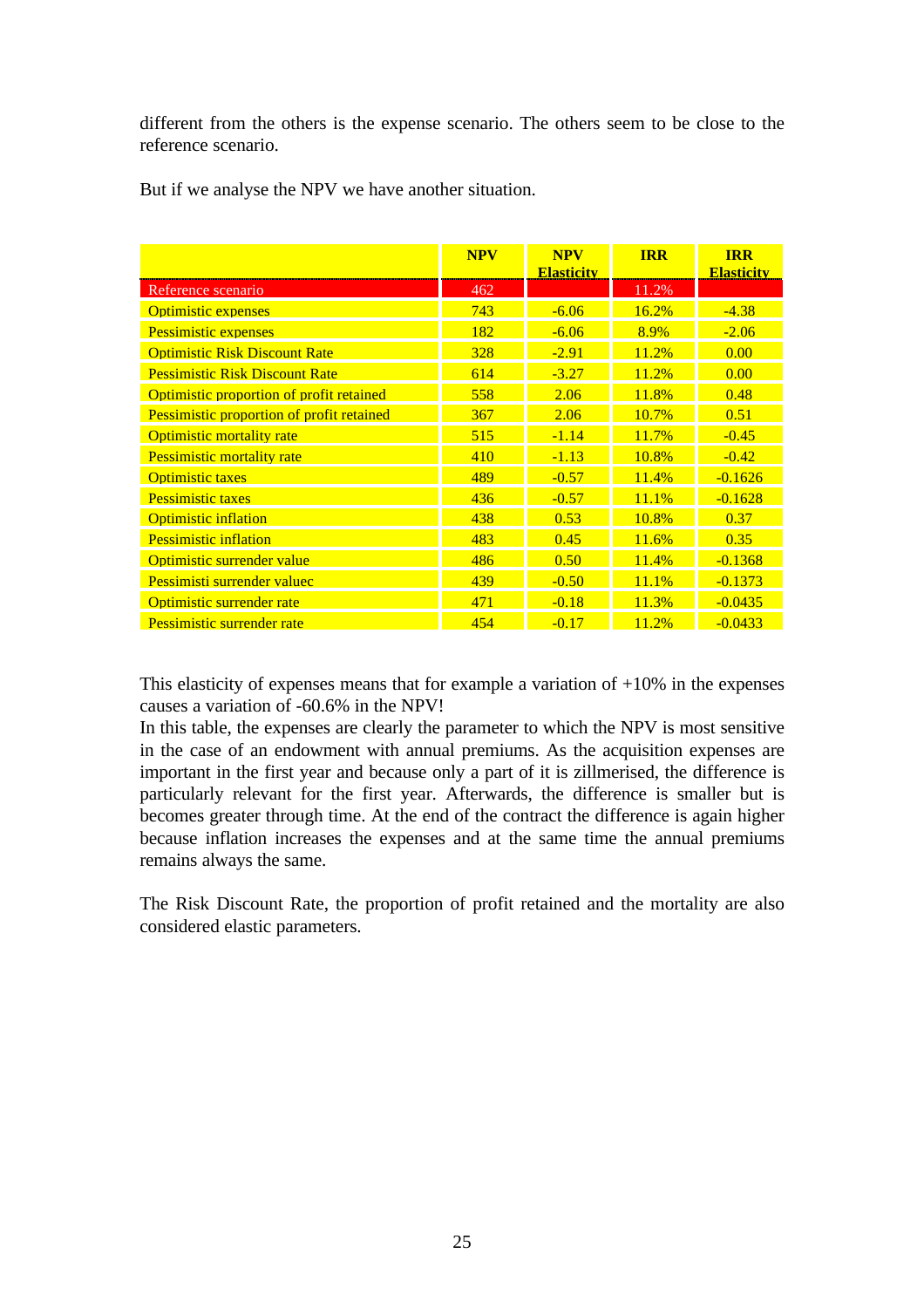

### **5.4.2 Endowment with single premium**

The profile of this single premium endowment product is unusual. We do not have any initial investment and we have some losses at the end of the contract.

As before, we cannot see any high difference in this chart. The only scenario that is clearly different from the others is the expense scenario. The others seem to be closed to the reference scenario.

|                                                 | <b>NPV</b> | <b>NPV</b><br><b>Elasticity</b> |
|-------------------------------------------------|------------|---------------------------------|
| Reference scenario                              | 2452       |                                 |
| <b>Optimistic expenses</b>                      | 2661       | $-0.85$                         |
| <b>Pessimistic expenses</b>                     | 2240       | $-0.87$                         |
| <b>Optimistic proportion of profit retained</b> | 2651       | 0.81                            |
| Pessimistic proportion of profit retained       | 2252       | 0.82                            |
| <b>Optimistic inflation</b>                     | 2282       | 0.69                            |
| <b>Pessimistic inflation</b>                    | 2616       | 0.67                            |
| Optimistic surrender value                      | 2532       | $-0.3235$                       |
| Pessimisti surrender valuec                     | 2373       | $-0.3240$                       |
| <b>Optimistic Risk Discount Rate</b>            | 2395       | $-0.23$                         |
| <b>Pessimistic Risk Discount Rate</b>           | 2513       | $-0.25$                         |
| <b>Optimistic taxes</b>                         | 2480       | $-0.1128$                       |
| <b>Pessimistic taxes</b>                        | 2425       | $-0.1128$                       |
| Optimistic mortality rate                       | 2481       | $-0.1148$                       |
| Pessimistic mortality rate                      | 2424       | $-0.1143$                       |
| Optimistic surrender rate                       | 2457       | $-0.02018$                      |
| Pessimistic surrender rate                      | 2448       | $-0.02017$                      |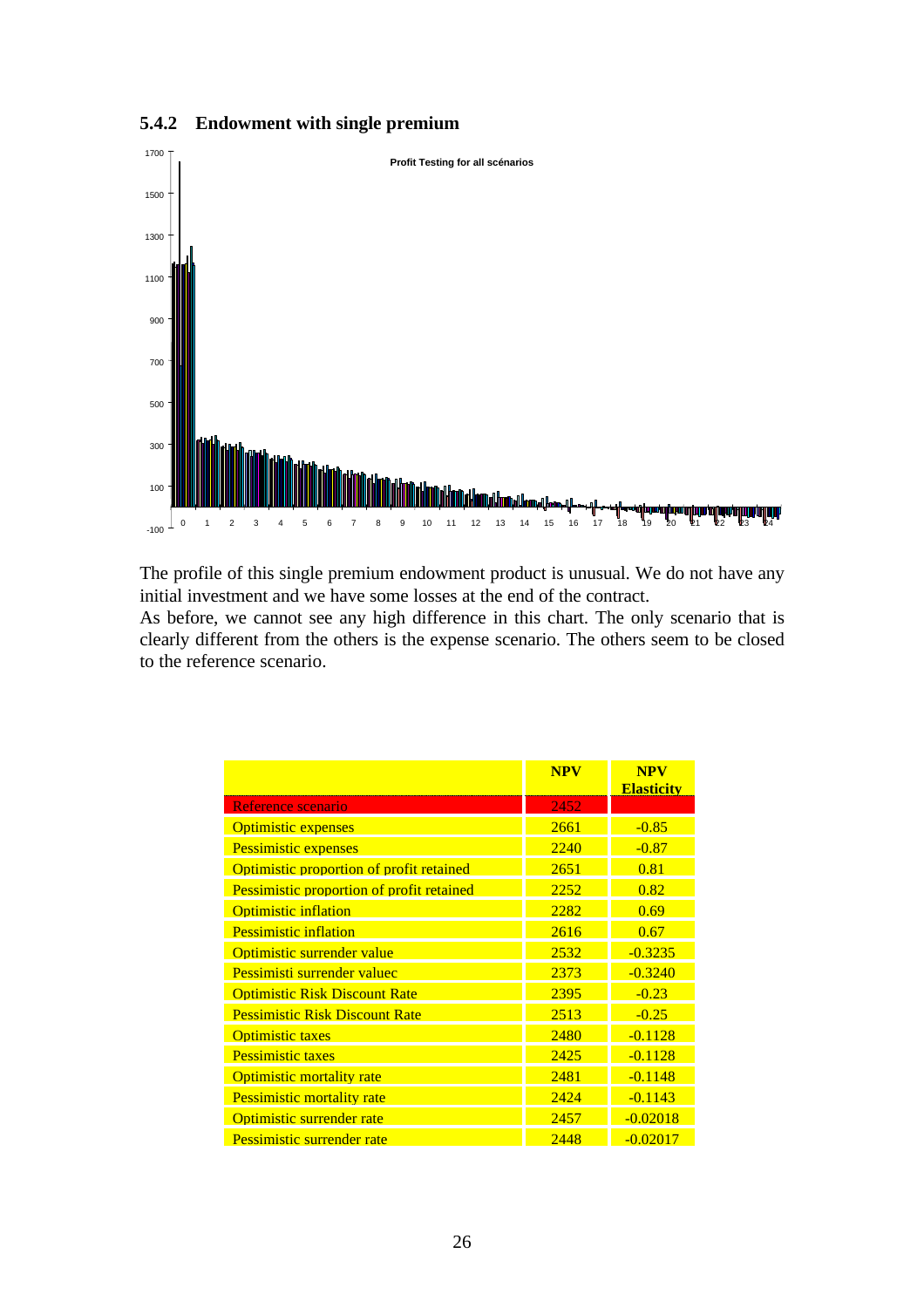In this case we see that no parameter can be considered elastic. This is because the NPV is very high in the reference scenario. Furthermore the profile of the statutory earnings are for example not sensitive to the RDR because we have a high gain at the beginning and less high amounts afterwards.



### **5.4.3 Term insurance with annual premiums**

In this case, we have again a traditional profile of statutory earnings. The expense scenario is again the most influential.

|                                                  | <b>NPV</b> | <b>NPV</b><br><b>Elasticity</b> | <b>TRR</b> | <b>IRR</b><br><b>Elasticity</b> |
|--------------------------------------------------|------------|---------------------------------|------------|---------------------------------|
| Reference scenario                               | 1149       |                                 | 12.1%      |                                 |
| Optimistic expenses                              | 1787       | $-5.54$                         | 15.4%      | $-2.67$                         |
| <b>Pessimistic expenses</b>                      | 512        | $-5.54$                         | 9.6%       | $-2.06$                         |
| <b>Optimistic Risk Discount Rate</b>             | 873        | $-2.40$                         | 12.1%      | 0.00                            |
| <b>Pessimistic Risk Discount Rate</b>            | 1462       | $-2.72$                         | 12.1%      | 0.00                            |
| Optimistic proportion of profit retained         | 1354       | 1.78                            | 12.8%      | 0.51                            |
| <b>Pessimistic proportion of profit retained</b> | 945        | 1.78                            | 11.5%      | 0.54                            |
| <b>Optimistic mortality rate</b>                 | 1347       | $-1.72$                         | 12.7%      | $-0.48$                         |
| <b>Pessimistic mortality rate</b>                | 953        | $-1.71$                         | 11.5%      | $-0.50$                         |
| <b>Optimistic inflation</b>                      | 1264       | $-1.00$                         | 12.2%      | $-0.026$                        |
| <b>Pessimistic inflation</b>                     | 1039       | $-0.96$                         | 12.1%      | $-0.028$                        |
| <b>Optimistic taxes</b>                          | 1205       | $-0.49$                         | 12.3%      | $-0.16562$                      |
| <b>Pessimistic taxes</b>                         | 1093       | $-0.49$                         | 11.9%      | $-0.16557$                      |
| Optimistic surrender rate                        | 1178       | $-0.25$                         | 12.2%      | $-0.06944$                      |
| Pessimistic surrender rate                       | 1122       | $-.024$                         | 12.0%      | $-0.06937$                      |
| Optimistic surrender value                       | 1154       | $-0.04$                         | 12.1%      | $-0.00996$                      |
| Pessimisti surrender valuec                      | 1145       | $-0.04$                         | 12.1%      | $-0.00998$                      |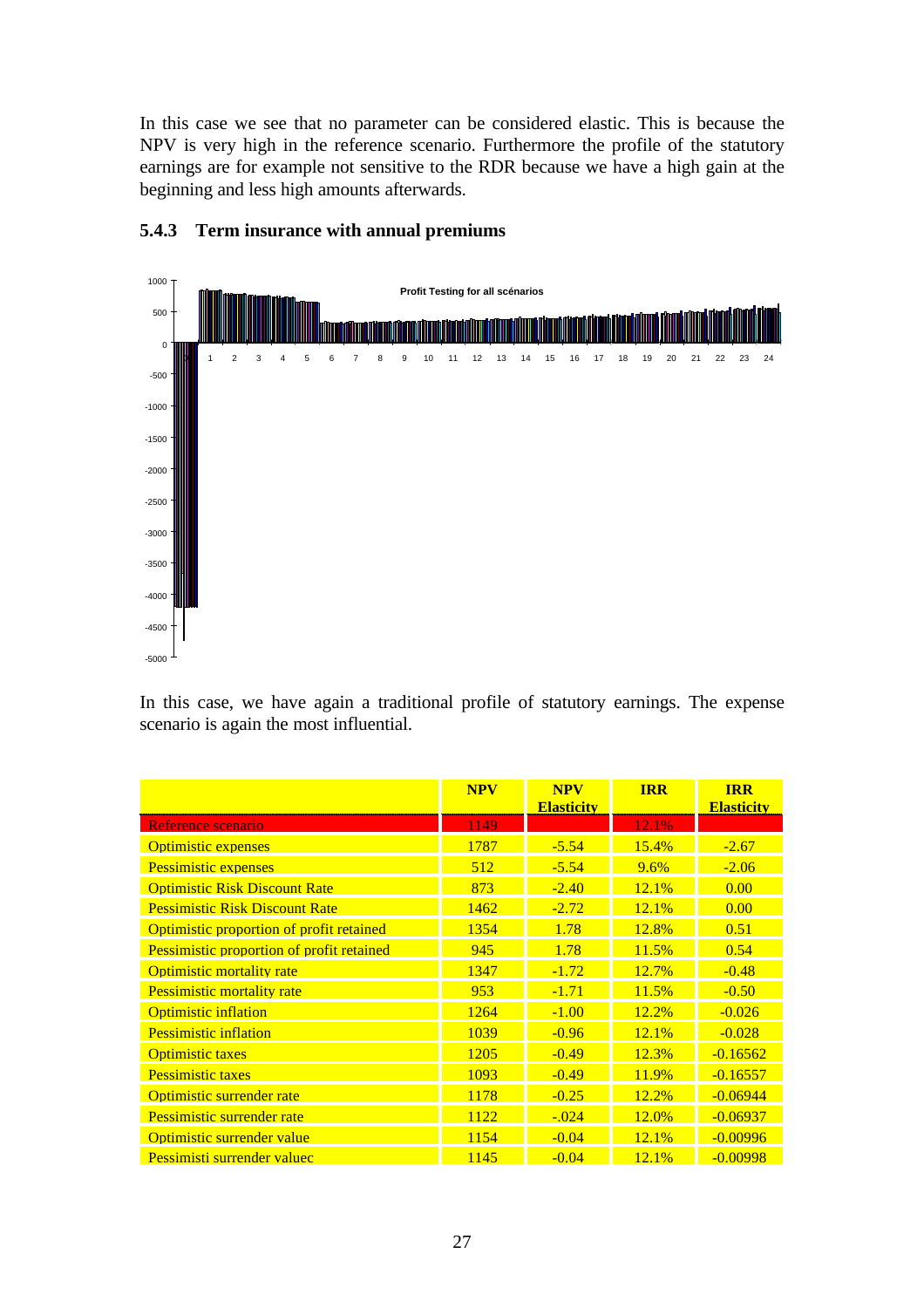We have exactly the same elastic parameters than in the endowment product with annual premiums.



### **5.4.4 Temporary immediate life annuity**

The profile of statutory earnings is once again different. A high gain the first year follows by a series of losses and then a series of gains. This is principally due to the bonus, which decreases.

The expense scenario is always the remarkable one.

|                                           | <b>NPV</b> | <b>NPV</b><br><b>Elasticity</b> |
|-------------------------------------------|------------|---------------------------------|
| Reference scenario                        | 1643       |                                 |
| Optimistic proportion of profit retained  | 2046       | 2.453                           |
| Pessimistic proportion of profit retained | 1239       | 2.455                           |
| <b>Optimistic Risk Discount Rate</b>      | 1494       | $-0.90$                         |
| <b>Pessimistic Risk Discount Rate</b>     | 1825       | $-1.11$                         |
| <b>Optimistic inflation</b>               | 1508       | 0.82                            |
| <b>Pessimistic inflation</b>              | 1771       | 0.78                            |
| <b>Optimistic expenses</b>                | 1740       | $-0.60$                         |
| <b>Pessimistic expenses</b>               | 1543       | $-0.61$                         |
| <b>Optimistic taxes</b>                   | 1700       | $-0.35$                         |
| <b>Pessimistic taxes</b>                  | 1585       | $-0.35$                         |
| Optimistic mortality rate                 | 1640       | $-0.018$                        |
| Pessimistic mortality rate                | 1646       | $-0.022$                        |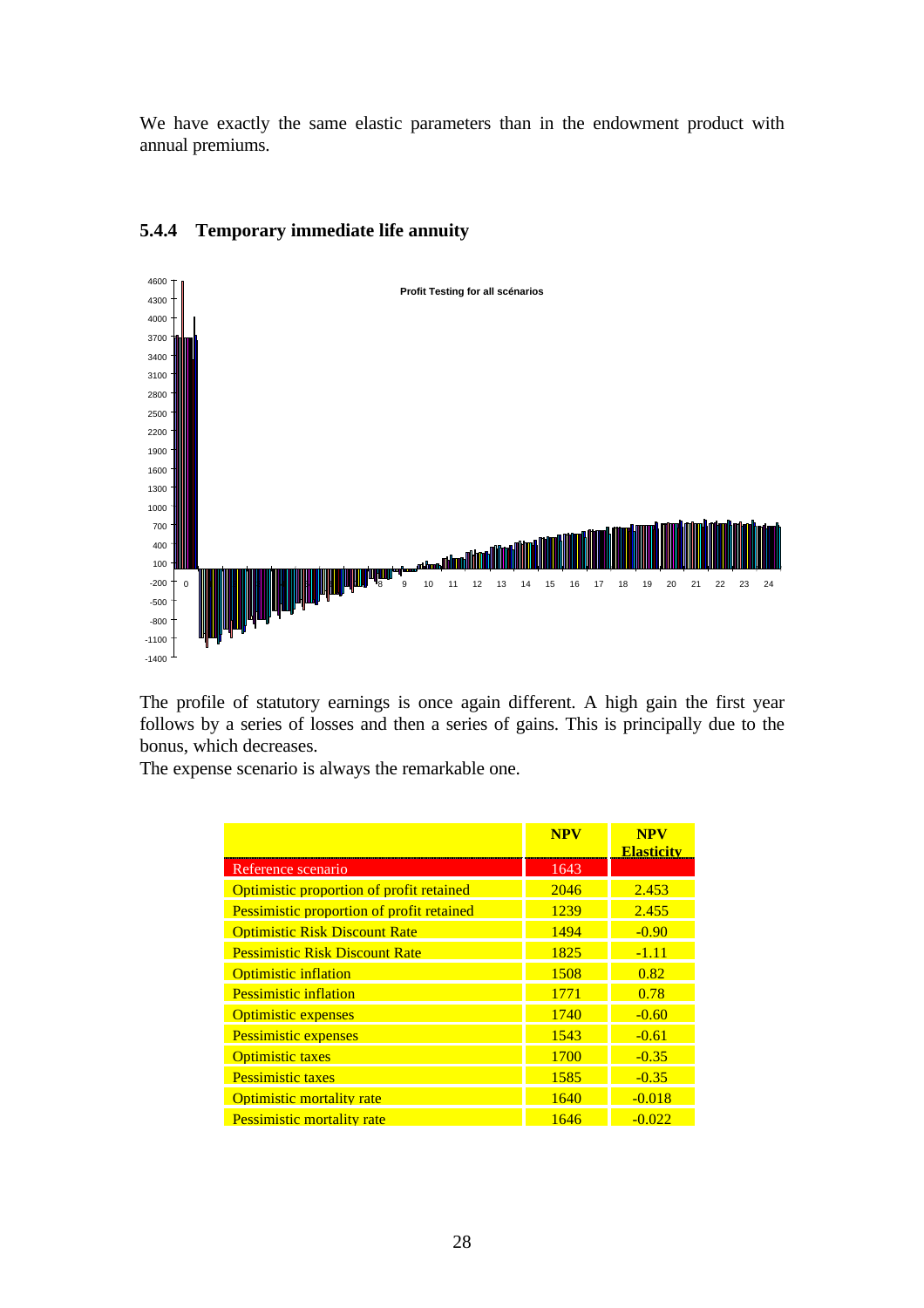In this case, the proportion of profit retained and the Risk Discount Rate are elastic parameter.

We notice that here the expenses scenario is not the most influential. This is because the administration expenses are lower and there is no mutation expense because surrender is impossible.

# **5.5 Simultaneous sensitivity**

We consider now a profit centre, which sells the first year a portfolio of identical contracts. Afterwards, the profit centre sells each year a new portfolio of the same product with a volume increasing by 5% pa. We consider that there are no stochastic fluctuations (randomness) and that we do not change the assumptions.

So, the first year is the year where the profit centre launches the product and the fifth year corresponds to the situation in which the profit centre is after five years of selling the product with the assumptions of the given scenario.

We notice that all the different scenarios diverge from the reference scenario. Each year the new contracts sold accentuate this difference. The following general conclusion can be made on the simultaneous analysis:

- The influential parameters in Profit Testing are also influential on the Embedded Value and its increase.
- No new parameter is considered as elastic.
- In the pessimistic scenario of the simultaneous analysis the Embedded Value decreases.

## **5.6 Conclusion on the sensitivity analysis**

Through this analysis we notice three influential parameters: the expenses, the RDR and the proportion of profit retained.

There are also affects on the Net Present Value and as the Embedded Value and its increase.

In particular the product with annual premiums and product with one single premium do not have the same sensitivity to the parameters. The sensitivity of the product with annual premiums is always higher than the product with one single premium. This is due to the profile of statutory earnings.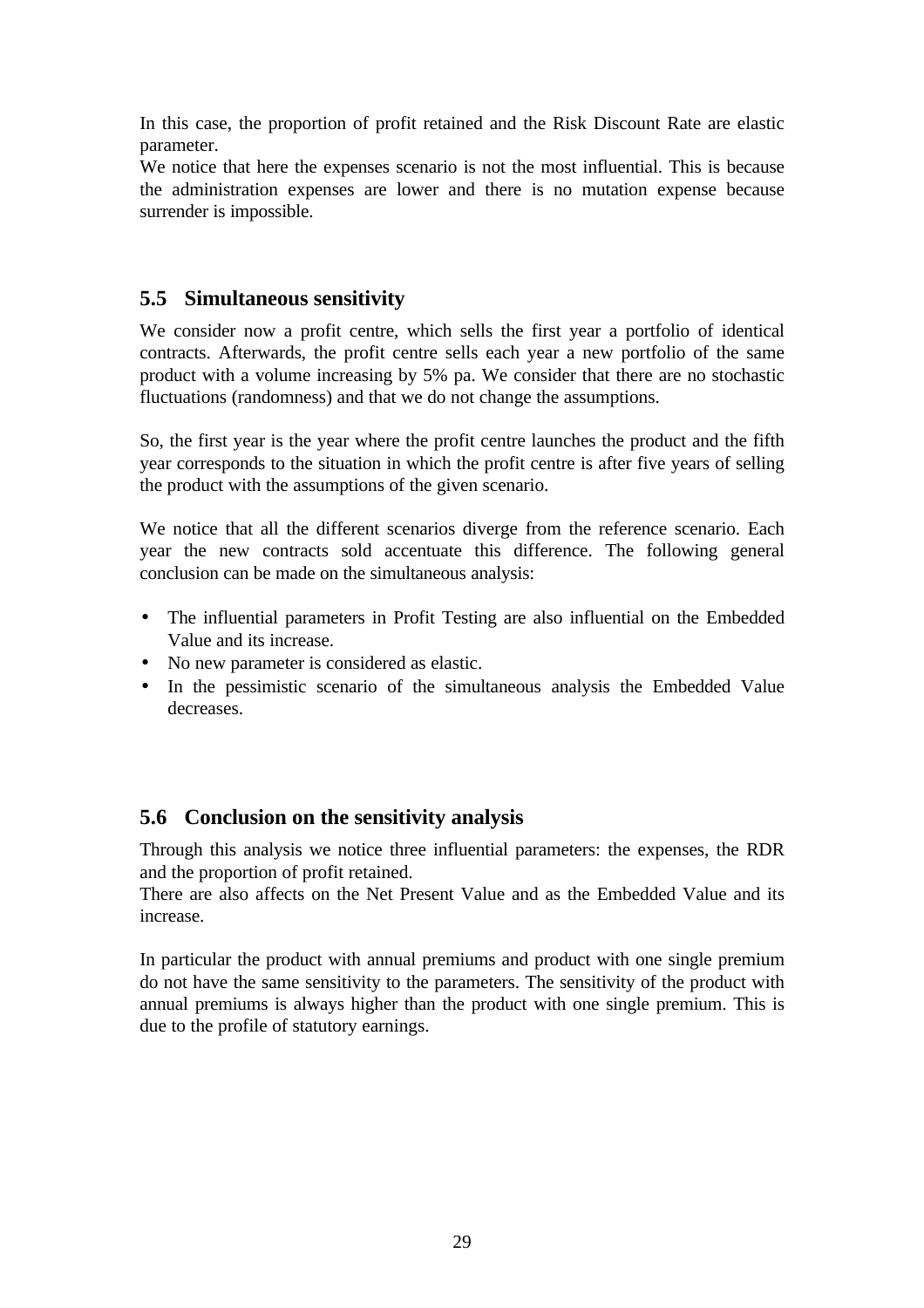

### **Products with annual premiums**

With annual premiums we have a loss in the first year follows by a series of gains. So, this profile is more risky than the one of the single premium. For example, The RDR is of course more influent on such a profile because the gains come in the future to recover the first year loss. The same consideration is available for the proportion of profit retained. This is more surprising for the mortality. We may have thought that the product (a term insurance which insured only the risk of death or an endowment) have more influence on the result of the valuation method than the way of paying the premiums. But in fact, this is logical. This risk taken by the company is higher with annual premiums product than with single premium product and this is clear in the chart of the statutory earnings (of course with a whole life annuity the sensitivity could be high too).

#### **Products with single premium**

With a single premium we have a gain the first year followed by a series of profits.

Finally, the influence of the parameters depends especially about the profile of the statutory earnings.

One could have thought that the interest rate is an influent parameter. We are in a deterministic model where no stochastic fluctuations exist. And in our model there is interdependence between the interest rate, the inflation and the RDR, which reduces the effect of changing the interest rate.

This analysis shows that the valuation methods are sensitive to the changes in the parameter value. This is particularly clear in the simultaneous analysis: A modification of 10% of the value of parameters in the simultaneous analysis could completely change the view that we have of a product, of a profit centre or even of a company. The sensitivity is so high that we can doubt about the reliability to use the Profit Testing as a pricing tool!

Furthermore, in this analysis, we have only analysed the fluctuations due to the uncertainty of the parameter value. Certainly taking together the uncertainty, the randomness and the error of the model into account would accentuate the problem of reliability of the method. A study shows that the fluctuations due to the randomness are highly relevant. For example to simulate the interest rate instead of using a mean interest rate and to simulate also the number of death and surrenders gives the following chart.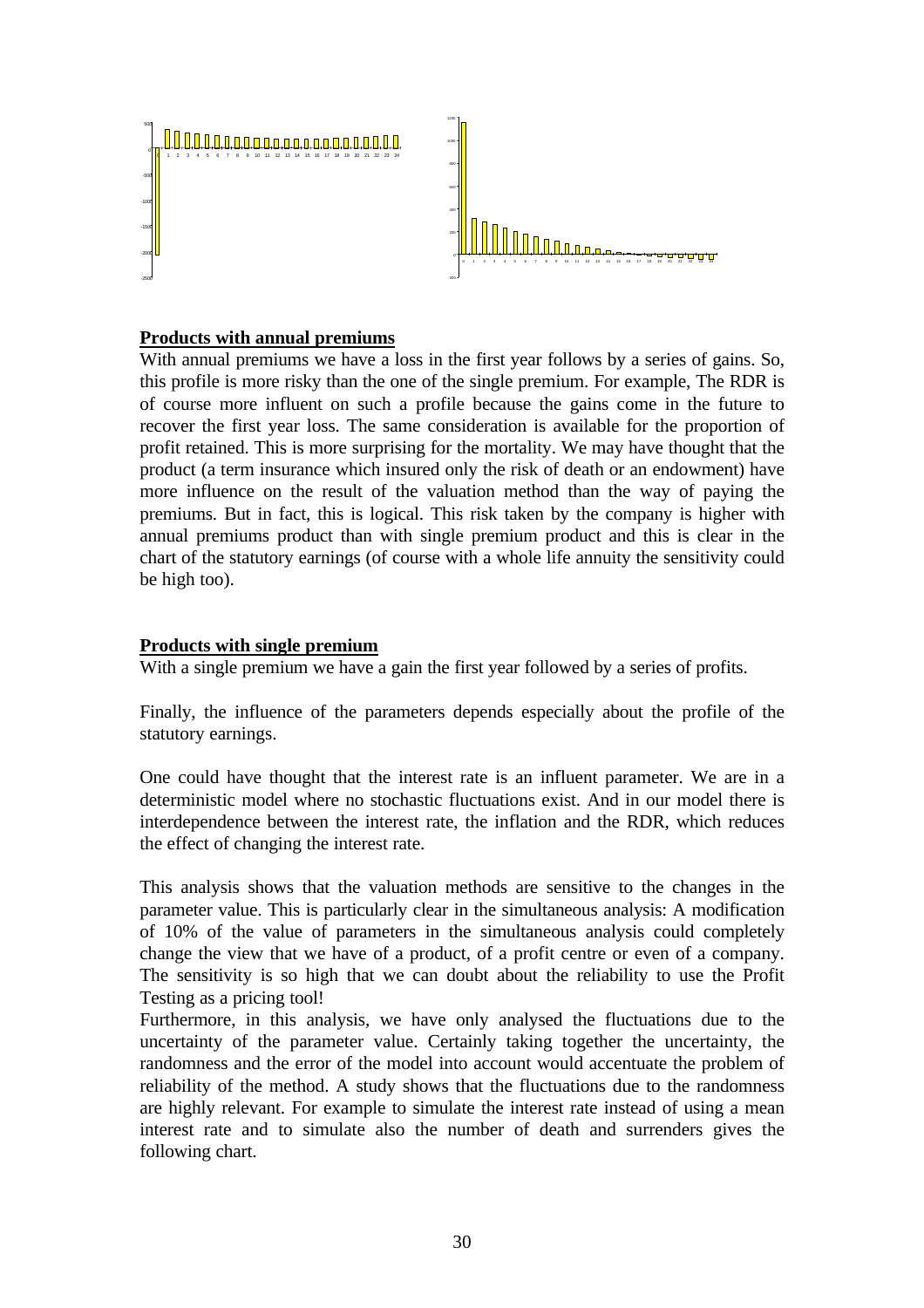

This is an example of a traditional endowment. We suppose that the interest rate follows a lognormal law and that the number of death and surrenders follow both a Bernoulli law. In bold, in the middle, we see the curve of the Profit Testing calculated with the mean value of the parameters. With this chart we really see that even if we know very well the law of the events, the reality is completely different from the mean. This is the effect of the randomness. The outcomes are completely different from the expected value.

# **6 Conclusion**

We have seen what the valuation methods are.

We have seen that we can use these methods as pricing or profitability tools.

We have seen that these methods are not always easy to understand.

We have also seen that variations due to the uncertainty are relevant. It means that using for example the Profit Testing as a pricing tool to obtain the most competitive premium is very dangerous. Of course, the randomness we spoke about before accentuates the non-reliability of the valuation methods.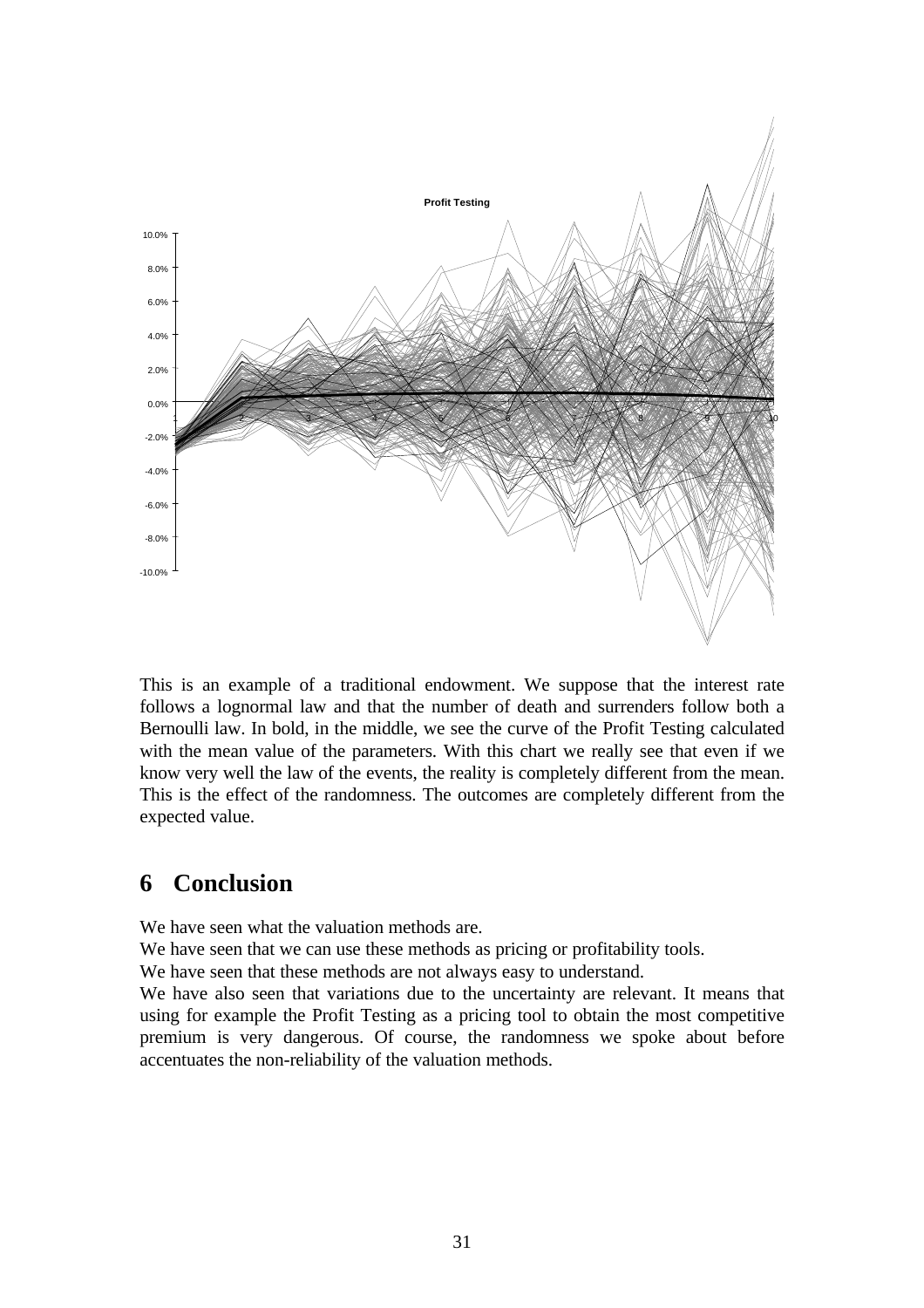# **7 Annexe**

### **7.1 Basic actuarial formulae**

- *i v* + = 1 1 discount factor
- $t P_x$  = probability that a life aged x will survive between age x and x+t (pricing basis)
- $q_x$  = probability that a life aged x will die between age x and x+1 (pricing basis)
- $\bullet$   $q_x^*$  $q_{x}^{*}$  = probability that a life aged x will die between age x and x+1 (best estimate basis)
- $\bullet$   $u^*$  $u_x^*$  = probability to surrender between age x and x+1 (best estimate basis)
- $p_x^* = (1 u_x^*) \cdot (1 q_x^*)$  probability for a lived aged x to stay in the portfolio at the age  $x+1$  (best estimate basis)
- $p_r^* = p_r^* \cdot p_{r+1}^* \cdot p_{r+2}^* \cdot ... \cdot p_r^*$ 1 \* 2 \* 1  $p_x^* = p_x^* \cdot p_{x+1}^* \cdot p_{x+2}^* \cdot \ldots \cdot p_{x+t-1}^*$  probability that a life aged x will survive between age x and x+t (best estimate basis)
- $A_{\overline{sn}}$  = Net present value of the payment of 1 if the insured is alive at the end of n years and also of the payment of 1 unit at the end of the year of death if death occurs within *n* years (endowment insurance)

• 
$$
A_{x\overline{n}|} = \sum_{k=0}^{n-1} v^{k+1} \cdot_k p_x \cdot q_{x+k} + v^n \cdot_n p_x
$$

•  $\ddot{a}_{x\overline{n}}$  = Net present value of annual payments of 1 unit during n years as long as the beneficiary lives (A n-years temporary life annuity-due).

$$
\bullet \quad \ddot{a}_{x\overline{n}|} = \sum_{k=0}^{n-1} v^k \cdot_k p_x
$$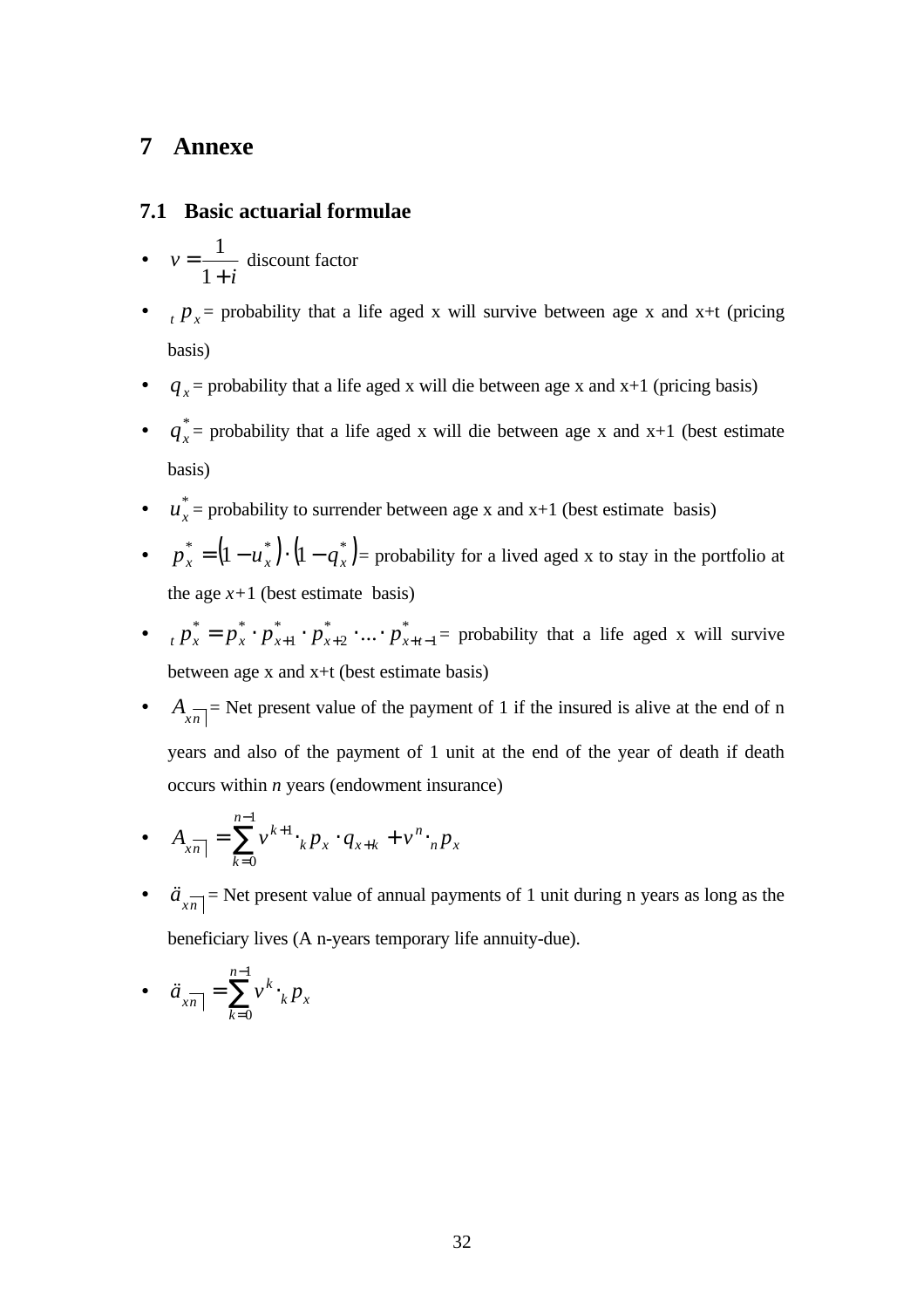### **7.2 Numerical application 1**

This annexe shows the data used in chapters 2 and 3.

#### **Benefits and data on the assured**

A male aged 30 buys an endowment for duration of 20 years. An increasing bonus is paid each year as a deduction from the gross premium. In case of surrender, the assured receives 90% of the Zillmerised reserve.

#### **Pricing basis**

- Acquisition expenses, at the beginning of the first year:  $a = 4$  % on the sum assured
- Collection expenses, beginning of year:  $\mathbf{b} = 1.5$  % on the gross premium
- Administration expenses, beginning of year:  $g = 0.3$  % on the sum assured
- Technical rate:  $i = 4\%$
- Mortality table: SM 1978/83
- Actuarial formula of an endowment:

$$
P'' \cdot \ddot{a}_{xn} = A_{xn} + \mathbf{a} + \mathbf{b} \cdot P'' \cdot \ddot{a}_{xn} + \mathbf{g} \cdot \ddot{a}_{xn}
$$
\n
$$
P'' = 0.0397
$$

### **Best estimate basis**

- Best estimate basis are symbolised by  $*$
- Collection costs, beginning of the year:  $\boldsymbol{b}^* = 1$  % on the gross premium
- Acquisition costs, beginning of the first year:  $\mathbf{a}^* = 3,8\%$  on the sum assured
- Administration costs, beginning of the year:  $g^* = 0.2\%$  on the sum assured
- Expected return rate on the assets:  $i^* = 6\%$
- Best estimate mortality rate:  $q_x^* =$  $q_x^* = 85\% \cdot q_x$  of the pricing mortality calculated with the mortality of the table: SM 1978/83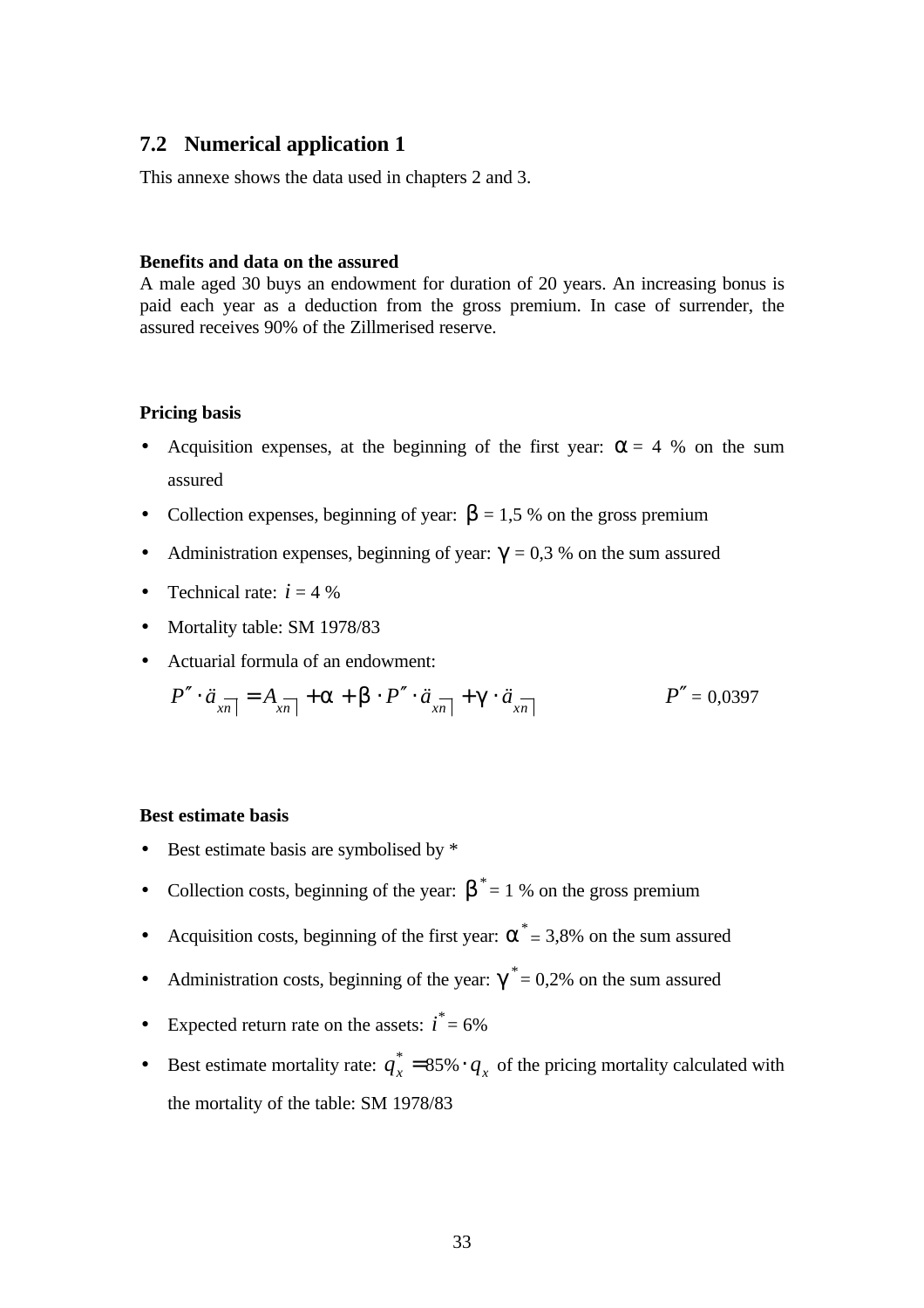• Probability of surrender

| $\left[0,05\right]$ | the first three years |  |  |
|---------------------|-----------------------|--|--|
| $\big]0.03$         | the following years   |  |  |

Surrender benefit  $S_{x+t}$ , paid at the end of year t, is as follows  $S_{x+t} = 90\% \cdot {}_{t}V''_{x}$ where  $\binom{V''}{x}$  is the Zillmerised reserve

 $\frac{\ast}{r}$ 

$$
V''_{x} = \begin{cases} 0 & \text{if } V''_{x} \le 0 \\ (A_{x+t\overline{n-t}} - P \cdot \ddot{a}_{x+t\overline{n-t}}) - \frac{a}{\ddot{a}_{x\overline{n}}} \cdot \ddot{a}_{x+t\overline{n-t}} & \text{otherwise} \end{cases}
$$

where  $P =$  net premium

• The bonus is increasing as follows  $(PE)_t = 0.0045 \cdot (1.08)^t$ . It is paid annually in deduction of the gross premium, at the beginning of the year from the second premium.

#### **Other assumptions**

- A portfolio of 10000 lives is considered
- The reserves used are the reserves with the administration expenses
- The initial net assets equal to 350
- $i_{RDR}$  (Risk Discount Rate) = 8 %
- $i_T$  (tax rate) = 10%
- $i_{FP}$  (return rate on the net assets) = 1,5%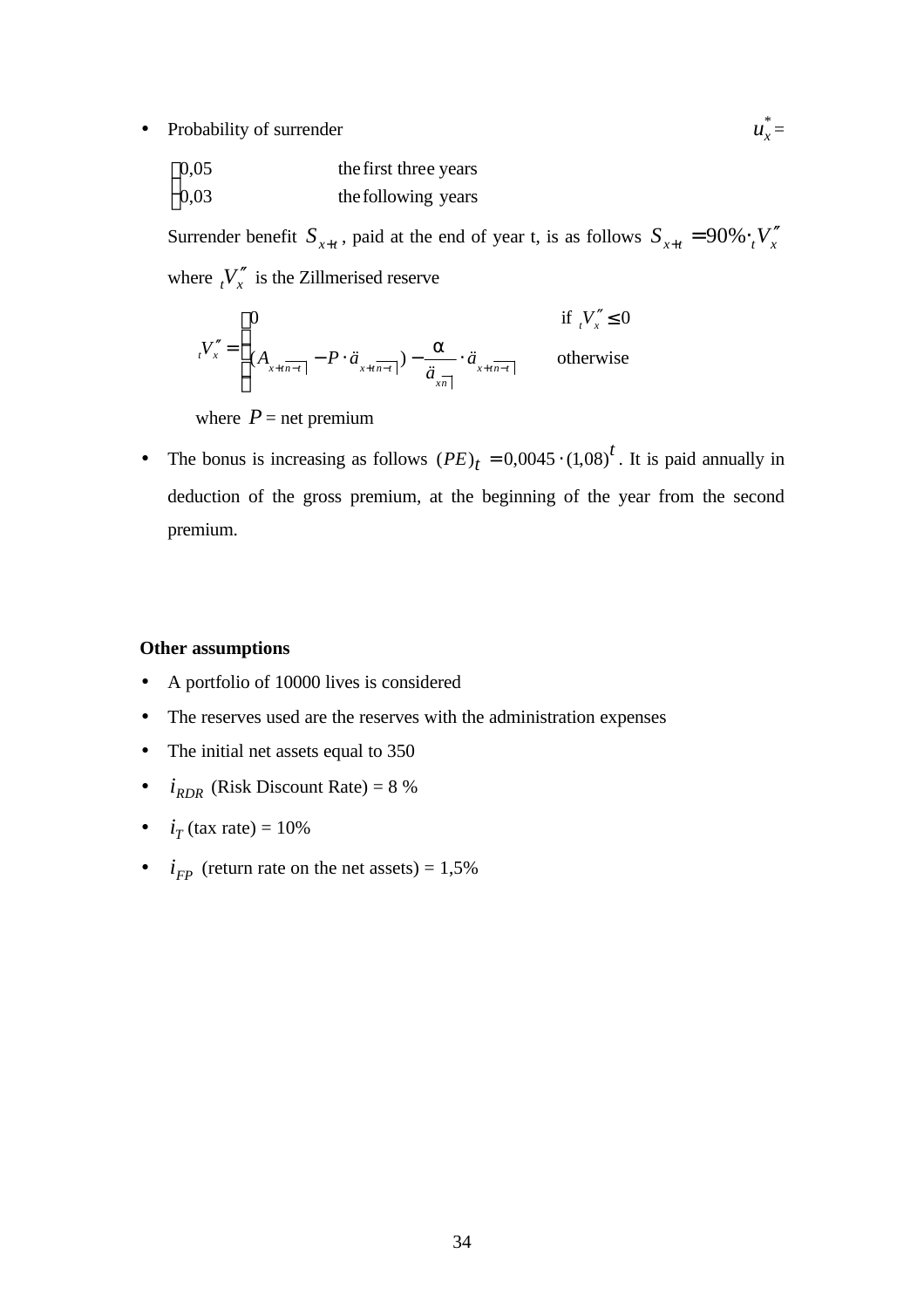### **7.3 Numerical example 2**

The charts and numerical applications showed in the chapter 4 come from a unique example which is an endowment with the following specifications.

#### **Benefits and date on the assured**

A male aged 40 buys an endowment for duration of 25 years. An increasing bonus is paid each as a deduction from the gross premium. In case of surrender, the assured receives 90% of the Zillmerised reserve.

#### **Pricing basis**

- Sum assured:  $C = 100'000$
- Acquisition expenses, at the beginning of the first year:  $a = 5\%$  on the sum assured
- Administration expenses, beginning of year:  $g = 0.4$  % on the sum assured
- Collection expenses : *b* included in *g*
- Technical rate:  $i = 4$  %
- Mortality table: SM 1978/83
- Actuarial formula of an endowment:

 $CP'' \cdot \ddot{a}_{\overline{x}} = C \cdot A_{\overline{x}} + a \cdot C + g \cdot C \cdot \ddot{a}_{\overline{x}}$ 

| where $A_{\overline{sn}} = 0,40321$ | $\ddot{a}_{\text{xn}} = 15,517$ |                  |
|-------------------------------------|---------------------------------|------------------|
| Then the gross premium is :         | $P'' = 0.033208$                | $CP'' = 3320,80$ |

 $P'' =$  gross premium for a sum assured of 1

#### **Best estimate basis**

- Best estimate basis are symbolised by  $*$
- Acquisition costs, beginning of the first year  $=$  fixed costs  $+$  commission to the  $agents = 5974$
- Administration costs, beginning of the year  $= 80$
- Surrender costs, beginning of the year  $= 333,33$
- Expected return rate on the assets:  $i^* = 6\%$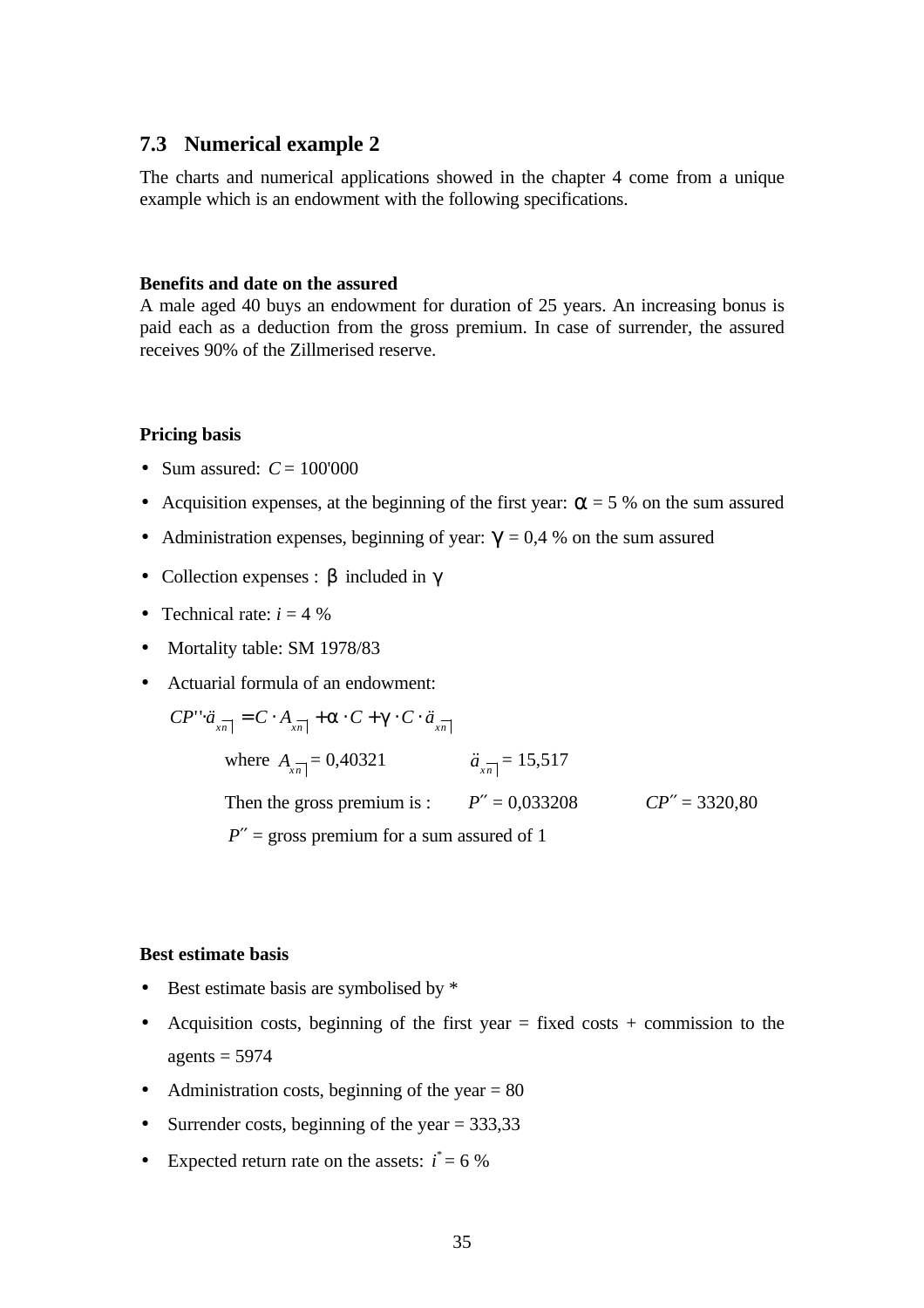- Best estimate mortality rate:  $q_x^* =$  $q_x^* = 85\% \cdot q_x^*$
- Surrender probability  $u_x^* = MAX$ *x* 0 20  $\frac{2}{20}$ ; 0,005 −  $\vert$ ∤  $\mathsf{L}$  $\mathbf{I}$ ł J
- Surrender benefit  $S_{x+t}$ , paid at the end of year t, is as follows  $S_{x+t} = 90\% \cdot {}_{t}V_{x}''$ if  $V_x$   $>0$ , otherwise  $S_{x+t} = 0$

where

 $t_v V_x'' = \text{Zillmerised reserve}$ 

$$
{}_{t}V''_{x} = ((A_{x+i\overline{n-t}} - P \cdot \ddot{a}_{x+i\overline{n-t}}) - \frac{0.5 \cdot \mathbf{a}}{\ddot{a}_{x\overline{n}}} \cdot \ddot{a}_{x+i\overline{n-t}}) \cdot C \qquad \text{where } P = \text{net premium}
$$

• The bonus  $(PE)$ <sub>t</sub> is paid annually in deduction of the gross premium. The bonus increased yearly and is paid from the third premium. We use the following formula where  $J(x, n)$  represents the yearly bonus in percentage of the gross premiums

$$
J(x,n) = \frac{(1-i_R)}{CP''} \cdot (CP'' - CP''^*) \cdot \frac{\ddot{a}^*}{H^*(x,n)}
$$

where  $H^{*}(x, n) = b_{1 \cdot j-1} \mid \frac{a^{*}}{x^{n-j+1}} + b_{2 \cdot j-1} \mid (I\ddot{a})^{*}_{x^{n-j+1}}$ 

 $P''^*$  = gross premium calculated with the best estimate basis

\* symbolised the best estimate basis

 $j = i$  s the number of premiums from which the bonus is paid

We choose  $b_1 = 4$  and  $b_2 = 3$ 

and we have third premium deducted by:  $(b_1 + b_2) \cdot J(x, n)$ fourth premium deducted by:  $(b_1 + 2b_2) \cdot J(x, n)$ 

etc.

#### **Other assumptions**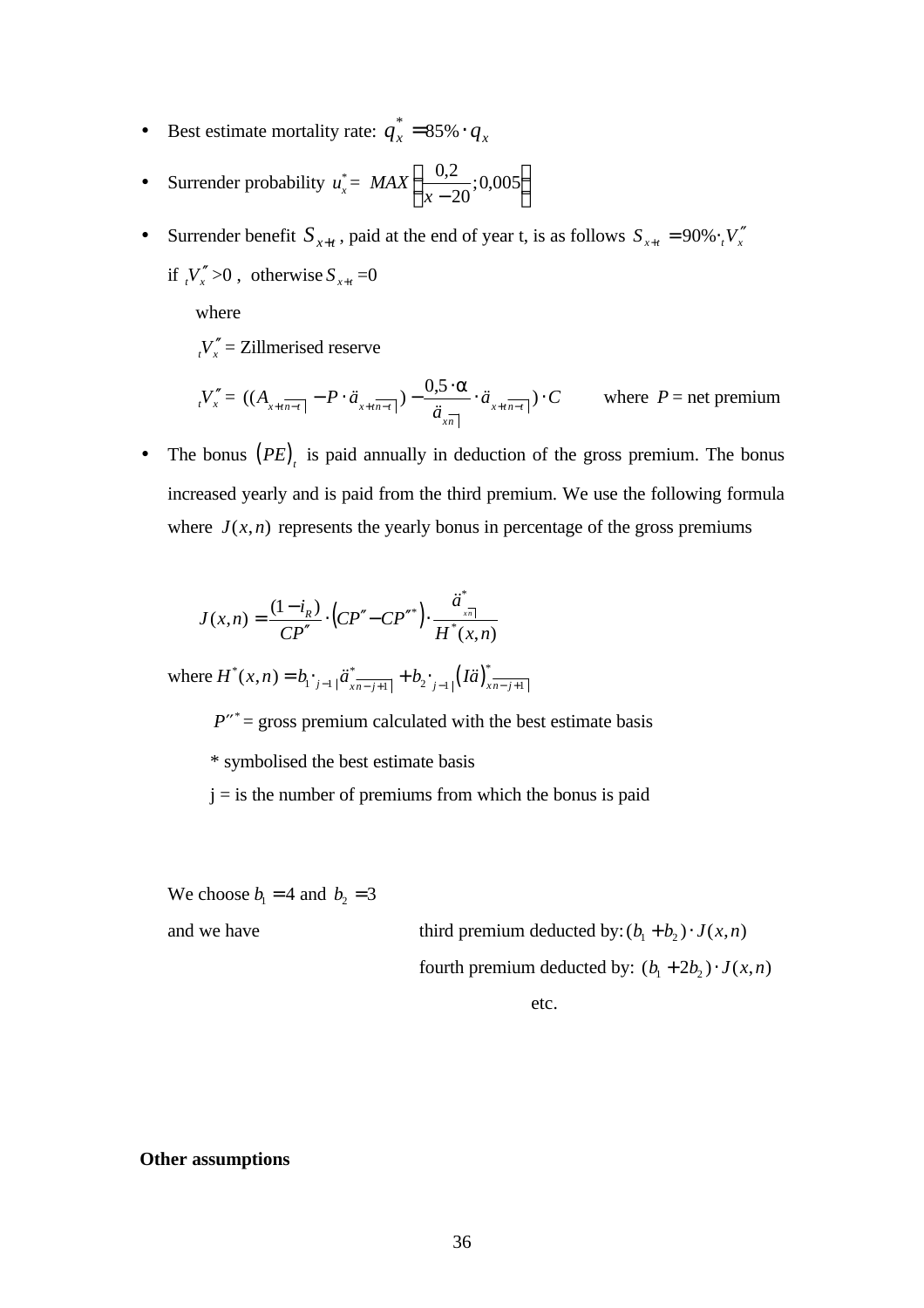- We considerer a portfolio of identical policies, benefits and expenses
- We use the Zillmerised reserves
- Zillmerised reserves : 50% of the acquisition expenses are Zillmerised
- Initial net assets equal to 4000
- $i_{RDR}$  (Risk Discount Rate) = 8 %
- $i_T$  (tax rate) = 10%
- $i_{FP}$  (return rate on the net assets) = 1,5%
- $i<sub>R</sub>$  (proportion of profit retained, profitable case) = 13%
- $i_R$  (proportion of profit retained, non profitable case) = 5%
- $\bullet$  *i*<sub>D</sub> (dividend rate in percentage of the distributable profits) = 10%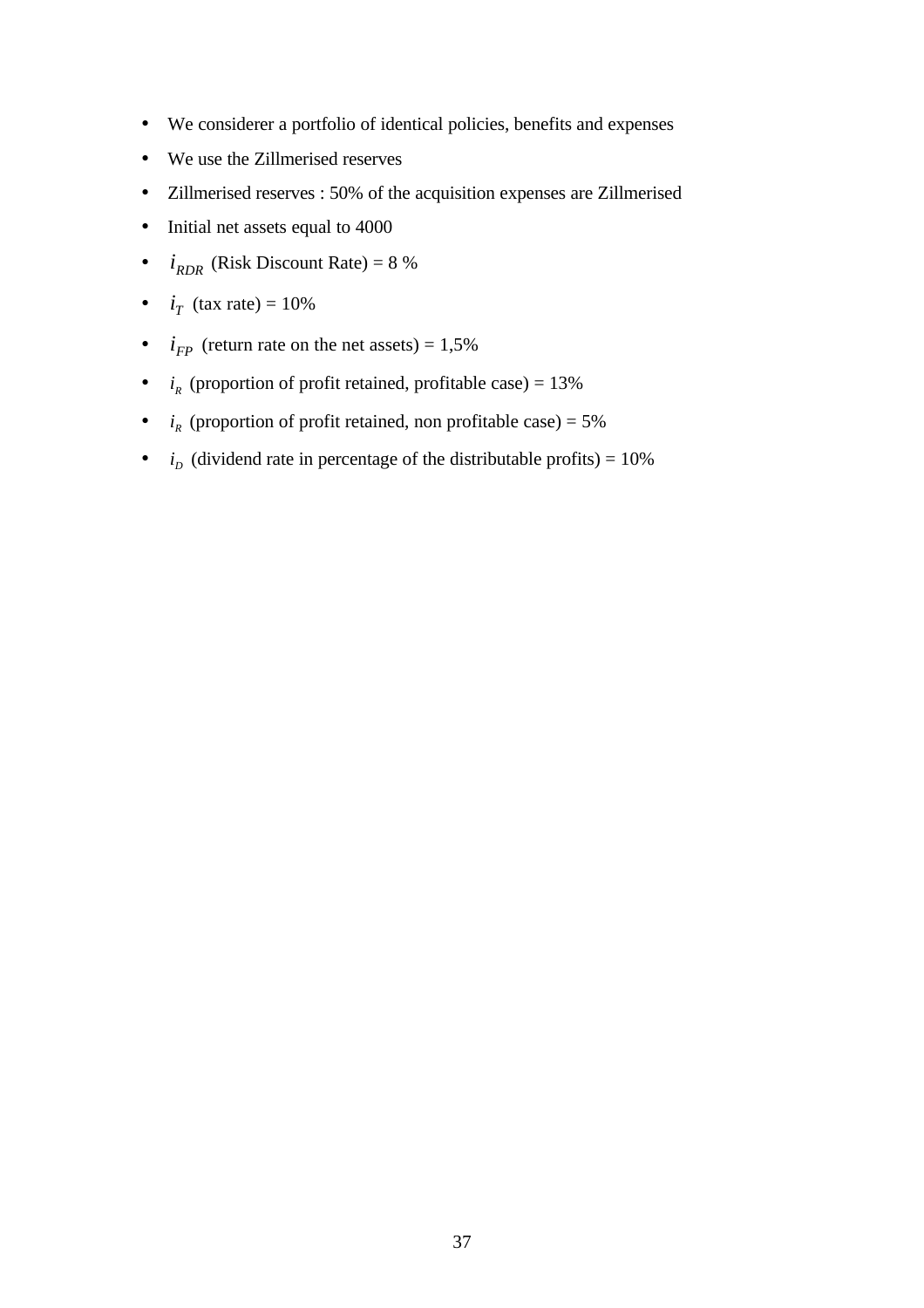### **7.4 Numerical application 3**

This annexe shows the data used in chapter 4. Four kinds of product are used, an endowment with annual premiums, an endowment with single premium, a term insurance with annual premiums and an immediate temporary annuity-due. The assured are male aged 40 and the duration of the contract is 25 years

Let us start with the data of the endowment with annual premiums and then we will only indicate for the other kinds of product the differences compared with the endowment with annual premiums.

### **Endowment with annual premiums**

#### **Benefits**

- Sum assured equals to 100'000
- A bonus is paid annually in deduction of the gross premium, at the beginning of the year from the second premium.
- Surrender benefit  $S_{x+t}$ , paid at the end of year t, is as follows  $S_{x+t} = 90\% \cdot t \cdot V_x$ if  $V''_x > 0$ , otherwise  $S_{x+t} = 0$ .

### **Pricing basis**

- Acquisition expenses, at the beginning of the first year:  $a = 5\%$  on the sum assured
- Administration expenses, beginning of year:  $g = 0.4$  % on the sum assured
- Collection expenses : *b* included in *g*
- Technical rate:  $i = 4\%$
- Mortality table: SM 1988/83
- Actuarial formula of an endowment:

$$
CP'' \cdot \ddot{a}_{x\overline{n}|} = C \cdot A_{x\overline{n}|} + \mathbf{a} \cdot C + \mathbf{g} \cdot \ddot{a}_{x\overline{n}|}
$$

where  $A_{\overline{x_n}} = 0.39873$   $\ddot{a}_{\overline{x_n}} = 15.633$ 

Then the gross premium is ::  $P'' = 0.0327043$  for a sum assured of 1

and  $CP'' = 3270.43$  for the sum assured of  $100'000$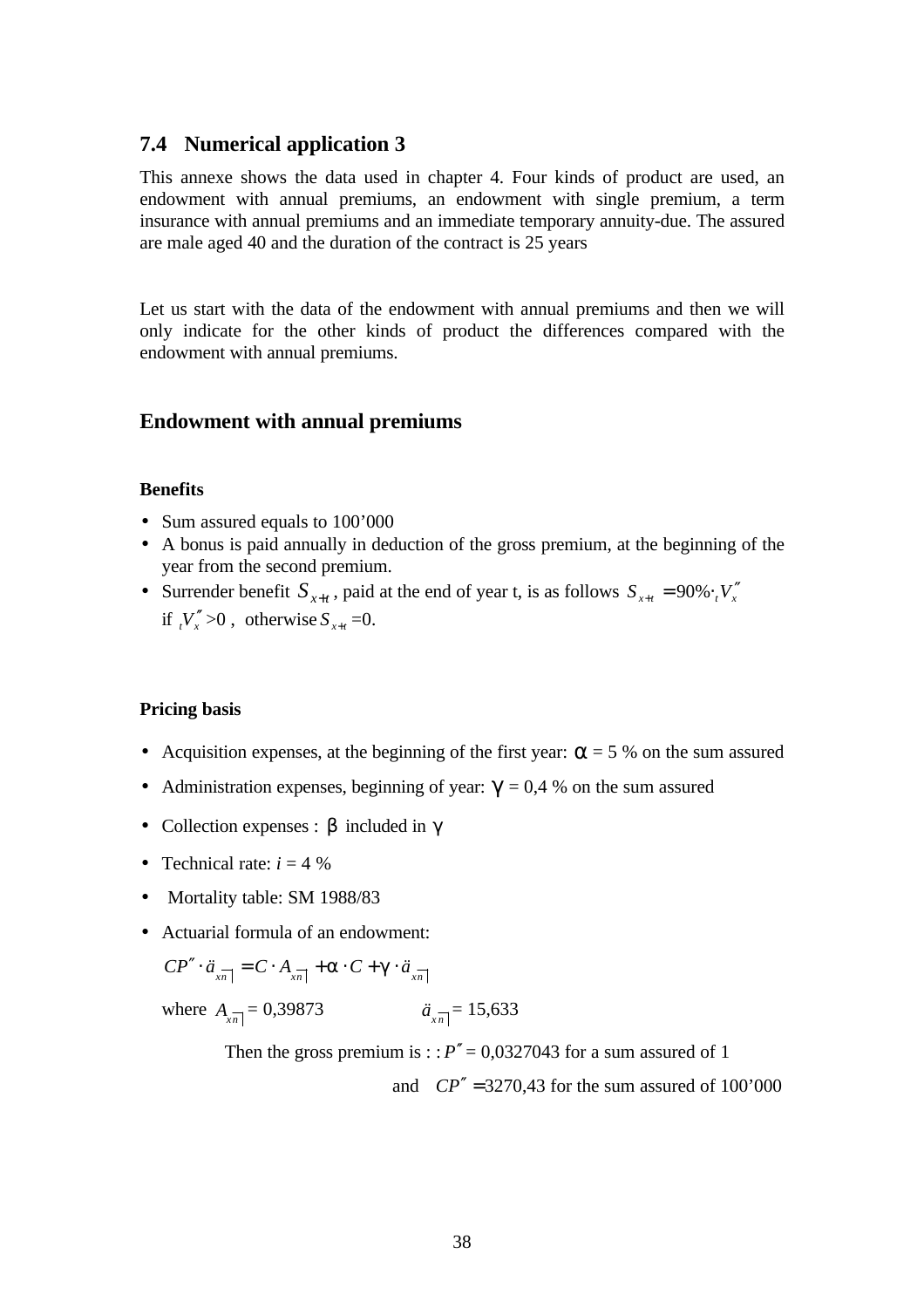#### **Best estimate basis**

- Best estimate basis are symbolised by  $*$
- Acquisition costs, beginning of the first year: fixed costs (*MFA*) = 1000 and commission to the agents  $(CA) = 3,8\%$  of the sum assured
- Administration costs, beginning of the year  $(MFG) = 250$
- Surrender cost, beginning of the year  $(MFM) = 50$
- Expected return on the net assets :  $i^* = 6\%$
- Best estimate mortality rate:  $q_x^* =$  $q_x^* = 85\% \cdot q_x$
- Surrender probability  $u_x^* = MAX$ *x* 0 20  $\frac{2}{20}$ ; 0,005 −  $\vert$ ∤  $\mathsf{l}$  $\mathbf{I}$  $\left\{ \right\}$ J

Surrender benefit  $S_{x+t}$ , paid at the end of year t, is as follows  $S_{x+t} = 90\% \cdot {}_{t}V_{x}^{m}$ if  $\Delta V''$  >0, otherwise  $S_{x+t} = 0$  where :  $V_x = Z$ illmerised reserve

$$
V''_x = ((A_{x + t\overline{n - t}} - P \cdot \ddot{a}_{x + t\overline{n - t}}) - \frac{0.5 \cdot a}{\ddot{a}_{x\overline{n}}} \cdot \ddot{a}_{x + t\overline{n - t}}) \cdot C \qquad \text{where } P = \text{net premiums}
$$

• The bonus  $(PE)$ <sub>t</sub> is paid annually in deduction of the gross premium. The bonus increased yearly and is paid from the third premium. We use the following formula where  $J(x, n)$  represents the yearly bonus in percentage of the gross premiums

$$
J(x,n) = \frac{(1-i_R)}{CP''} \cdot (CP'' - CP''^*) \cdot \frac{\ddot{a}^*}{H^*(x,n)}
$$

where  $H^{*}(x, n) = b_{1} \cdot_{j-1} \mid \ddot{a}_{x \overline{n-j+1}}^{*} \mid + b_{2} \cdot_{j-1} \mid (I \ddot{a})_{x \overline{n-j+1}}^{*}$ 

 $P''^*$  = gross premium calculated with the best estimate basis

\* symbolised the best estimate basis

 $j = i$  s the number of premiums from which the bonus is paid

We choose  $b_1 = 1$  and  $b_2 = 5$ 

and we have third premium deducted by:  $(b_1 + b_2) \cdot J(x, n)$ fourth premium deducted by:  $(b_1 + 2b_2) \cdot J(x, n)$ 

etc.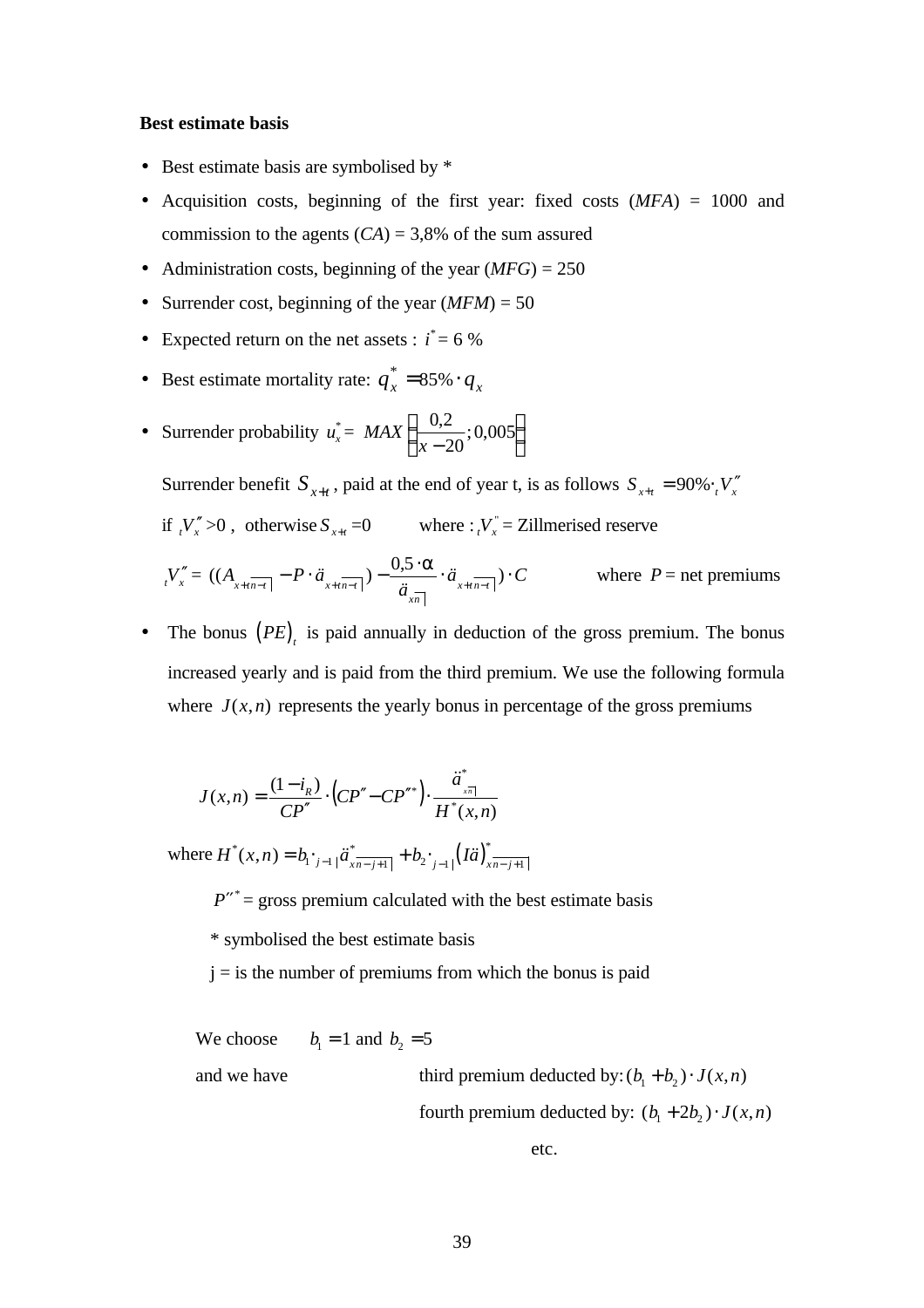#### **Other assumptions**

- We considerer a portfolio with identical policies, benefits and expenses
- We use the Zillmerised reserves
- Zillmerised reserves : 50% of the acquisition expenses are Zillmerised
- Initial net assets equal to 4000
- The interdependence between the parameters are given in the numerical application
- $i_{RDR}$  (Risk Discount Rate) = 8 %
- $i_T$  (tax rate) = 10%
- $i_{FP}$  (return rate on the net assets) = 1,5%
- $i_R$  (proportion of profit retained, profitable case) = 17%
- $i_i$  (annual inflation rate) = 2%
- $\bullet$  *i<sub>D</sub>* (dividend rate in percentage of the distributable profits) = 10%

Let us see now the other kinds of produts. We only indicate the parameters which do not have the same value than in the endowment with annual premiums.

### **Endowment with single premium**

- Acquisition costs, beginning of the first year: fixed costs (*MFA*) = 54 and commission to the agents  $(CA) = 4,8%$  of the sum assured
- The bonus is calculated in percentage of the sum assured and increased with the following factors  $b_1 = 15$  and  $b_2 = 1$

## **Term insurance with annual premiums**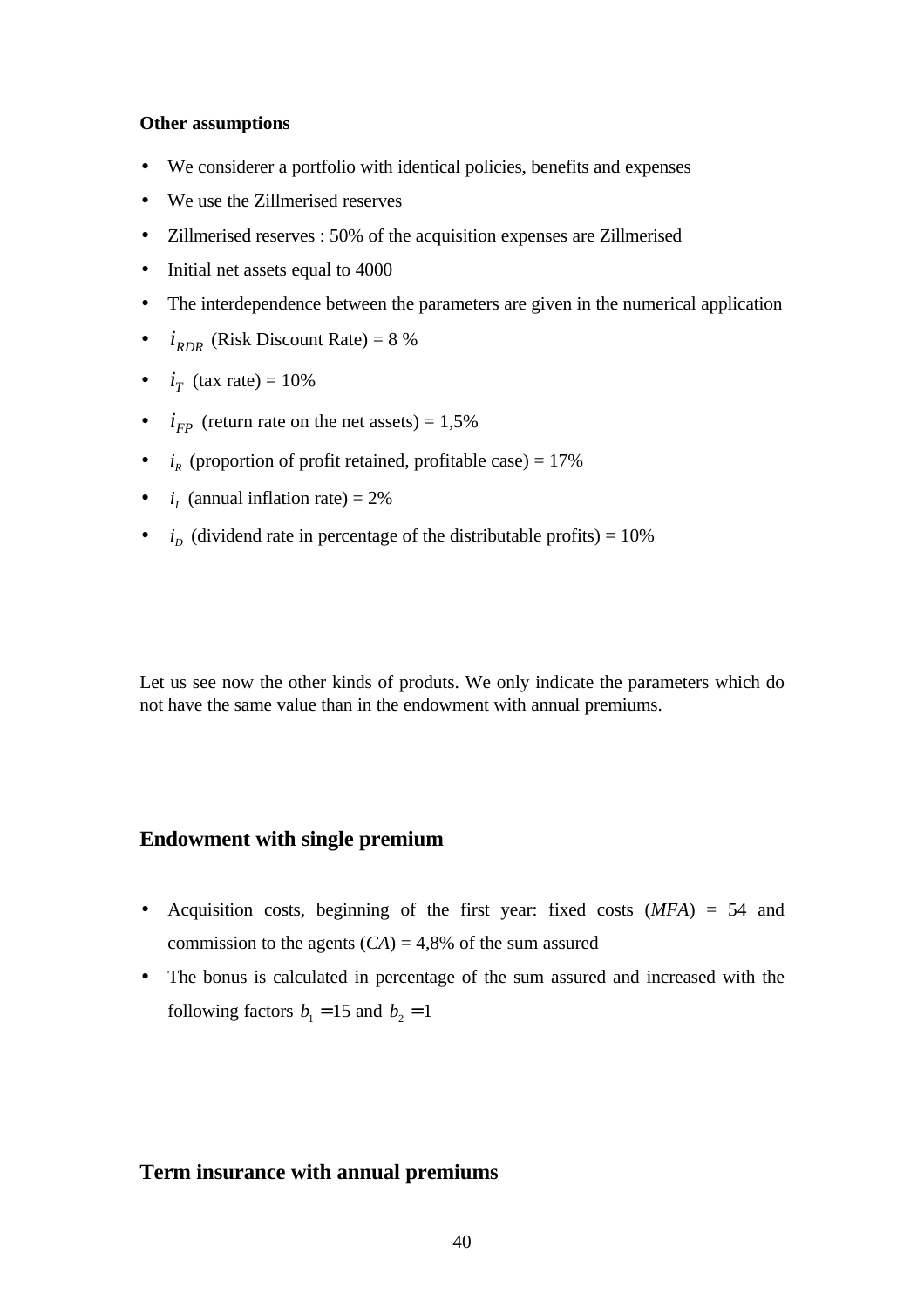- $i_R$  (proportion of profit retained, profitable case) =  $80\%$
- Acquisition costs, beginning of the first year: fixed costs (*MFA*) = 3054 and commission to the agents  $(CA) = 1,8%$  of the sum assured
- The bonus increased with the following factors  $b_1 = 10$  and  $b_2 = 1$

### **Temporary immediate life annuity-due**

- Acquisition expenses, at the beginning of the first year:  $a = 5$  % on the gross premium
- Administration expenses, beginning of year:  $g = 2$  % on the annual annuity paid
- $i_R$  (proportion of profit retained, profitable case) = 13%
- Best estimate mortality rate:  $q_x^* =$  $q_x^* = 120\% \cdot q_x$
- Acquisition costs, beginning of the first year: fixed costs (*MFA*) = 104 and commission to the agents  $(CA) = 4,8%$  of the gross single premium
- Administration costs, beginning of the year (*MFG*) = 180
- No surrender cost, because to surrender is impossible in this product
- The bonus is calculated in percentage of the annual annuity paid and decreased with the following factors  $b_1 = 25$  and  $b_2 = -1$ . It begins at the end of the second insurance year.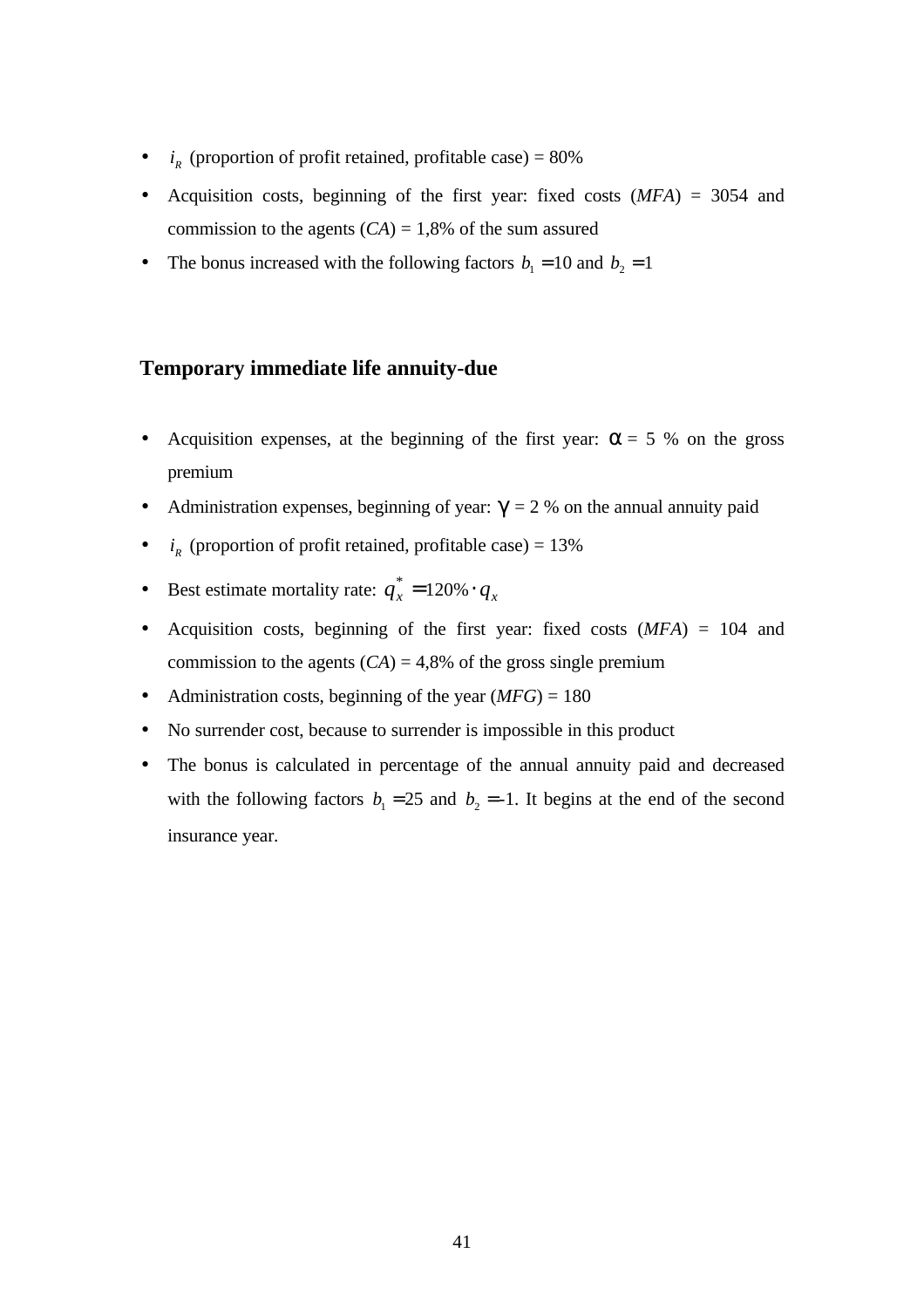### **7.5 Bonus formula**

In the numerical application 2 and 3, we use a bonus formula, which is explained more in detail now.

The net present value of the future bonus paid is as follows:

$$
(1-i_R)\cdot\left(P''_{\overline{x\overline{n|}}} - P'''_{\overline{x\overline{n|}}}\right)\cdot C\cdot\ddot{a}^*_{\overline{x\overline{n|}}}
$$

 $i_R$  = proportion of profit retained

 $x =$  age of the assured at the beginning of the contract

 $n =$  duration of the contract

\* symbolised the best estimate basis

In this formula  $\left( P''_{\frac{x}{x\sqrt{n}}} - P''_{\frac{x}{x\sqrt{n}}} \right) \cdot C$  represent the difference between the gross premium and the premium calculated with the best estimate basis. By multiplying by  $(1-i_R)$ , we get the part given to the assured and using the net present value  $(\ddot{a}_{\frac{1}{x\bar{n}}})$  to discount it, we get the net present value at the beginning of the contract of the future bonus .

We want now to distribute these bonus during the whole duration of the contract and express the bonus in percentage of a reference (called characteristic) as for example the premium etc.

$$
J(x,n) \cdot H^*(x,n) = \frac{(1-i_R)}{c} \cdot \left( CP''_{x\overline{n}|} - CP'''_{x\overline{n}|} \right) \ddot{a}_{x\overline{n}|}^*
$$

where

$$
J(x,n) = \text{bonus rate function of age at the inception x and duration n}
$$
\n
$$
H^*(x,n) = \text{net present value representing the way of distributing the bonus (scheme for 1 unit)}
$$
\n
$$
= \text{characteristic. Value on which we want to apply the bonus rate (for example premium, sum assured etc.)}
$$

Now we can isolate the bonus rate.

$$
J(x,n) = \frac{(1-i_R)}{c} \cdot \left( CP''_{\frac{\pi}{x}} - CP'''_{\frac{\pi}{x}} \right) \frac{\ddot{a}^*_{\frac{\pi}{x}}}{H^*(x,n)}
$$

Let us see more in detail this formula in the case of the endowment with annual premiums.

$$
J(x,n) = \frac{(1-i_R)}{c} \cdot \left[ \left( \frac{A_{x\overline{n}}}{\ddot{a}_{x\overline{n}}} + \frac{\mathbf{a}}{\ddot{a}_{x\overline{n}}} + \mathbf{g} \right) \cdot C - C P_{x\overline{n}}^{\mathbf{r}^*} \right] \cdot \frac{\ddot{a}_{x\overline{n}}^*}{H^*(x,n)}
$$

where  $a =$  acquisition expenses

 $g =$  administration expenses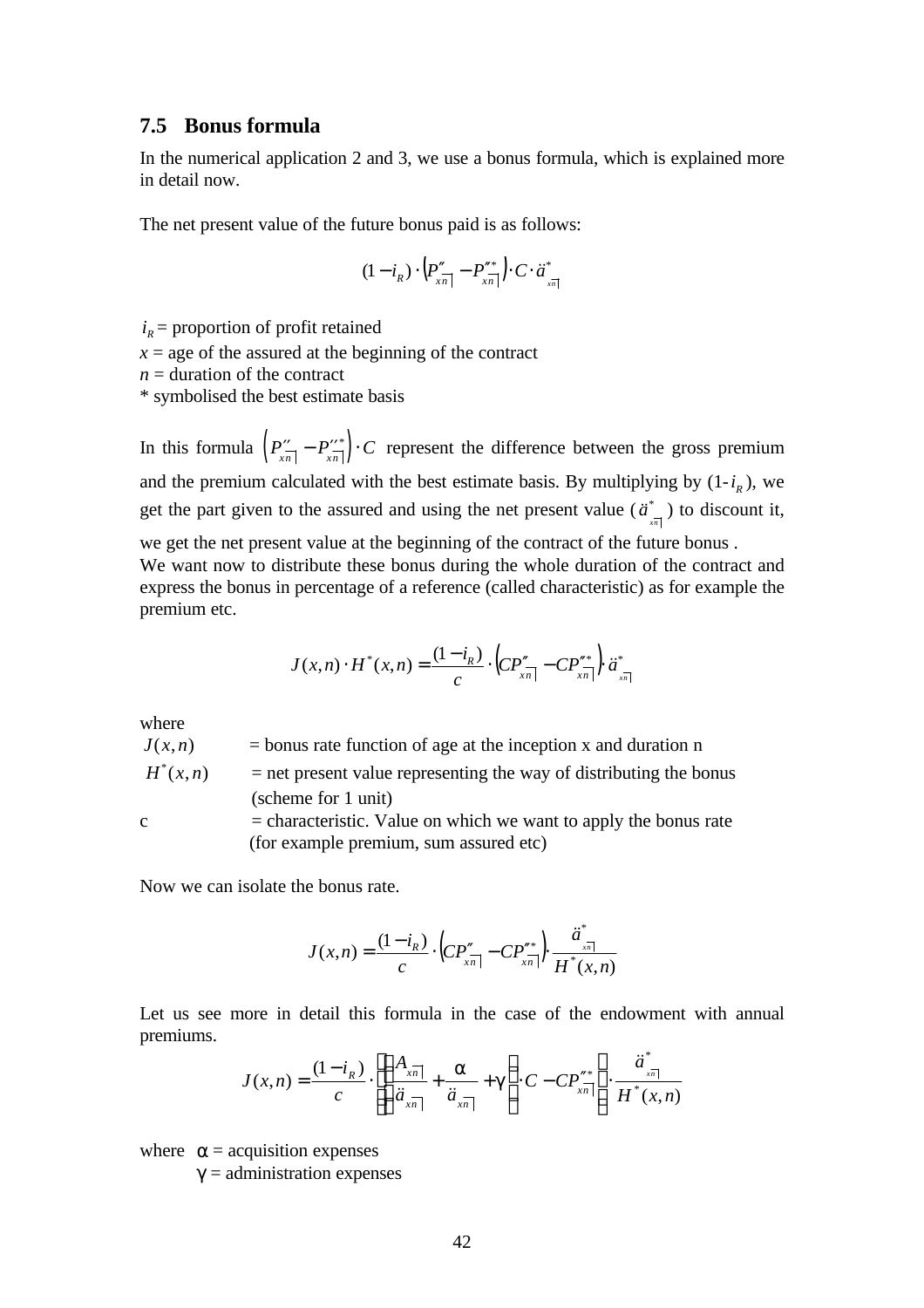In this formula we have

$$
\ddot{a}_{x\overline{n}} = \sum_{k=0}^{n-1} v^k \cdot_k p_x
$$
\n
$$
A_{x\overline{n}} = \sum_{k=0}^{n-1} v^{k+1} \cdot_k p_x \cdot q_{x+k} + v^n \cdot_n p_x
$$
\n
$$
P_{x\overline{n}}^{\prime\prime\prime\prime\prime\prime} = \frac{1}{\ddot{a}_{x\overline{n}}} \cdot [A_{x\overline{n}}^{\prime\prime\prime\prime\prime\prime} + Z^*(x, n)]
$$
\nwhere\n
$$
A_{x\overline{n}}^{\prime\prime\prime\prime\prime\prime\prime} = \left(\sum_{k=0}^{n-1} v^{*k+1} \cdot_k p_x^* \cdot q_{x+k}^* + v^{*n} \cdot_n p_x^* \right) \cdot C
$$
\n
$$
+ \underbrace{IC}_{\text{Initial cost}} + \underbrace{CA}_{\text{Commission to the agents}} + \underbrace{\sum_{k=0}^{n-1} v^{*k} \cdot_k p_x^* \cdot FG_k}_{\text{Net present value of the administration costs}}
$$
\n
$$
\ddot{a}_{x\overline{n}}^* = v^{*k} \cdot_k p_x^*
$$
\n
$$
Z^*(x, n) = \sum_{k=1}^{n-1} v^{*k} \cdot_{k-1} p_x^* \cdot u_{x+k-1}^* \cdot S_{x+k}
$$
\nwhere\n
$$
S_{x+k} = \text{surrender benefit at the end of year } k
$$

In our model, we consider that the bonus  $(PE)$ <sub>t</sub> is paid annually in deduction of the gross premium. The bonus increased yearly and is paid from the third premium.

So, we have third premium deducted by:  $(b_1 + b_2) \cdot J(x, n)$ fourth premium deducted by:  $(b_1 + 2b_2) \cdot J(x, n)$ etc.

In the formula we have :

$$
H^{*}(x, n) = b_{1 \cdot j-1} |\ddot{a}_{x n-j+1}^{*}| + b_{2 \cdot j-1} |(I\ddot{a})_{x n-j+1}^{*}|
$$
  
\n
$$
= b_{1 \cdot j-1} E_{x}^{*} \cdot \ddot{a}_{x+j-1}^{*} + b_{2 \cdot j-1} E_{x}^{*} \cdot (I\ddot{a})_{x+j-1}^{*}
$$
  
\n
$$
= b_{1} \cdot v^{*j-1} \cdot b_{j-1} e_{x}^{*} \cdot \sum_{k=0}^{n-j} v^{*k} \cdot k P_{x+j-1}^{*}
$$
  
\n
$$
+ b_{2} \cdot v^{*j-1} \cdot b_{j-1} e_{x}^{*} \cdot \sum_{k=0}^{n-j} k P_{x+j-1}^{*} \cdot v^{*k} \cdot \ddot{a}_{x+j-1}^{*} + b_{n-j+1-k} |
$$

where  $j =$  represents the number of premiums from which the bonus is paid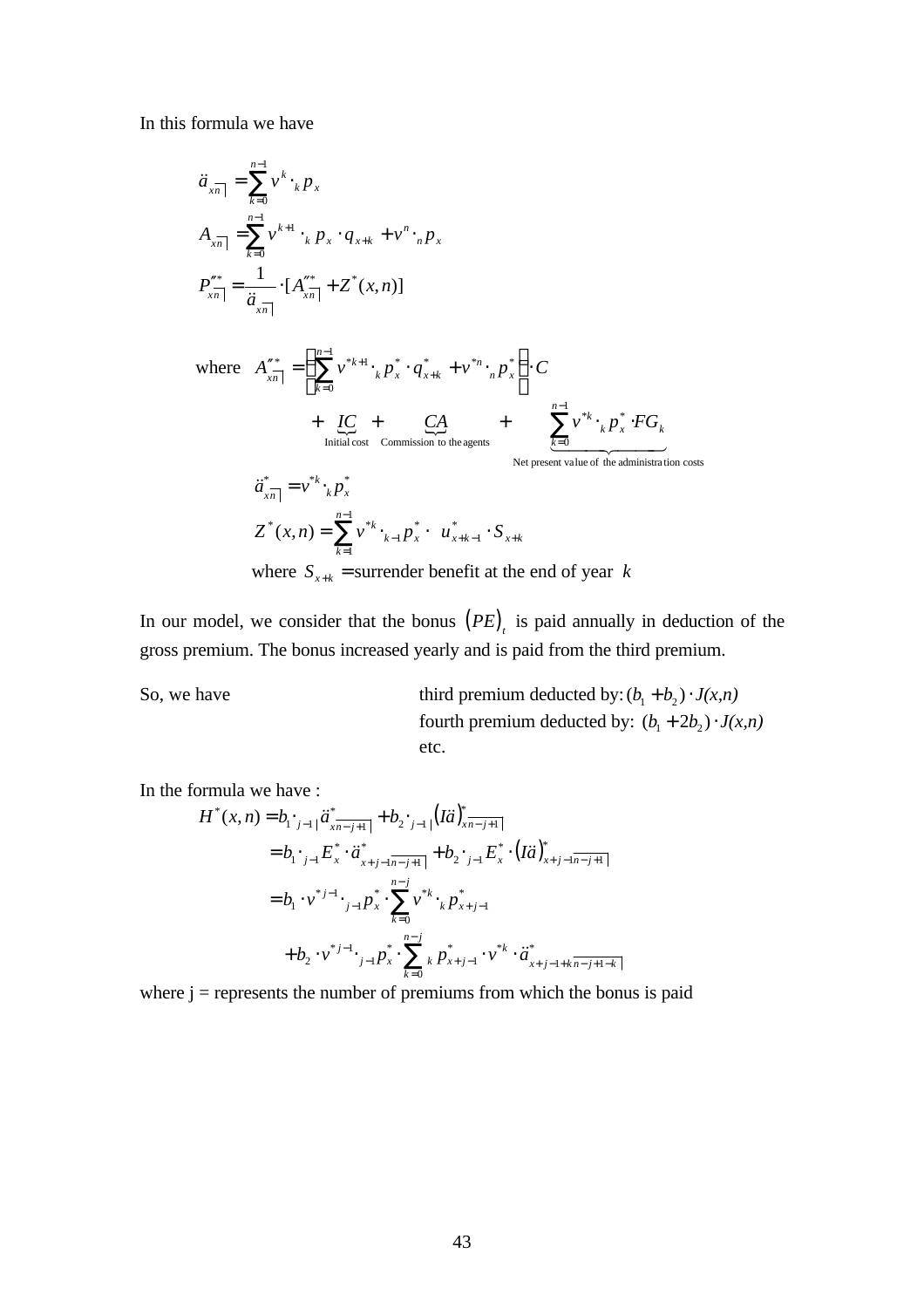## **8 References**

- [1] Bangert R. M., "Valuation of a Life Assurance Company for Purchase", Journal of the Institute of Actuaries, vol. 99 , part 2, 1973
- [2] Baumol W. J., Blinder A. S., Scarth W. M., "L'économique Principes et politiques micro-économie", pages 115-123, Edition Etudes Vivantes, Montréal, 1990
- [3] Burrows R. P. and Fickes S. W., "Measuring the Financial Performance of Insurance Companies", International Congress of Actuaries, vol 1, 1988
- [4] Burrows R. P. and Whitehead G. H., "The Determination of Life Office Appraisal Values", Journal of the Institute of Actuaries, vol 114, part 3, 1987
- [5] Chuard M., "Wert- und Erfolgsmessung in der Lebensversicherung", DGVM-Seminar Lenggries, 23.-25.3.1994, non publié
- [6] Chuard P., "Analyse du résultat et répartition de l'excédent dans l'assurance sur la vie", Institut de sciences actuarielles de l'Université de Lausanne, 1988
- [7] Collins S. A., "Counting The Wrong Beans", the Actuarial Digest, Volume 16, No. 1, Feb. /Mar. 1997
- [8] Collins S. A. and Keeler D. J., "Analysis of Life Company Financial Performance" Presented to: Staple Inn Actuarial Society on 2nd November 1993, non publié
- [9] Darbellay P.-A., "Evaluation d'une compagnie d'assurances vie et de ses produits: méthodes, approche critique et analyse de sensibilité Thèse présentée à l'Ecole des Hautes Etudes Commerciales de l'Université de Lausanne, 1999
- [10] Delvaux T. et Magnée M., "Les nouveaux produits d'assurance-vie", Editions de l'Université de Bruxelles, Collection Actuariat, 1991
- [11] Fagan C., "Profit Recognition, Reporting and Analysis in Life Assurance", Presented to Staple Inn Actuarial Society; London, January 22 1991, non publié
- [12] Gardner A. M., "G.A.A.P. Accounting for Life Offices", Transactions of the 21st International Congress of Actuaries, vol 4, 1980
- [13] Geddes T., "Recognition of Life Assurance Profits the Embedded Value Approach", Report by Institute of Actuaries Working Party, One day seminar - The Albany Hotel, Birmingham, 10 July 1990, non publié
- [14] Gerber H. U., "Life Insurance Mathematics", Springer-Verlag, 1990
- [15] Hare D. J. P. et McCutcheon J. J., "An introduction to Profit-Testing", publication of the University Heriot-Watt, Edinburgh, U. K., 1991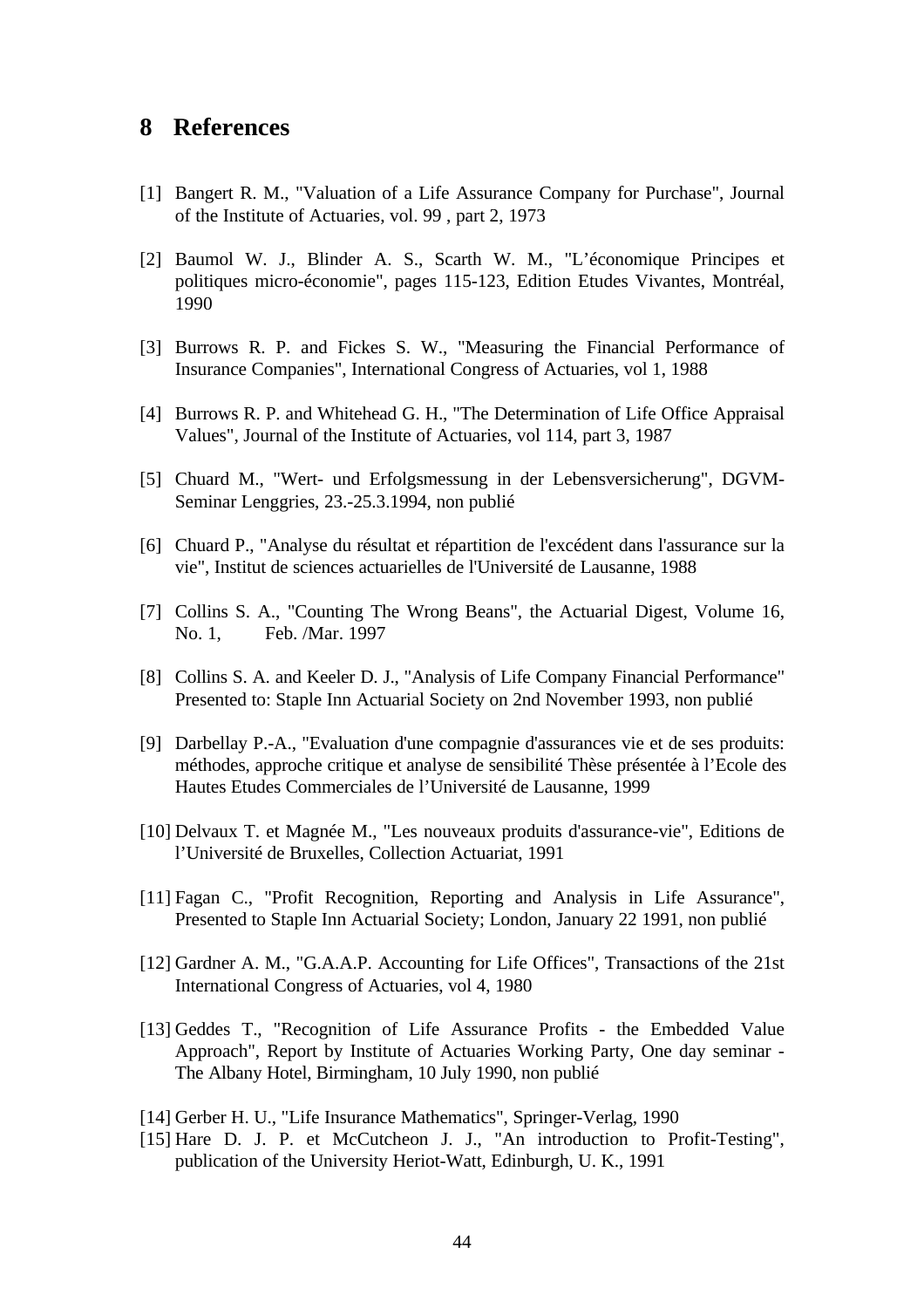- [16] Hauser H., "Profit Testing von Lebensversicherungsprodukten", Versicherungswirtschaft Heft 18/1993
- [17] Kamieniecki J., "Evaluer une compagnie d'assurances", L'argus 11 juin 1993
- [18] Lahme D., "Ertragswertanalyse-Wandel in der Tarifentwicklung der deutschen Lebens-versicherung", Versicherungswirtschaft Heft 2/1994
- [19] Levasseur M. et Quintart A., "Finance", Edition économica, Paris, 1990
- [20] Merdian G. A., "Value-Based Financial Measurement", Het Verzekerings-Archief LXX, 1993-3
- [21] Shapiro A. C., "Modern Corporate Finance", pages 250-268, Business & Economics, New York, 1991
- [22] Smart I. C., "Pricing and Profitability in a Life Office", Journal of the Institute of Actuaries, vol 104, part 2, 1977
- [23] Smith P. R. , "More Informative Disclosure of Life Office Affairs", Journal of the Institute of Actuaries, vol 99, part 3, 1973
- [24] Veraguth C., "Etude de la variabilité des méthodes d'évaluation de l'assurance vie dans un contexte stochastique", Thèse présentée à l'Ecole des Hautes Etudes Commerciales de l'Université de Lausanne, 1999
- [25] Watson R & Sons, "Life Profit Recognition-The Next Stage", Watson Comment, 1991, non publié